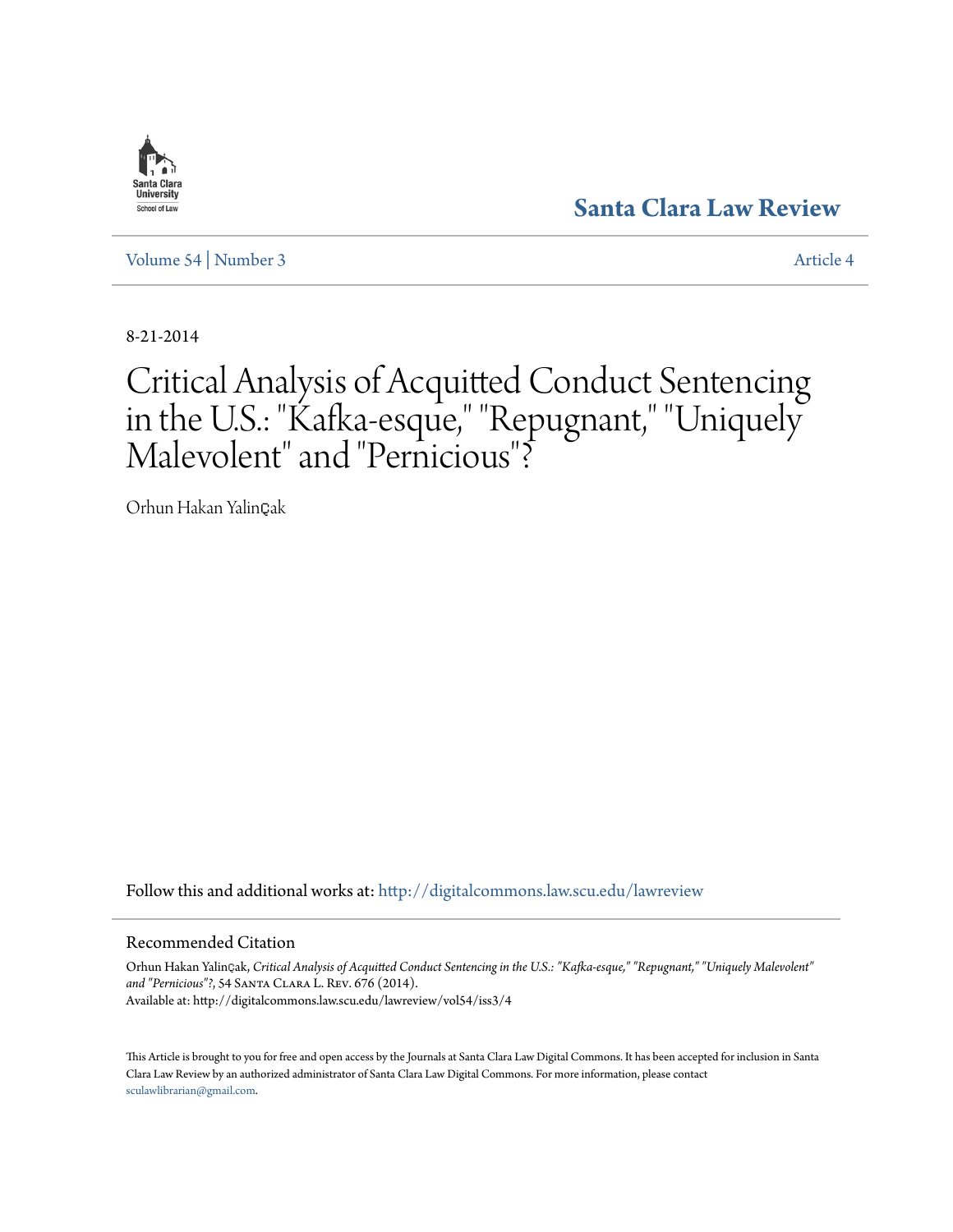# **CRITICAL ANALYSIS OF ACQUITTED CONDUCT SENTENCING IN THE U.S.: "KAFKA-ESQUE," "REPUGNANT," "UNIQUELY MALEVOLENT" AND "PERNICIOUS"?**

#### **Orhun Hakan Yalinçak[\\*](#page-1-0)**

#### TABLE OF CONTENTS

| Introduction<br>676                                             |                                                           |  |  |
|-----------------------------------------------------------------|-----------------------------------------------------------|--|--|
| I. Indeterminate Sentencing versus Determinate Sentencing Under |                                                           |  |  |
|                                                                 |                                                           |  |  |
|                                                                 |                                                           |  |  |
| В.                                                              |                                                           |  |  |
|                                                                 |                                                           |  |  |
|                                                                 | 1. Indeterminate Sentencing and Judicial Fact Finding 684 |  |  |
|                                                                 |                                                           |  |  |
|                                                                 | D. Determinate Sentencing Under the Guidelines:           |  |  |
|                                                                 |                                                           |  |  |
| E.                                                              | Structural Framework for Acquitted Conduct Under          |  |  |
|                                                                 |                                                           |  |  |
|                                                                 |                                                           |  |  |
|                                                                 | 2. Sixth Amendment Jurisprudence Post-Booker 691          |  |  |
|                                                                 |                                                           |  |  |
|                                                                 | A. Does the SRA Specify a Primary Rationale or            |  |  |
|                                                                 | Philosophy?                                               |  |  |
|                                                                 | B. Does Retributivism in the SRA Justify Acquitted        |  |  |
|                                                                 |                                                           |  |  |
|                                                                 |                                                           |  |  |
| D.                                                              | Do Either Retributive or Utilitarian Theories Justify     |  |  |
|                                                                 |                                                           |  |  |
| III. Practical and Constitutional Consequences of Acquitted     |                                                           |  |  |
| 705                                                             |                                                           |  |  |
|                                                                 |                                                           |  |  |

<span id="page-1-0"></span><sup>\*</sup> B.A. Historical Studies, State University of New York (ESC); L.L.B. (Law) (Hons) St. Mary's College, University of Durham; and MSc Criminology & Criminal Justice, Exeter College, University of Oxford. The author would like to express his sincere appreciation to his supervisor Prof. Julian V. Roberts, for his enthusiastic guidance and support during the many months the author devoted to writing this paper. The author also wishes to thank his parents Dr. Omer B. Yalinçak and Mrs. Ayfer Yalinçak, as well as Attorneys Jeffrey Kestenband, Ilan Reich, Jeremiah Donovan, and Bernard Grossberg, for their unwavering support and encouragement in all his educational endeavors. Any errors or omissions remain my own.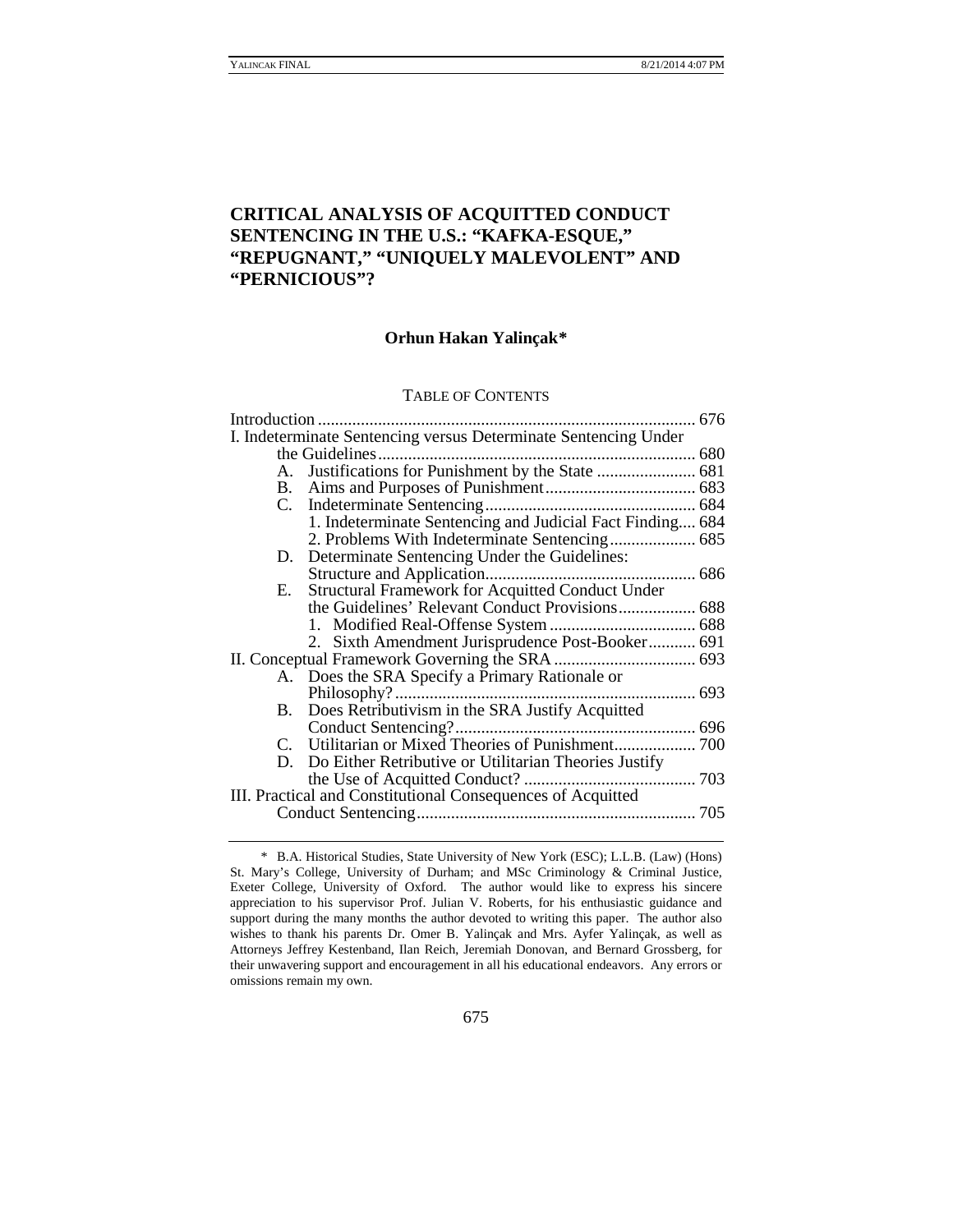# 676 *SANTA CLARA LAW REVIEW* [Vol. 54 A. Acquitted Conduct Sentencing Contributes to Longer Prison Sentences and With a Disproportionate Impact on Racial and Ethnic Minorities....................................... 709 B. Acquitted Conduct Sentencing Undermines the Justifications for Punishment by the State ....................... 711 C. Subversion of the Substantive Criminal Law................... 712 D. Subversion of the Burden of Proof and Law of

| E. The Use of Acquitted Conduct at Sentencing            |  |
|----------------------------------------------------------|--|
|                                                          |  |
| F. Alleyne and the Continuing Fiction of the Punishment- |  |
|                                                          |  |
|                                                          |  |

#### **INTRODUCTION**

The use of acquitted conduct at sentencing is a highly contentious practice in sentencing theory, policy and practice. This Article provides a critical analysis of acquitted conduct sentencing under the relevant conduct provisions of the United States Sentencing Guidelines ("Guidelines") by tracing the constitutional and statutory arguments within the conceptual framework governing current sentencing practices in the United States. In federal court and many state courts<sup>[1](#page-2-0)</sup> across the United States, once a defendant is convicted, judges are permitted to enhance a defendant's sentence based on relevant conduct, of which he was acquitted of at trial, if the alleged conduct can be established by a preponderance of the evidence at a sentencing hearing. $2$ 

The 2007 case of Robert Mercado in California offers a useful example. $3$  Mercado was charged, tried by a jury, and subsequently

<span id="page-2-0"></span><sup>1.</sup> Enag Ngov, *Judicial Nullification of Juries: Use of Acquitted Conduct at Sentencing*, 76 TENN. L. REV. 235, 236–37 (2009) (surveying state cases) (citing Kevin R. Reitz, *Sentencing Facts: Travesties of Real-Offense Sentencing*, 45 STAN. L. REV. 523, 528 (1993) (noting that "[n]early every state allows sentencing courts to engage freely in realoffense sentencing as a matter of discretion.")); *but see* Danielle M. Hansen, *The Absentee Post-Conviction Constitutional Safeguards*, 28 TOURO L. REV. 563, 599 (2012) (noting that the First and Second Departments within New York State's Appellate Division prohibit a sentencing judge from considering acquitted conduct).

<span id="page-2-1"></span><sup>2.</sup> Megan Sterback, *Getting Time for an Acquitted Crime: The Unconstitutional Use of Acquitted Conduct at Sentencing and New York's Call for Change*, 26 TOURO L. REV. 1223, 1224–25 (2011) (internal citations omitted). *See also* Ngov, *supra* note 1, at 236–37 n.11; U.S. SENTENCING GUIDELINES MANUAL § 6A1.3 cmt. (2012).

<span id="page-2-2"></span><sup>3.</sup> James J. Bilsborrow, *Sentencing Acquitted Conduct to the Post-Booker Dustbin*, 49 WM. MARY L. REV. 289, 290 (2007) (citing United States v. Mercado, 474 F.3d 654, 655, 658–59 (9th Cir. 2007)).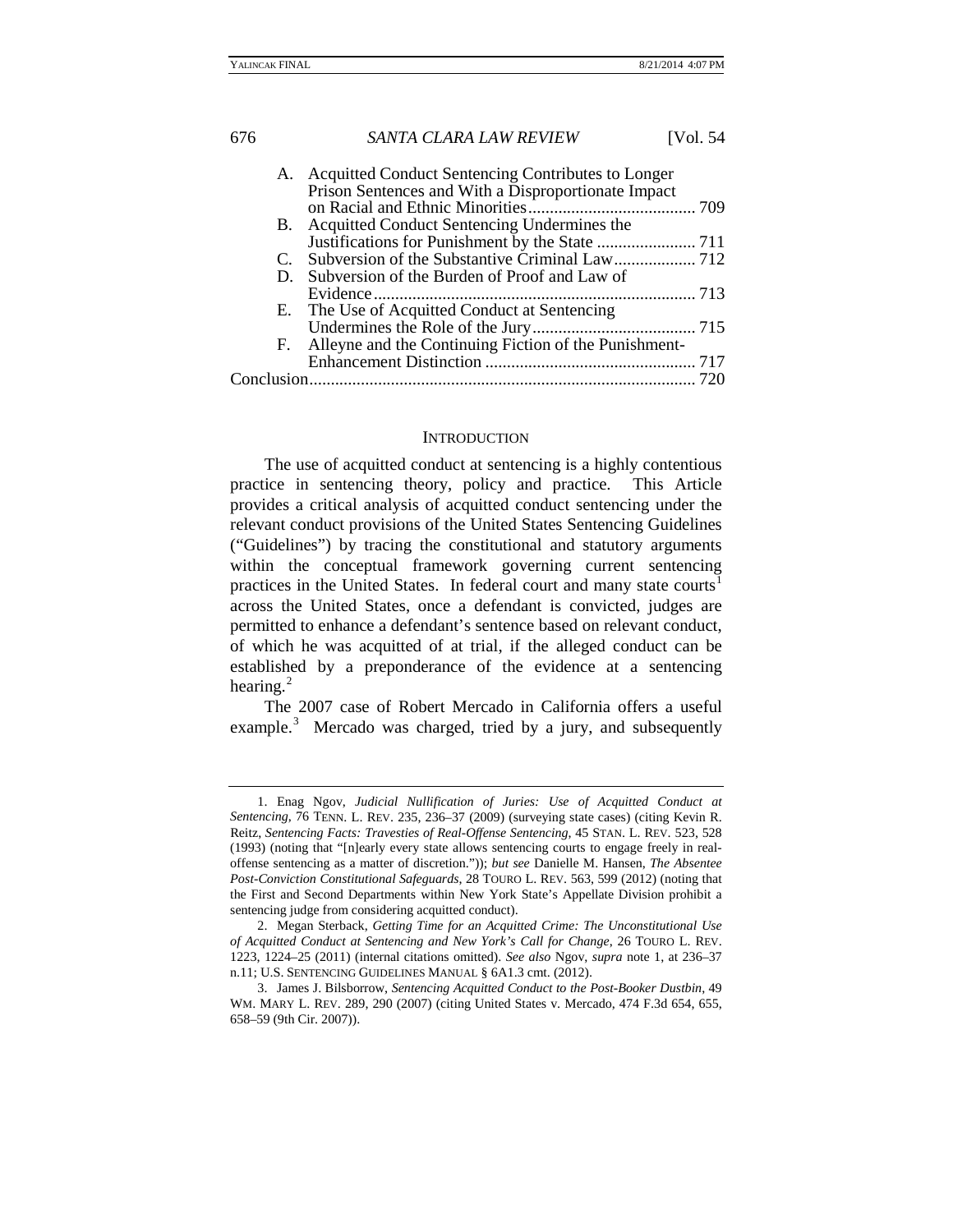convicted on various counts of drug conspiracy.<sup>[4](#page-3-0)</sup> Additionally, Mercado was charged and acquitted of participation in three murders, the commission of violent crimes in the aid of racketeering, and assault with a deadly weapon.<sup>[5](#page-3-1)</sup> Based upon his drug convictions, the Guidelines recommended a punishment of thirty to thirty-seven months' imprisonment.<sup>[6](#page-3-2)</sup> Yet at Mercado's sentencing, the sentencing judge set aside the jury's acquittals and considered the acquitted conduct per the relevant conduct provisions of the Guidelines and imposed a sentence of twenty-years, increasing the punishment recommended by the Guidelines—and the jury verdict—by over seventeen years.

The term 'acquitted conduct sentencing' considers "acts for which the offender was criminally charged and formally adjudicated not guilty at trial"<sup>[8](#page-3-4)</sup> and is exercised where there is "any reliance on such acts by the sentencing judge as a basis for enhancing an offender's sentence."<sup>[9](#page-3-5)</sup> Acquitted conduct—which is characterized as 'relevant conduct' under the United States Sentencing Guideline regime encompasses both criminal conduct alleged to have occurred contemporaneously with the charges of conviction and alleged prior criminal conduct. $10$ 

The hallmark of the American judicial process is the right to trial by jury<sup>[11](#page-3-7)</sup> and the requirement of proof beyond a reasonable doubt to sustain a conviction.<sup>[12](#page-3-8)</sup> The significance of this protection can be gleaned from its historical recognition as an "unassailable right" dating back to at least the signing of the Magna Carta in  $1215$ .<sup>[13](#page-3-9)</sup> The system

<span id="page-3-9"></span><span id="page-3-8"></span><span id="page-3-7"></span>11. *See* U.S. CONST. art. III, § 2; U.S. CONST. amend. VI. *See also* Robert Alan Semones, *A Parade of Horribles: Uncharged Relevant Conduct, the Federal Prosecutorial Loophole, Tails Wagging Dogs in Federal Sentencing Law, and* United States v. Fitch, 46 U.C. DAVIS L. REV. 313, 315 (2013) ("One of the most impressive American judicial processes is the trial by jury.").

<sup>4.</sup> *Mercado,* 474 F.3d at 655*.*

<sup>5.</sup> *Id.* at 658–59.

<sup>6.</sup> *Id.* at 659.

<sup>7.</sup> *Id.*

<span id="page-3-4"></span><span id="page-3-3"></span><span id="page-3-2"></span><span id="page-3-1"></span><span id="page-3-0"></span><sup>8.</sup> Barry L. Johnson, *If at First You Don't Succeed—Abolishing the Use of Acquitted Conduct in Guideline Sentencing*, 75 N.C. L. REV. 153, 157–58 (1996) (providing definition of acquitted conduct).

<sup>9.</sup> *Id.* at 157.

<span id="page-3-6"></span><span id="page-3-5"></span><sup>10</sup>*. Id*. *See also* Sterback, *supra* note 2, at 1230 ("While the pre-Guidelines approach allowed a judge to use unlimited discretion in sentencing, the Guidelines only allow the judge to consider factors of *relevant conduct*.") (emphasis added). This definition of acquitted conduct sentencing is adopted throughout this Article and, except where noted otherwise, is used in tandem with the term "relevant conduct" since relevant conduct includes acquitted conduct.

<sup>12.</sup> Sterback, *supra* note 2, at 1225 (citations omitted).

<sup>13.</sup> *See* Duncan v. Louisiana, 391 U.S. 145, 151–54 (1968) (detailing the fundamental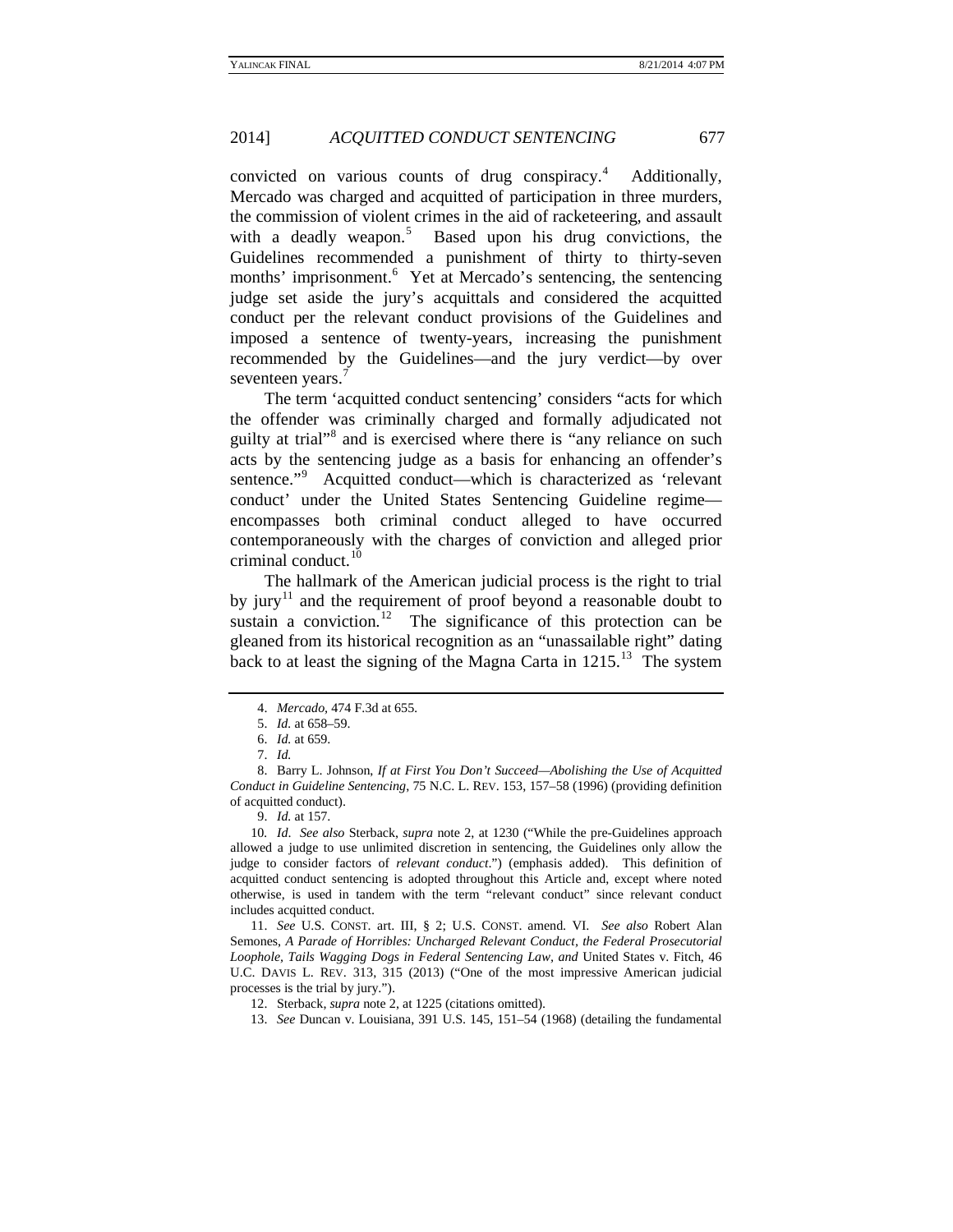of jury fact-finding in colonial times was developed from the English system of criminal law, $14$  where criminal proceedings were submitted to a jury after being initiated by an indictment containing "all the facts and circumstances which constitute the offence . . . stated with such certainty and precision, that the defendant . . . may be enabled to determine the species of offence they constitute, in order that he may prepare his defense accordingly . . . and that there may be no doubt as to the judgment which should be given, if the defendant be convicted."[15](#page-4-1) When Blackstone published his treatise in the 1760s, the English speaking people had enjoyed the right of trial by jury in criminal cases for more than 500 years, and common law lawyers and judges, from Bracton in 1250 to Lord Coke in 1620 to Blackstone,<sup>[16](#page-4-2)</sup> had come to "revere their unique institution of liberty."<sup>[17](#page-4-3)</sup> The fundamental role of the jury in the criminal arena played a vital role in the founding of the United States and is enshrined in the U.S. Constitution, Article III,  $\S$ 2 and its Sixth Amendment.<sup>[18](#page-4-4)</sup>

Notwithstanding the historical origins of the jury, why is the use of acquitted conduct to enhance a defendant's sentence worth considering? The issue is important for three reasons. First, the use of acquitted conduct sentencing implicates the justifications for punishment by the state. Contemporary sentencing practices in the United States have made increasing use of imprisonment and have placed greater restrictions on non-custodial sentences.<sup>[19](#page-4-5)</sup> Thus, the

right to a jury trial in the criminal context and the historical record of its origin in commonlaw England).

<span id="page-4-0"></span><sup>14.</sup> *See* HAROLD J. BERMAN, LAW AND REVOLUTION II: THE IMPACT OF THE PROTESTANT REFORMATION ON THE WESTERN LEGAL TRADITION 226–28, 306–29 (2003) (citing 4 WILLIAM BLACKSTONE, COMMENTARIES \*368–82).

<span id="page-4-1"></span><sup>15.</sup> Apprendi v. New Jersey, 530 U.S. 466, 478–79 (2000). *See* JOHN FREDERICK ARCHBOLD, PLEADING, EVIDENCE, AND PRACTICE IN CRIMINAL CASES 72 (John Jervis et al. eds., 23 ed. 1905); JOHN PRENTISS BISHOP, LAW OF CRIMINAL PROCEDURE: OR, PLEADING, EVIDENCE, AND PRACTICE IN CRIMINAL CASES 80 (2d ed. 1872).

<span id="page-4-2"></span><sup>16.</sup> *See* United States v. White, 551 F.3d 381, 388–97 (6th Cir. 2008) (en banc) (Merritt, J., dissenting).

<span id="page-4-3"></span><sup>17.</sup> *Id.* at 393 (quoting 2 BRACTON ON THE LAWS AND CUSTOMS OF ENGLAND 386–87 (George E. Woodbine ed., 1968)).

<span id="page-4-4"></span><sup>18</sup>*. See* THURSTON GREENE, THE LANGUAGE OF THE CONSTITUTION: A SOURCEBOOK AND GUIDE TO THE IDEAS, TERMS, AND VOCABULARY USED BY THE FRAMERS OF THE UNITED STATES CONSTITUTION 860–67 (Stuart B. Flexner et al. eds., 1991); Bilsborrow, *supra* note 3, at 294–95.

<span id="page-4-5"></span><sup>19.</sup> ANDREW ASHWORTH, SENTENCING AND CRIMINAL JUSTICE 71–74 (5th ed. 2010) (distinguishing aims of the criminal justice system from the justifications of punishment). *See also Rough Justice in America: Too Many Laws, Too Many Prisoners*, ECONOMIST (July 22, 2010), http://www.economist.com/node /16636027 (noting that as of 2010 there were between 2.3 and 2.4 million Americans behind bars in the U.S).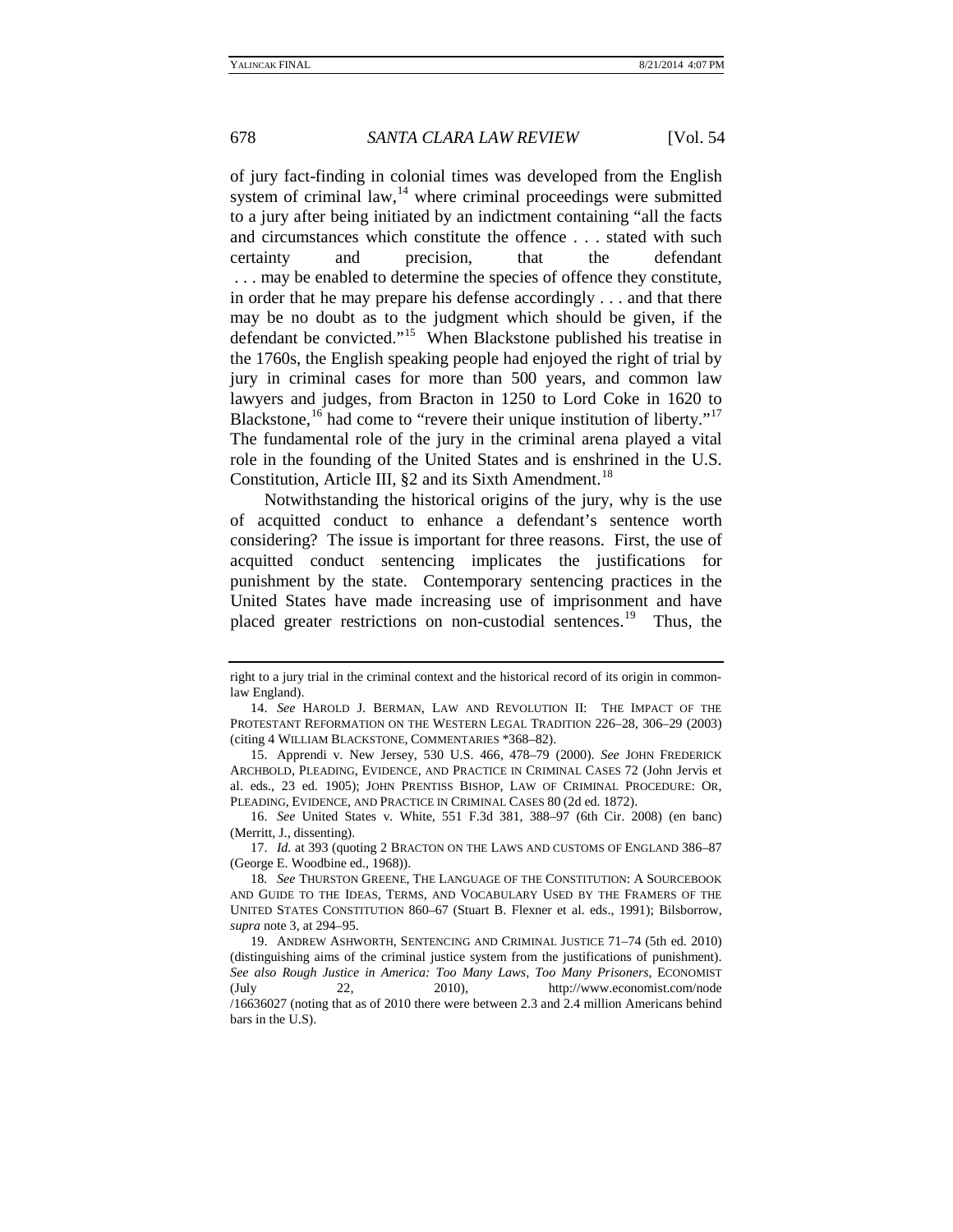imposition of state sanctioned punishment requires justification not only to counter the proposition that "anyone who commits any offence forfeits all rights, and may be dealt with by the state in whatever manner the courts decree,"<sup>[20](#page-5-0)</sup> but also to preserve the communicative value of punishment. Second, the use of acquitted conduct at sentencing undermines the foundational principle of the American criminal justice system: "[T]hat it is far worse to convict an innocent man than to let a guilty man go free."<sup>[21](#page-5-1)</sup> Third, the practical consequences of acquitted conduct sentencing has resulted in dramatic increases in the length of defendants' sentences—sometimes resulting in life imprisonment<sup>[22](#page-5-2)</sup>—and has been criticized as "Kafka-esque,"<sup>[23](#page-5-3)</sup> "repugnant,"<sup>[24](#page-5-4)</sup> "uniquely malevolent,"<sup>[25](#page-5-5)</sup> and "pernicious,"<sup>[26](#page-5-6)</sup> leading one juror to openly complain to the judge having read news accounts depicting the jury's verdict having been ignored at sentencing.<sup>[27](#page-5-7)</sup>

This Article argues that use of acquitted conduct at sentencing should be prohibited on both constitutional and normative grounds. To substantiate this claim, four particular aspects are explored: First, why is acquitted conduct considered relevant at sentencing? Second, what is the prevailing conceptual framework, if any, that underpins the

<span id="page-5-3"></span>23. Ngov, *supra* note 1, at 298; Farnaz Farkish, *Docking the Tail that Wags the Dog: Why Congress Should Abolish the Use of Acquitted Conduct at Sentencing and How Courts Should Treat Acquitted Conduct After* United States v. Booker, 20 REGENT U. L. REV. 101, 101 (2007); Bilsborrow, *supra* note 3, at 290 n.8; United States v. Ibanga, 454 F. Supp. 2d 532, 536 n.2 (E.D. Va. 2006) (comparing consideration of acquitted conduct to the fictional use of "non-final acquittals" in Kafka's *The Trial*, which permitted an accused to be acquitted but allowed him to potentially be re-arrested at a later time for the same particular offense) (citations omitted).

<span id="page-5-4"></span>24. United States v. Watts, 519 U.S. 148, 169–70 (1997) (Stevens, J., dissenting); Eric Tirschwell & Michael Eisenkraft, *"Repugnant" and "Malevolent": The Use of Acquitted Conduct in Federal Sentencing*, N.Y. L.J. 4 (2009).

<span id="page-5-5"></span>25. United States v. Canania, 532 F.3d 764, 776–77 (8th Cir. 2008) (Bright, J., concurring) (citations omitted).

<span id="page-5-6"></span>26. United States v. Papakee, 573 F.3d 569, 578 (8th Cir. 2009) (Bright, J., concurring).

<sup>20.</sup> ASHWORTH, *supra* note 19, at 74.

<sup>21.</sup> *See In re* Winship, 397 U.S. 358, 372 (1970) (Harlan, J., concurring).

<span id="page-5-2"></span><span id="page-5-1"></span><span id="page-5-0"></span><sup>22.</sup> *See* United States v. Lombard, 72 F.3d 170, 172 (1st Cir. 1995) ("At sentencing, under the Guidelines, the district court found by a preponderance of the evidence that Lombard had used his illegally possessed firearm to commit "another offense": the same murders of which he had been acquitted in the state court. The resulting Guidelines sentence was a mandatory term of life in prison, which Maine law would not have required even had defendant been convicted of the murders. Lombard thus received a life sentence based on the federal court's finding that it was more likely than not that Lombard had committed the murders of which he had been acquitted.").

<span id="page-5-7"></span><sup>27.</sup> Jim McElhatton, *'Juror No. 6' Stirs Debate on Sentencing*, WASH. TIMES (May 3, 2009), http://www.washingtontimes.com/news/2009/may/3/juror-no-6-questions-rules-ofsentencing/?page=all.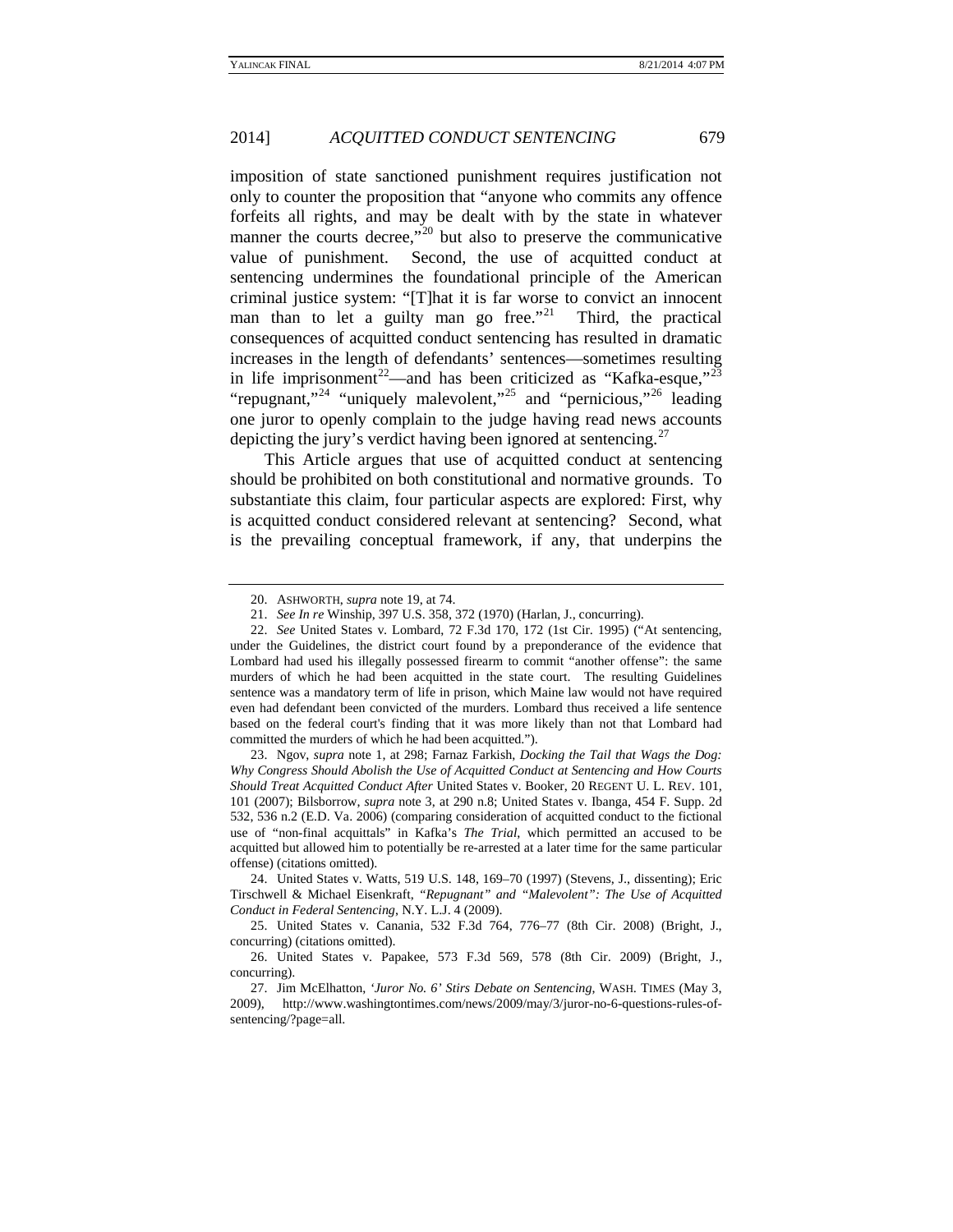American system of punishment, and moreover, where and how does the use of acquitted conduct at sentencing fit in the current prevailing sentencing ideology in the United States? Third, what are the issues and consequences emanating from the use of acquitted conduct under the relevant conduct provisions of the Guidelines? Fourth and finally, while it is outside the scope of this Article to offer a comprehensive solution or alternative to the use of acquitted conduct at sentencing, the key observation is that, since the common thread linking the constitutional and normative issues emanates from the fragmented nature of sentencing policy in the United States, the solution must start with re-conceptualizing the theories underlying sentencing.

A comprehensive analysis of acquitted conduct sentencing requires contextualizing the historical evolution of sentencing, penal policy, and the constitutional limitations on punishment. Part I begins with some preliminary issues, briefly recapitulating the development of modern sentencing philosophy which gave rise to the use of acquitted conduct at sentencing. In Part II the fragmented and muddled nature of the prevailing conceptual framework, which underpins contemporary sentencing policy, is set out as a basis for Part III's examination of the consequences of acquitted conduct sentencing. Finally, Part IV offers a conclusion and notes that the response to the problems arising from acquitted conduct sentencing must start with a re-conceptualization of sentencing itself to reflect a primary rationale or model.

# I. INDETERMINATE SENTENCING VERSUS DETERMINATE SENTENCING UNDER THE GUIDELINES

The debate over determinate sentencing versus indeterminate sentencing has been characterized as a debate between proponents of the so-called medical or treatment model of corrections and those who favor the punitive model. $^{28}$  $^{28}$  $^{28}$  The Model Penal Code, an influential piece of draft legislation written during the early 1960s by the American Law Institute, clearly shows the significance of rehabilitative aims at the time: Courts were not to sentence offenders to imprisonment if, amongst other things, "the defendant is particularly likely to respond affirmatively to probationary treatment."<sup>[29](#page-6-1)</sup> While the 1960s are often regarded as the "heyday of rehabilitationism,"[30](#page-6-2) and the 1970s as the

<span id="page-6-0"></span><sup>28.</sup> *See* WILLIAM TAYLOR & MICHAEL BRASWELL, ISSUES IN POLICE AND CRIMINAL PSYCHOLOGY 19–21 (1978).

<span id="page-6-2"></span><span id="page-6-1"></span><sup>29.</sup> Francis A. Allen, *Rehabilitation*, *in* PRINCIPLED SENTENCING: READINGS ON THEORY AND POLICY 1 (Andrew Ashworth et al. eds., 3d ed. 2009) (quoting MODEL PENAL CODE § 7.01(2)(j), (k) (1962)).

<sup>30.</sup> *Id* (quoting MODEL PENAL CODE § 7.01(2) (1962)).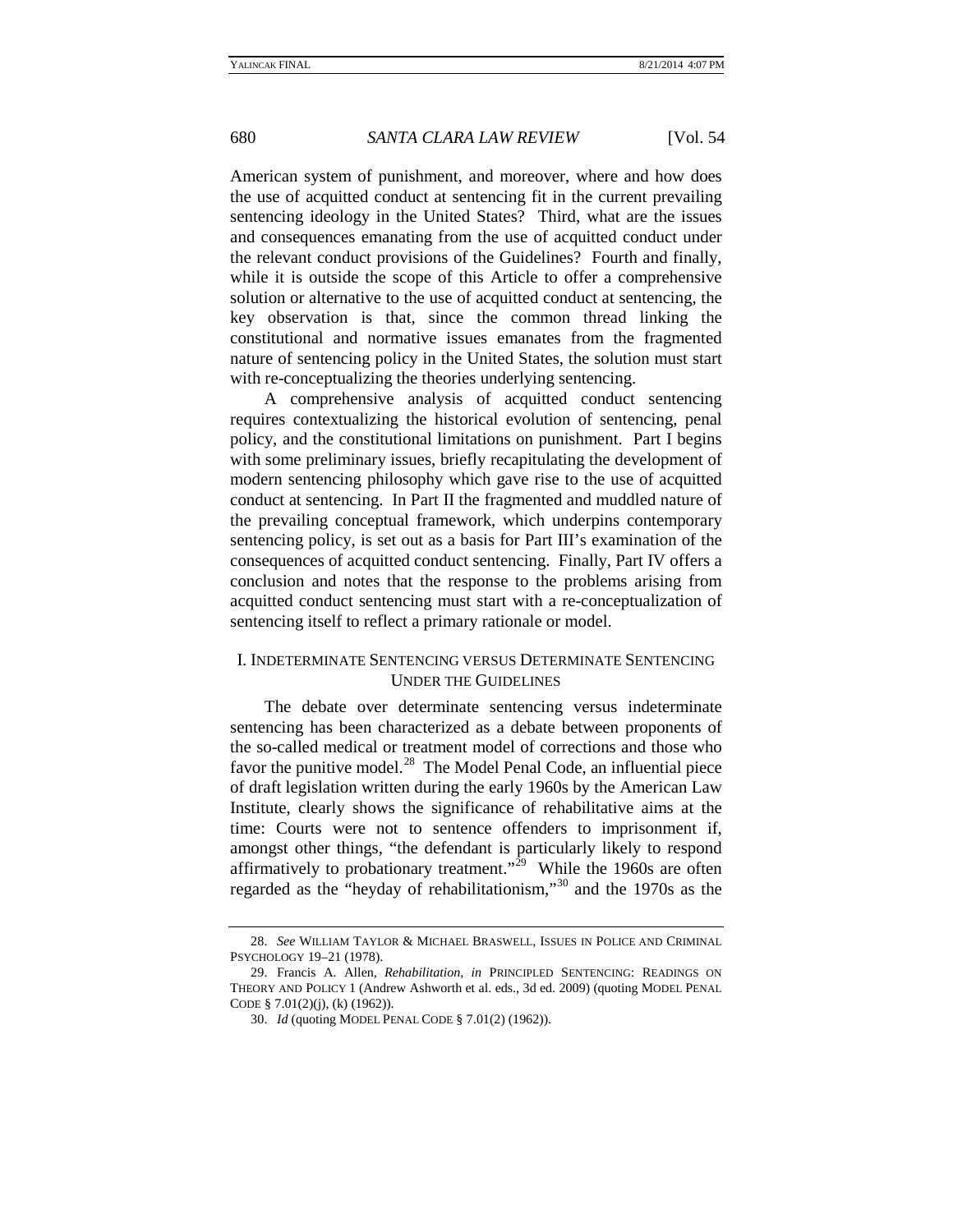beginning of a "catastrophic decline" of the rehabilitative ideal, the rehabilitative aims or goals of imprisonment have nevertheless remained part of penal practice and penal theory to this day.<sup>[31](#page-7-0)</sup>

However, before turning to a discussion of the historical evolution and shift from indeterminate to determinate sentencing, it is important to address the logically antecedent question of why the state has a right to punish in the first place. Similarly, what are the aims and purposes of punishment imposed by the state and why do they matter? While there are multiple justifications for state punishment, these justifications are intertwined with the *purpose* and *meaning* of punishment. The common thread that relates the problems of the indeterminate and determinate sentencing eras is the disruption to the justifications, purposes and meanings of punishment by the state.

Towards this end, Part I.A. provides an outline for justifications of punishment by the state. Part I.B. provides a brief sketch of the various aims and purposes of punishment. Part I.C. discusses the foundational basis for indeterminate sentencing and explores the role of judicial fact finding during that period. This Section also identifies the problems that arose during the indeterminate sentencing regime leading to significant reforms in 1980s. Part I.D. presents the shift to determinate sentencing. Part I.E. outlines the structural and legal framework for consideration of acquitted conduct under the Guidelines' relevant conduct provisions.

# *A. Justifications for Punishment by the State*

Criminal punishment is not merely the imposition of pain allowed by the law. $32$  It is the most powerful and the most widely used device that the law has at its disposal.<sup>[33](#page-7-2)</sup> It is also the "crudest and most" frightening" device at the law's disposal.<sup>[34](#page-7-3)</sup> Why does the state have a right to punish? In a related vein, when does the state acquire its right to punish? These questions implicate social contract theories,  $35$  or more pragmatically, the state's role in carrying out a displacement function that is essential to social co-operation.<sup>[36](#page-7-5)</sup> "The justification of

<sup>31.</sup> *Id.*

<span id="page-7-1"></span><span id="page-7-0"></span><sup>32.</sup> HYMAN GROSS, CRIME AND PUNISHMENT: A CONCISE MORAL CRITIQUE 9 (2012).

<sup>33.</sup> *Id.*

<sup>34.</sup> *Id.*

<span id="page-7-5"></span><span id="page-7-4"></span><span id="page-7-3"></span><span id="page-7-2"></span><sup>35.</sup> *See* ASHWORTH, *supra* note 19, at 74–75; Neil MacCormick & David Garland, *Sovereign States and Vengeful Victims: The Problem of the Right to Punish*, *in*  FUNDAMENTALS OF SENTENCING THEORY 18–20 (Andrew Ashworth & Martin Wasik eds., 1998).

<sup>36</sup>*. See id.*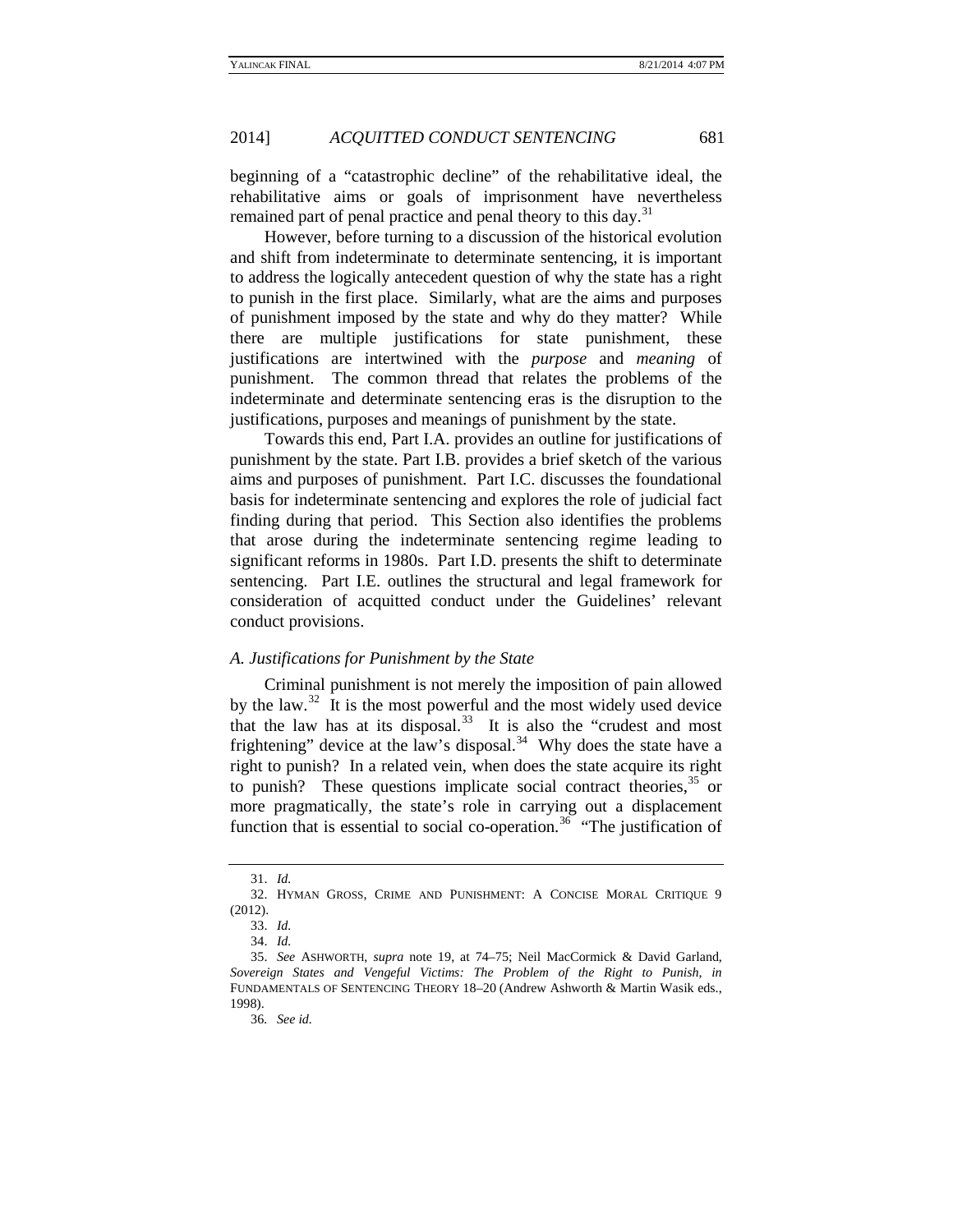punishment *tout court* is surrounded by satellite questions of justification that are of great importance in their own right": $37$  Are we justified in making some particular item of conduct punishable?<sup>[38](#page-8-1)</sup> By what standard are we to attach criminal liability? $39$ 

Then there is the question of what sentences to prescribe for those crimes. $40$  Given the huge and complex debate surrounding these issues, they cannot be dealt with in-depth and are outside the scope of this Section. Suffice it to say that the importance of punishment being in the hands of state institutions rather than victims or other individuals resides both in a mixture of rule-of-law values and the need for the state to ensure peaceable cooperation.<sup>[41](#page-8-4)</sup> Though many other important issues are involved in resolving these questions of justification, a settled view of what makes punishment right is essential. The most basic requirement for liability to criminal punishment is proof beyond a reasonable doubt of all the elements of the offence, as well as all factors that increase the range of penal sanctions.<sup>[42](#page-8-5)</sup>

As noted by Justice Brennan: <sup>[43](#page-8-6)</sup>

[t]he requirement of proof beyond a reasonable doubt has this vital role in our criminal procedure for cogent reasons. The accused during a criminal prosecution has at stake interest[s] of immense importance, both because of the possibility that he may lose his liberty upon conviction and because of the certainty that he would be stigmatized by the conviction. Accordingly, a society that values the good name and freedom of every individual should not condemn a man for commission of a crime when there is reasonable doubt about his guilt. . . . There is always, in litigation, a margin of error, representing error in fact-finding, which both parties must take into account. Where one party has at stake an interest of transcending value—as a criminal defendant his liberty—this margin of error is reduced as to him by the process of placing on the other party the burden of . . . persuading the factfinder at the conclusion of the trial of his guilt beyond a reasonable doubt. Due process commands that no man shall lose his liberty unless the Government has borne the burden of . . . convincing the fact-finder of his guilt. $44$ 

The "proof beyond a reasonable doubt" requirement is a

<sup>37.</sup> GROSS, *supra* note 32, at 8.

<span id="page-8-3"></span><span id="page-8-2"></span><span id="page-8-1"></span><span id="page-8-0"></span><sup>38.</sup> *Id.*

<sup>39.</sup> *See id.* at 9–10.

<sup>40.</sup> *See id.*

<span id="page-8-4"></span><sup>41.</sup> ASHWORTH, *supra* note 19, at 74–75.

<span id="page-8-5"></span><sup>42.</sup> GROSS, *supra* note 32, at 9.

<span id="page-8-6"></span><sup>43.</sup> *In re* Winship, 397 U.S. 358 (1970).

<span id="page-8-7"></span><sup>44.</sup> *Id*. at 363–64, *cited in* GROSS, *supra* note 32, at 9.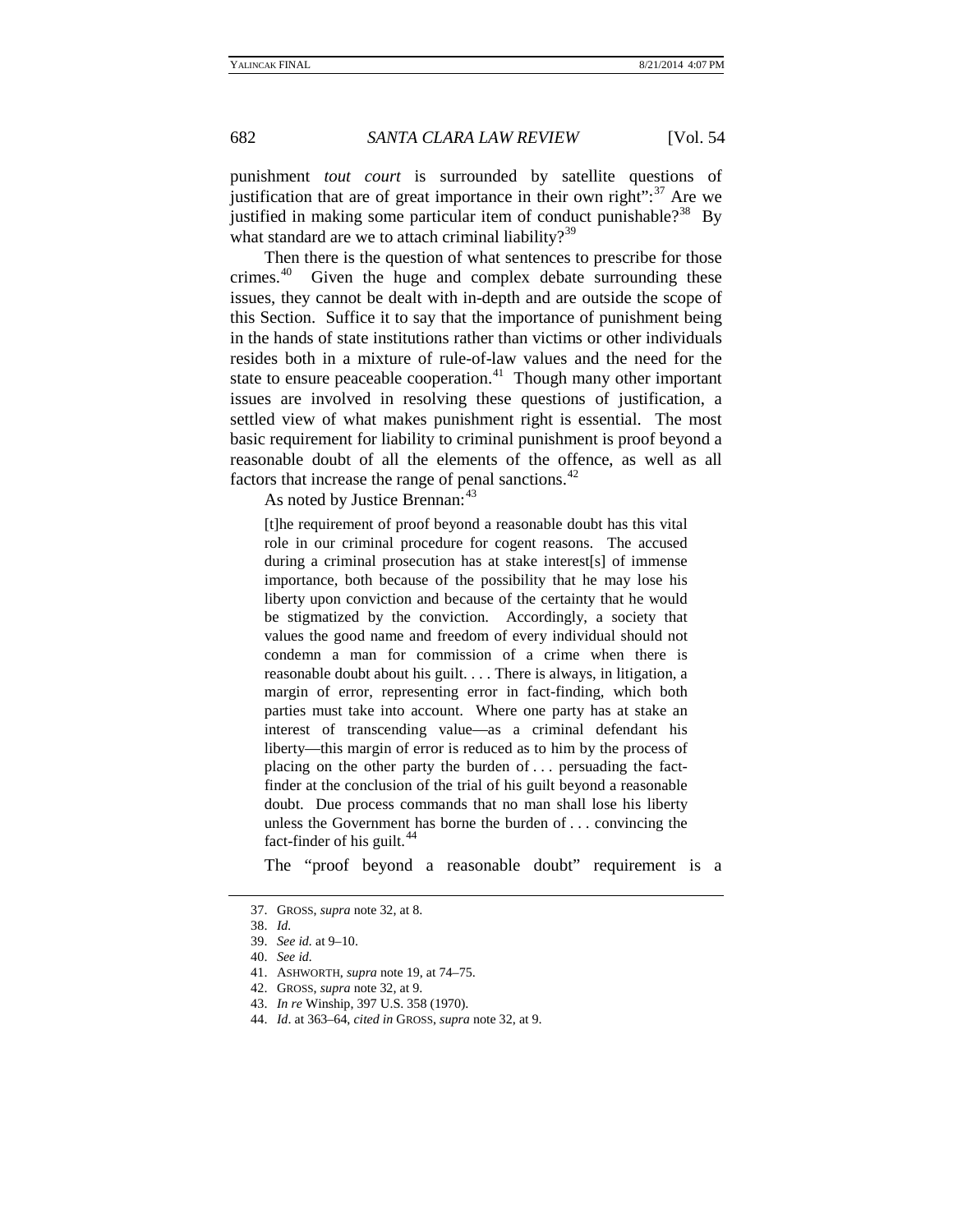foundational principle of American criminal justice and traces its roots to Blackstone's eighteenth century principle that "it is better that ten guilty persons escape than one innocent suffer."<sup>[45](#page-9-0)</sup>

#### *B. Aims and Purposes of Punishment*

Throughout history, several explanations have been used to explain the aims and purposes of punishment.<sup>[46](#page-9-1)</sup> A citizen may demand:

[f]irst, get them off the streets; keep them away from us. Make them suffer: they deserve it. Teach them a lesson they will not forget. And let their pain and sufferings be an example to others. Maybe then, having been punished, someday, somehow, these criminals will feel remorse, change their attitudes, and productively reintegrate into society.<sup>[47](#page-9-2)</sup>

Drawing upon concepts and perspectives implicit in the Bible and the works of, amongst others, Plato, Hobbes, Beccaria, Kant, Bentham, and numerous contemporary commentators,<sup>[48](#page-9-3)</sup> legal scholars have explained the aims of punishment as "reinforcement of sovereign authority,"<sup>[49](#page-9-4)</sup> "incapacitation,"<sup>[50](#page-9-5)</sup> "retribution,"<sup>[51](#page-9-6)</sup> "deterrence,"<sup>[52](#page-9-7)</sup> and "rehabilitation."<sup>[53](#page-9-8)</sup> While each of these aims suggests a distinct normative foundation for punishment used to justify various strategies of response to criminal behavior, they all reflect one common justification: punishment is communicative. $54$  Punishment communicates to the offender the censure or condemnation that they deserve for their crimes.<sup>[55](#page-9-10)</sup> Therefore, the formal criminal sanction

48*. Id.*

<span id="page-9-4"></span><span id="page-9-3"></span>49. Joh, *supra* note 46, at 887 (citing MICHEL FOUCAULT, DISCIPLINE AND PUNISH 48 (Alan Sheridan trans., Vintage Books 2d ed. 1995) (1977)).

<span id="page-9-0"></span><sup>45.</sup> Michael H. Tonry, *Real Offense Sentencing: The Model Sentencing and Corrections Act*, 72 J. CRIM. L. & CRIMINOLOGY 1550, 1566 (1981) (quoting 4 WILLIAM BLACKSTONE, COMMENTARIES \*27).

<span id="page-9-1"></span><sup>46.</sup> Elizabeth E. Joh, *"If it Suffices to Accuse":* United States v. Watts *and the Reassessment of Acquittals*, 74 N.Y.U. L. REV. 887, 887 (1999).

<span id="page-9-2"></span><sup>47.</sup> Robert Blecker, *Haven or Hell? Inside Lorton Central Prison: Experiences of Punishment Justified*, 42 STAN. L. REV. 1149, 1150 (1990) (citations omitted).

<span id="page-9-5"></span><sup>50.</sup> A.E. Bottoms & Roger Brownsword, *Incapacitation and "Vivid Danger"*, *in* PRINCIPLED SENTENCING: READINGS ON THEORY AND POLICY, *supra* note 29, at 83–84.

<span id="page-9-6"></span><sup>51.</sup> R.A. Duff, *Punishment, Retribution and Communication*, *in* PRINCIPLED SENTENCING: READINGS ON THEORY AND POLICY, *supra* note 29, at 126–27.

<span id="page-9-7"></span><sup>52.</sup> Jeremy Bentham, *Punishment and Deterrence*, *in* PRINCIPLED SENTENCING: READINGS ON THEORY AND POLICY, *supra* note 29, at 53–56.

<span id="page-9-10"></span><span id="page-9-9"></span><span id="page-9-8"></span><sup>53.</sup> Allen, *supra* note 29, at 1–10. *See also* ASHWORTH, *supra* note 19, at 71–74 (distinguishing aims of the criminal justice system from the justifications of punishment).

<sup>54.</sup> ASHWORTH, *supra* note 19, at 90 (citations omitted); Joh, *supra* note 46, at 887–88. 55. *Id.*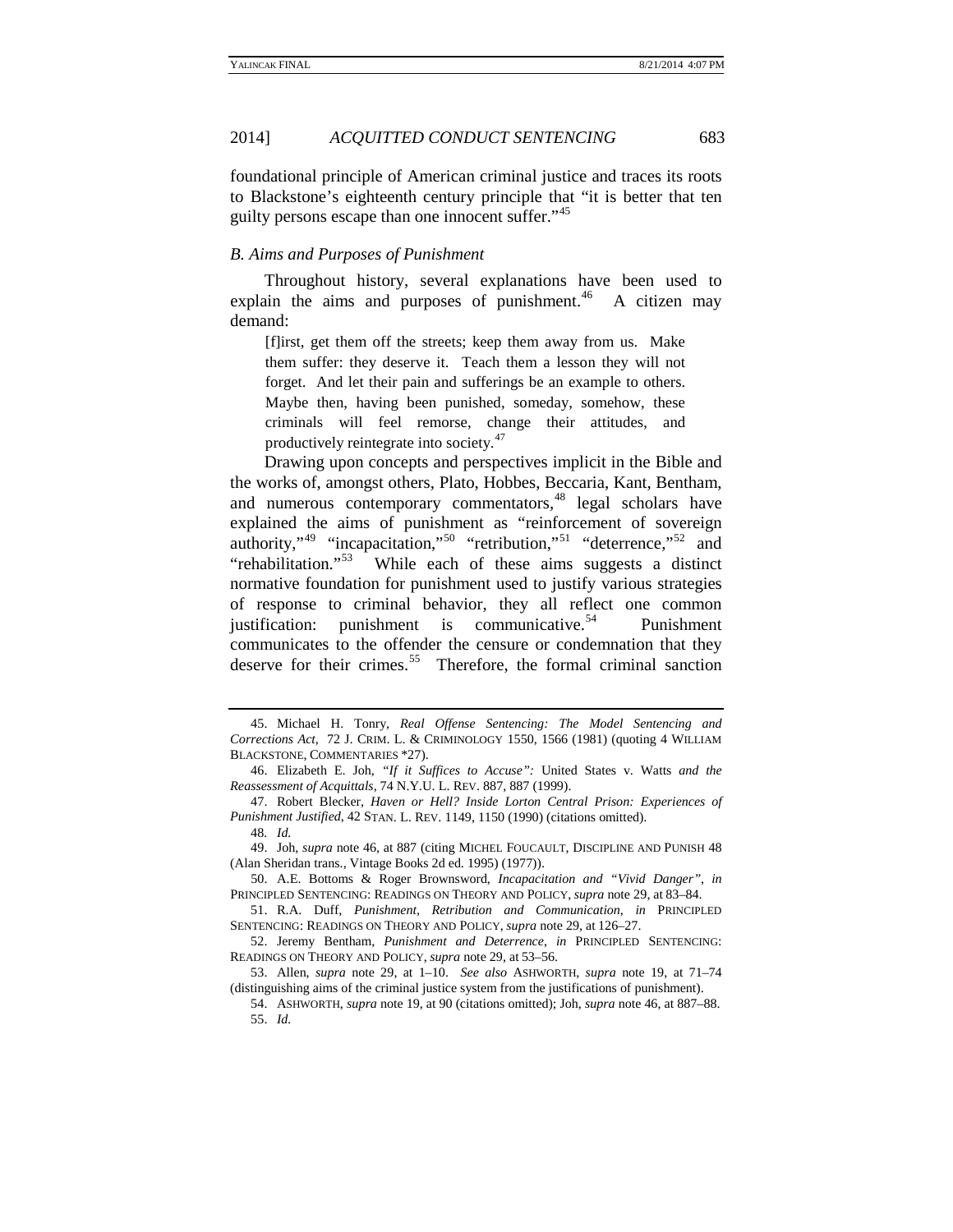imposed through sentencing is "not simply the governmental apparatus that responds to crime and criminals,"[56](#page-10-0) but also "plays a powerful teaching function,"[57](#page-10-1) which reflects the "dominant social themes of the moment."<sup>[58](#page-10-2)</sup>

#### *C. Indeterminate Sentencing*

#### *1. Indeterminate Sentencing and Judicial Fact Finding*

The original Model Penal Code's embrace of rehabilitation as a main penal purpose represented an early twentieth-century view that rehabilitation was morally and scientifically superior to retribution in criminal sentencing.<sup>[59](#page-10-3)</sup> The rehabilitative ideal—that sentences should seek to reform the criminal tendencies of offenders—was tied to a specific setting for treatment growing out of developments in clinical psychology. $60$  As such, an indeterminate sentencing regime took hold.<sup>[61](#page-10-5)</sup> In this period of indeterminate sentencing, each offender's unique characteristics were taken into account through individualized sentencing, thereby, emphasizing the rehabilitative goal of sentences. $62$ The judge's role under this regime was therapeutic, likened to a physician: crime was a "moral disease," whose cure was entrusted to experts in the criminal justice field, one of whom was the judge. $63$  As a consequence, different standards of proof and evidence evolved between the trial stage,<sup>[64](#page-10-8)</sup> which required proof beyond a reasonable doubt,  $65$  and the sentencing stage,  $66$  which only required proof by a preponderance of the evidence. $\overline{67}$  $\overline{67}$  $\overline{67}$  The rationale for this approach was straightforward: to limit the kind of information that a judge should get at sentencing would prohibit them from exercising their "clinical"

<sup>56.</sup> Joh, *supra* note 46, at 887.

<sup>57.</sup> *Id.* at 902 (citations omitted).

<sup>58.</sup> *Id.* at 888.

<span id="page-10-3"></span><span id="page-10-2"></span><span id="page-10-1"></span><span id="page-10-0"></span><sup>59.</sup> Sarah Armstrong, *Bureaucracy, Private Prisons, and the Future of Penal Reform*, 7 BUFF. CRIM. L. REV. 275, 280 (2003) (citing Markus Dirk Dubber, *Penal Panopticon: The Idea of a Modern Model Penal Code*, 4 BUFF. CRIM. L. REV. 53 (2000)); Allen, *supra* note 29, at 1.

<sup>60.</sup> Armstrong, *supra* note 59, at 280.

<span id="page-10-5"></span><span id="page-10-4"></span><sup>61.</sup> Nancy Gertner, *A Short History of American Sentencing: Too Little Law, Too Much Law, or Just Right*, 100 J. CRIM L. & CRIMINOLOGY 691, 695 (2010) (tracing the roots of indeterminate sentencing).

<span id="page-10-11"></span><span id="page-10-10"></span><span id="page-10-9"></span><span id="page-10-8"></span><span id="page-10-7"></span><span id="page-10-6"></span><sup>62.</sup> Donald W. Dowd, *The Sentencing Controversy: Punishment and Policy in the War Against Drugs*, 40 VILL. L. REV. 301, 302 (1995)*. See* Allen, *supra* note 29, at 1–5.

<sup>63.</sup> Gertner, *supra* note 61, at 695 (citations omitted).

<sup>64.</sup> *Id.*

<sup>65.</sup> *Id.*

<sup>66.</sup> *Id*.

<sup>67.</sup> *Id.*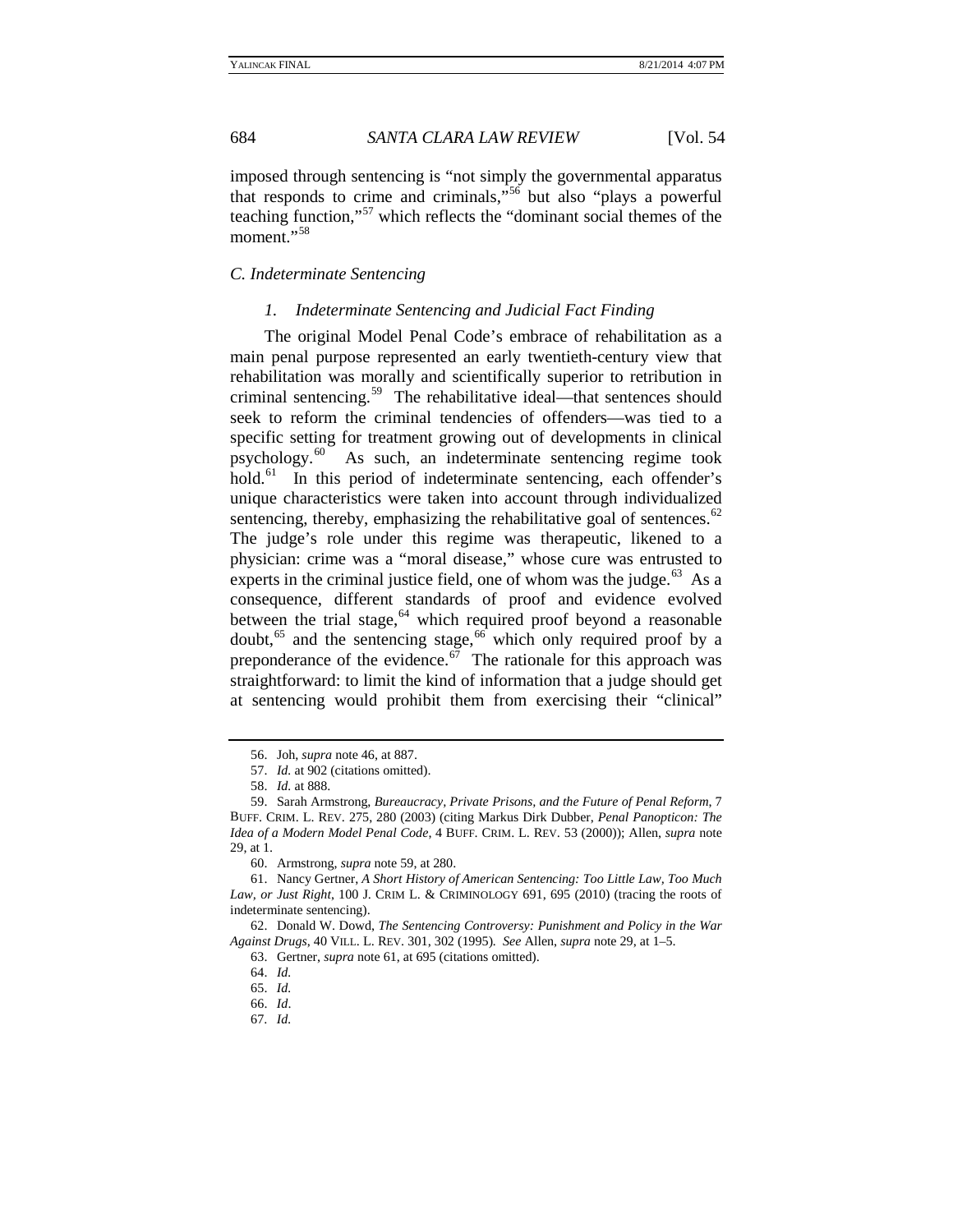role.<sup>[68](#page-11-0)</sup>

In 1949, the U.S. Supreme Court constitutionally approved this philosophical and procedural approach in *Williams v. New York*. [69](#page-11-1) The *Williams* court emphasized that "[r]eformation and rehabilitation of offenders have become important goals of criminal jurisprudence"<sup>[70](#page-11-2)</sup> and, thus, having the fullest information possible concerning the defendant's previous life and characteristics was essential for "sentencing experts" to exercise their discretion.<sup>71</sup> For the *Williams* Court, the rehabilitative ideal not only justified entrusting judges and parole officials with enormous sentencing discretion, but also called for sentencing judges and, by extension, parole officers, to be "freed from any procedural rules that might limit the sound exercise of their discretion."[72](#page-11-4) In 1970, Congress codified *Williams* in 18 U.S.C. § 3577. Congress provided a statutory footing for the discretionary consideration of relevant conduct, which includes both past and contemporaneous acquitted conduct, as well as un-adjudicated conduct at sentencing. $^{73}$  $^{73}$  $^{73}$ 

#### *2. Problems With Indeterminate Sentencing*

During the indeterminate sentencing era, judges and parole authorities had the most power relative to other "sentencing players."[74](#page-11-6) Each case was resolved on its own merits; any standards or rules evolved from the day-to-day experience of individual judges and confined to his courtroom.<sup>[75](#page-11-7)</sup> However, there were several problems with indeterminate sentencing, which sowed the seeds of an institutional shakeup.<sup>[76](#page-11-8)</sup> Judges had no training in how to exercise their considerable discretion.<sup>[77](#page-11-9)</sup> Sentencing was not taught in law schools; concepts such as deterrence and rehabilitation were not reflected in

<span id="page-11-2"></span><span id="page-11-1"></span><span id="page-11-0"></span><sup>68.</sup> *See, e.g.*, Williams v. New York, 337 U.S. 241 (1941). *See generally* Reitz, *supra*  note 1, at 528–30 (providing a full discussion of the facts of *Williams*).

<sup>69.</sup> Douglas A. Berman*, Reconceptualizing Sentencing*, 2005 U. CHI. LEGAL. F. 1, 4.

<sup>70</sup>*. Id.* at 4–5.

<sup>71.</sup> *Id.* at 5.

<sup>72.</sup> *Id.*

<span id="page-11-5"></span><span id="page-11-4"></span><span id="page-11-3"></span><sup>73.</sup> Erica K. Beutler, *A Look at the Use of Acquitted Conduct in Sentencing*, 88 J. CRIM. L. & CRIMINOLOGY 809, 814 (1998). Section 3577 was re-codified to 18 U.S.C. § 3661 after the sentencing reforms of the 1980s. *See infra* Part I.D.

<sup>74.</sup> Gertner, *supra* note 61, at 696.

<sup>75.</sup> *Id.*

<span id="page-11-9"></span><span id="page-11-8"></span><span id="page-11-7"></span><span id="page-11-6"></span><sup>76.</sup> *Id. See* Berman, *supra* note 69, at 8 & n.41. *See generally* ANDREW VON HIRSCH, DOING JUSTICE: THE CHOICE OF PUNISHMENTS 3–34, 59–123 (1976) (discussing the failures of the rehabilitative model); JAMES Q. WILSON, THINKING ABOUT CRIME 162–82 (1975) (exploring the failings of the rehabilitative model).

<sup>77.</sup> Gertner, *supra* note 61, at 696–97.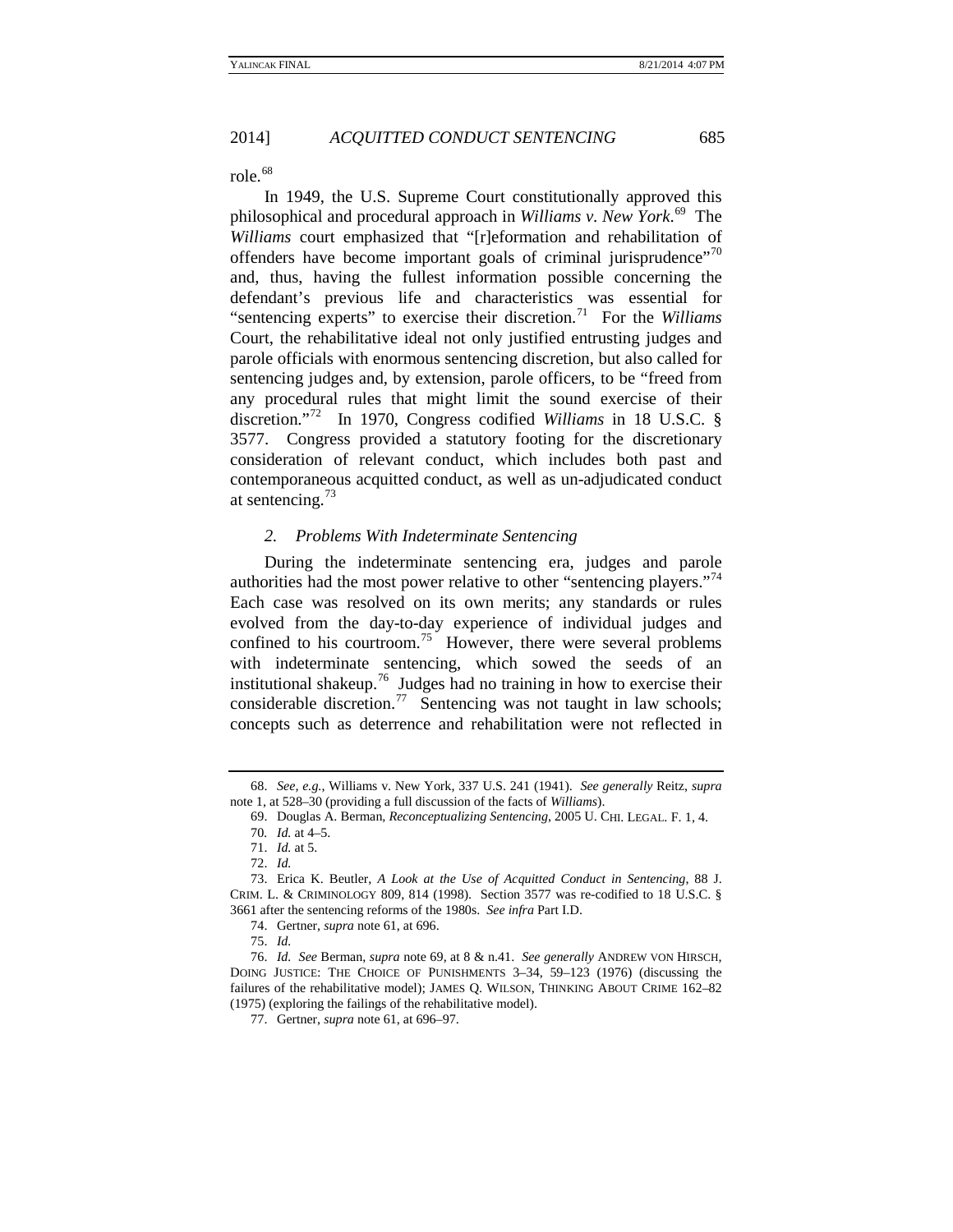judicial training.<sup>[78](#page-12-0)</sup> Next, wide disparity in sentencing among both offenders and offences was the norm, leading the chief proponent of structured sentencing to describe this period as "unruly," "arbitrary" and "discriminatory."<sup>[79](#page-12-1)</sup> Thus, so long as the federal substantive law was composed of "overlapping categories and muddled distinctions among offenses,"<sup>[80](#page-12-2)</sup> federal sentencing was bound to seem "lawless."<sup>[81](#page-12-3)</sup>

Beginning in the 1970s, the assumptions behind the consensus on individualized sentencing with its rehabilitative goal were under attack from all sides. $82$  From the left, there was a growing mistrust of the "therapeutic state."<sup>[83](#page-12-5)</sup> From the right, critics called for more and more mandatory sentences to punish and deter; exercising any discretion was considered, at best, a weak, Bennite solution.<sup>[84](#page-12-6)</sup> Retribution was advocated not as revenge, but as "just deserts."<sup>[85](#page-12-7)</sup> Nearly twenty-five years after the abandonment of the rehabilitative ideal and the implementation of a just deserts model of punishment, mass incarceration for significant periods of time appears to be the common theme in the United States. Justice is harsher in the United States than in any other developed country.<sup>[86](#page-12-8)</sup> As of 2010, there were between 2.3 and 2.4 million Americans behind bars; $^{87}$  $^{87}$  $^{87}$  including parole, probation or supervised release, one adult in thirty-one is under "correctional" supervision in the United States.<sup>[88](#page-12-10)</sup> And perhaps more troubling, the United States has the highest rate of prisoners (748) while Iceland (55) had the lowest.<sup>[89](#page-12-11)</sup>

# *D. Determinate Sentencing Under the Guidelines: Structure and Application*

Driven by the concerns with indeterminate sentencing, Congress

<span id="page-12-0"></span><sup>78.</sup> *Id.* (citing KATE STITH & JOSE A. CABRANES, FEAR OF JUDGING: SENTENCING GUIDELINES IN THE FEDERAL COURTS 23 (1998)).

<span id="page-12-1"></span><sup>79.</sup> *Id.* at 697 (quoting MARVIN E. FRANKEL, CRIMINAL SENTENCES: LAW WITHOUT ORDER 49 (1972)).

<sup>80.</sup> *Id.*

<span id="page-12-3"></span><span id="page-12-2"></span><sup>81.</sup> *Id.* (citing Robert H. Joost, *Federal Criminal Code Reform: Is It Possible*, 1 BUFF. CRIM. L. REV. 195, 202 (1997)).

<sup>82</sup>*.* Dowd, *supra* note 62, at 302.

<span id="page-12-6"></span><span id="page-12-5"></span><span id="page-12-4"></span><sup>83.</sup> NICHOLAS N. KITTRIE, THE RIGHT TO BE DIFFERENT: DEVIANCE AND ENFORCE THERAPY (1971).

<sup>84.</sup> Dowd, *supra* note 62, at 303.

<sup>85.</sup> *Id*. at 303. *See* Allen, *supra* note 29, at 29.

<span id="page-12-11"></span><span id="page-12-10"></span><span id="page-12-9"></span><span id="page-12-8"></span><span id="page-12-7"></span><sup>86.</sup> *Rough Justice in America: Too Many Laws, Too Many Prisoners*, ECONOMIST (July 22, 2010), http://www.economist.com/node/16636027.

<sup>87.</sup> *Id.* Note that this figure includes both state and federal prisoners.

<sup>88.</sup> *Id.*

<sup>89.</sup> *Id.*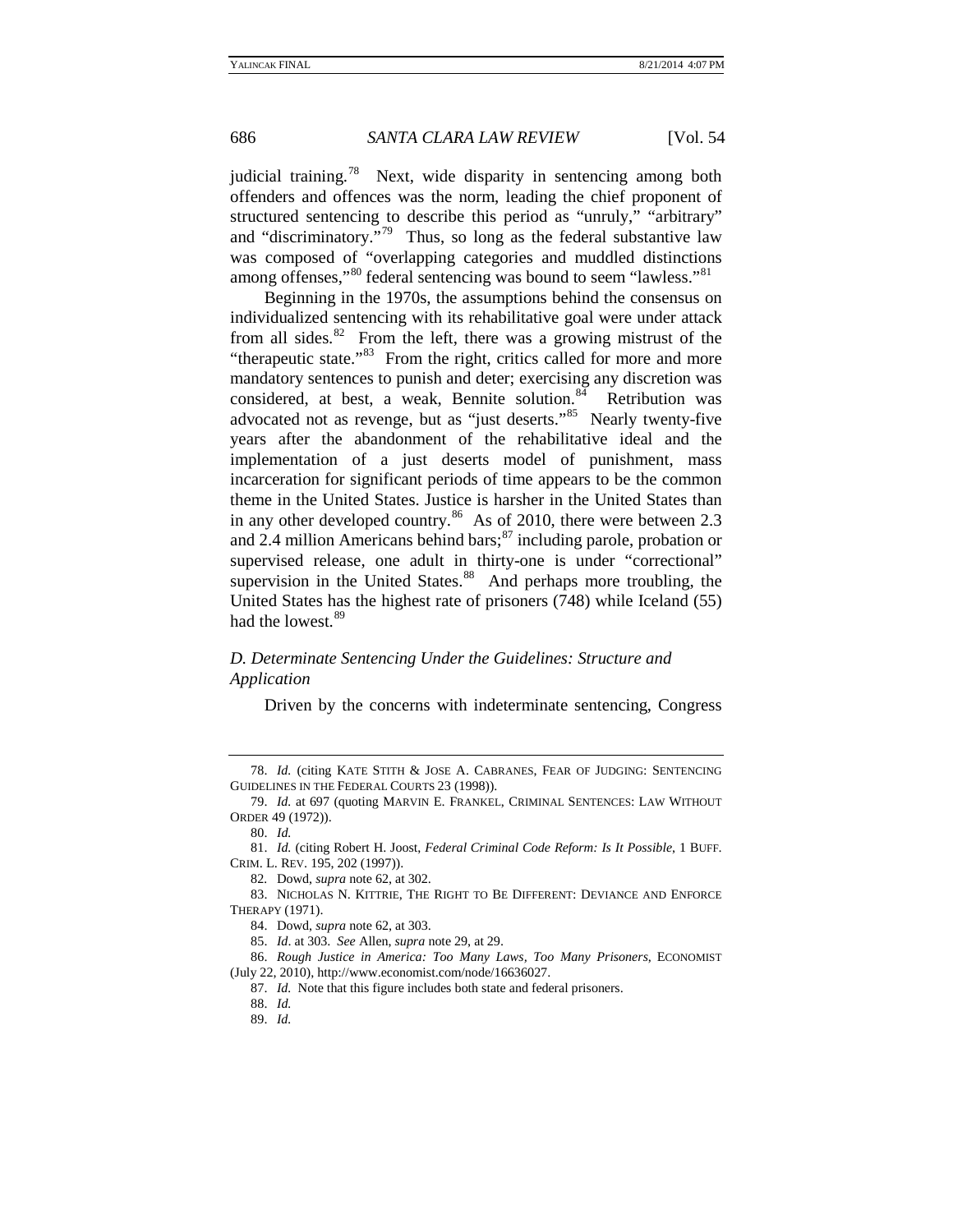enacted the Sentencing Reform Act of 1984 (SRA).<sup>[90](#page-13-0)</sup> In an attempt to address the unpredictability of sentencing, the SRA created the United States Sentencing Commission (Commission) to provide "certainty and fairness in [congruence with] the purposes of sentencing, avoiding unwarranted sentencing disparities among defendants with similar records who have been found guilty of similar criminal conduct  $\dots$ ."<sup>91</sup> Towards this end, the SRA attempted to introduce standardization, precision, and impartiality into federal sentencing decisions by establishing Guideline for sentencing.<sup>[92](#page-13-2)</sup> Parole, a hallmark of the rehabilitative model, was also abolished.<sup>[93](#page-13-3)</sup>

The centerpiece of the Guidelines was a grid containing 258 cells.<sup>[94](#page-13-4)</sup> The Guideline grid's vertical axis consists of forty-three offense levels, reflecting a base severity score for the crime committed.<sup>[95](#page-13-5)</sup> The Guideline grid's horizontal axis consists of six criminal history categories and provides adjustments based on the offender's past conviction record.<sup>[96](#page-13-6)</sup> After a plea of guilt or conviction at trial, a pre-sentence investigation is conducted by a probation officer and a pre-sentence report ("PSR") is submitted to the Court to enable the judge to "meaningfully exercise its sentencing authority" under  $§3553$  of the SRA."<sup>[97](#page-13-7)</sup> The PSR provides a preliminary mathematical calculation of both the "offense level" and "criminal history."[98](#page-13-8) In determining the defendant's offense level, the PSR guideline calculation reflects the base offense guideline level corresponding to the defendant's conviction or the relevant conduct underlying the conviction, whichever is higher, and then adjusts the offense level for specific offense characteristics and special instructions contained in the

<span id="page-13-0"></span><sup>90.</sup> Pub. L. No. 98-473, 98 Stat. 1987 (codified as amended at 18 U.S.C. §§ 3551– 3559, 3561–3566, 3571–3574, 3581–3586 (2000), and 28 U.S.C. §§ 991–998 (2000)); Joh, *supra* note 46, at 892–93 ("In particular, the passage of the Sentencing Reform Act of 1984 responded to critiques of indeterminate sentencing with an attempt to introduce standardization, precision, and impartiality into federal sentencing decisions.") (citations omitted).

<span id="page-13-1"></span><sup>91.</sup> U.S. SENTENCING COMM'N, FIFTEEN YEARS OF GUIDELINES SENTENCING: AN ASSESSMENT OF HOW WELL THE FEDERAL CRIMINAL JUSTICE SYSTEM IS ACHIEVING THE GOALS OF SENTENCING REFORM 11 (Nov. 2004), *available at* http://www.lb7.uscourts.gov/documents/08-26221.pdf.

<sup>92.</sup> Joh, *supra* note 46, at 892.

<sup>93.</sup> *Id.* at 893.

<span id="page-13-8"></span><span id="page-13-7"></span><span id="page-13-6"></span><span id="page-13-5"></span><span id="page-13-4"></span><span id="page-13-3"></span><span id="page-13-2"></span><sup>94.</sup> Sherod Thaxton, *Determining* "*Reasonableness Without A Reason"? Federal Appellate Review Post-*Rita v United States, 75 U. CHI. L. REV. 1885, 1887 (2008) (citations omitted).

<sup>95.</sup> *Id.*

<sup>96</sup>*. Id.*

<sup>97.</sup> FED. R. CIV. P. 32(c).

<sup>98.</sup> FED. R. CIV. P. 32(d).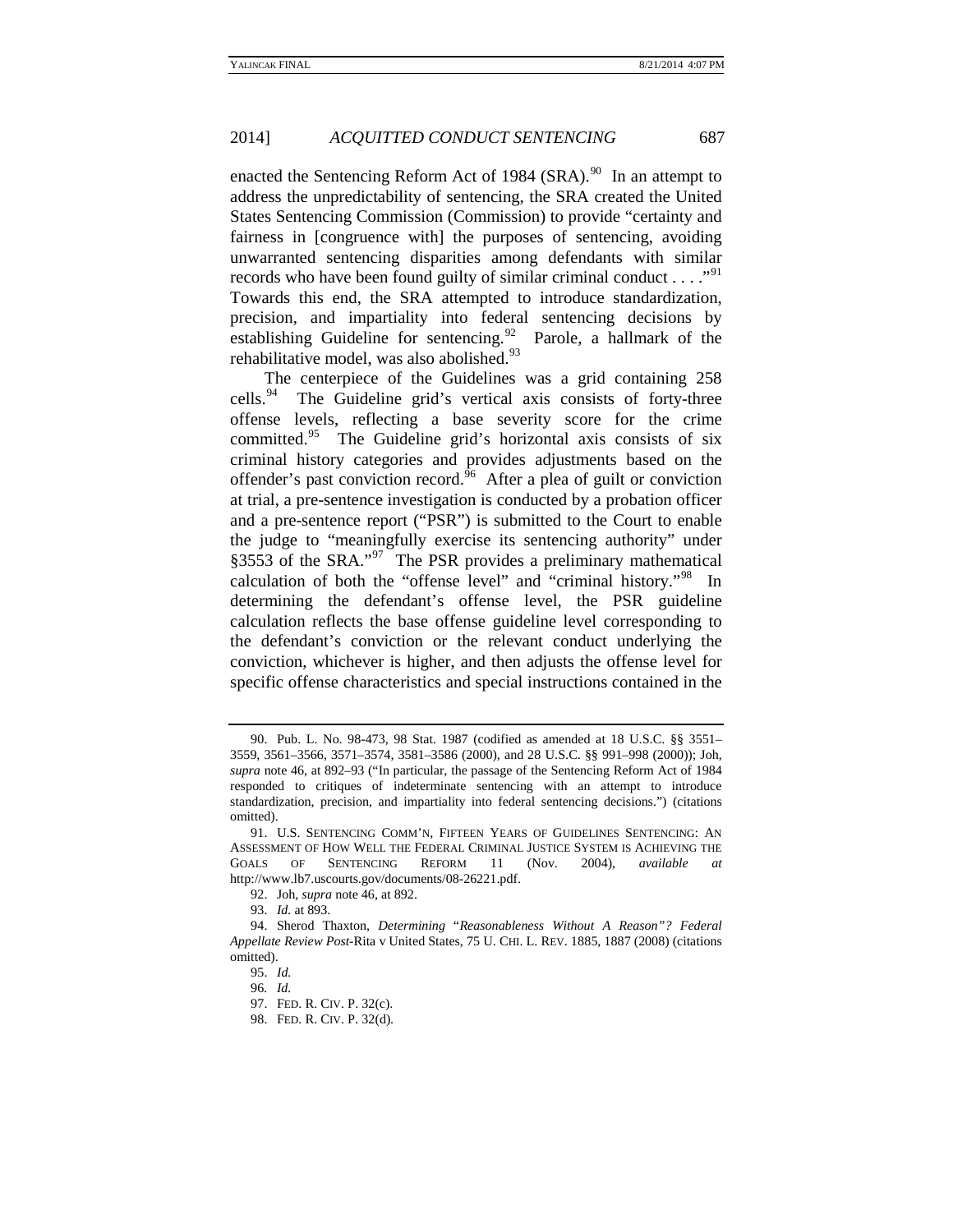section.<sup>[99](#page-14-0)</sup> After determining the offense level, the PSR determines the defendant's criminal history category.<sup>[100](#page-14-1)</sup> The PSR then identifies the cell at which the factors intersect; the corresponding cell provides the recommended range within which the judge may sentence a defendant (the "Guideline Sentencing Range").<sup>[101](#page-14-2)</sup> However, prior to sentencing of the defendant, both the Government and the Defendant may file their objections to the calculations or factual statements in the PSR.<sup>[102](#page-14-3)</sup> At sentencing, the sentencing judge resolves any disputes or disagreements based on a "preponderance of the evidence" standard and imposes a sentence.<sup>[103](#page-14-4)</sup>

# *E. Structural Framework for Acquitted Conduct Under the Guidelines' Relevant Conduct Provisions*

# *1. Modified Real-Offense System*

In developing the Guidelines, the Commission adopted a "modified real-offense" system, which "blends the constraints of the offense of conviction" with "the reality of the defendant's actual offense conduct in order to gauge the seriousness of that conduct for sentencing purposes."<sup>[104](#page-14-5)</sup> This modified real offense system is premised on the consideration of all relevant conduct, regardless of the jury verdict and regardless of whether the relevant conduct was amongst the charged offences.<sup>[105](#page-14-6)</sup> For instance, a defendant who is charged and convicted of fraud and money laundering offences may, without further charge or conviction, be sentenced using the base Guideline offence level for pre-meditated murder if the court finds by a preponderance of the evidence that a murder had taken place.<sup>[106](#page-14-7)</sup> Similarly, a defendant who is charged with drug and firearm offences, but acquitted of the firearm offence may, nevertheless, be sentenced using the base

<sup>99</sup>*. Id.*

<sup>100.</sup> *Id.*

<sup>101</sup>*. Id.*

<sup>102.</sup> FED. R. CIV. P. 32(f).

<sup>103.</sup> *See* Thaxton, *supra* note 94, at 1887–88.

<span id="page-14-5"></span><span id="page-14-4"></span><span id="page-14-3"></span><span id="page-14-2"></span><span id="page-14-1"></span><span id="page-14-0"></span><sup>104.</sup> William W. Wilkins, Jr. & John R. Steer, *Relevant Conduct: The Cornerstone of the Federal Sentencing Guidelines*, 41 S.C. L. REV. 495, 497 (1990).

<span id="page-14-6"></span><sup>105</sup>*. See, e.g.*, *Criminal Law-Federal Sentencing-Ninth Circuit Affirms 262-Month Sentence Based on Uncharged Murder*, 125 Harv. L. Rev. 1860, 1861–62 (2012). For a thorough, yet not entirely convincing defense of the 'modified real offense' system, *see* Julie R. O'Sullivan, *In Defense of the U.S. Sentencing Guidelines' Modified Real-Offense System*, 91 NW. U. L. REV. 1342 (1997).

<span id="page-14-7"></span><sup>106.</sup> *See, e.g.*, United States v. Fitch, 659 F.3d 788, 790 (9th Cir. 2011) (providing an example of this factual scenario), *discussed in* Semones, *supra* note 11.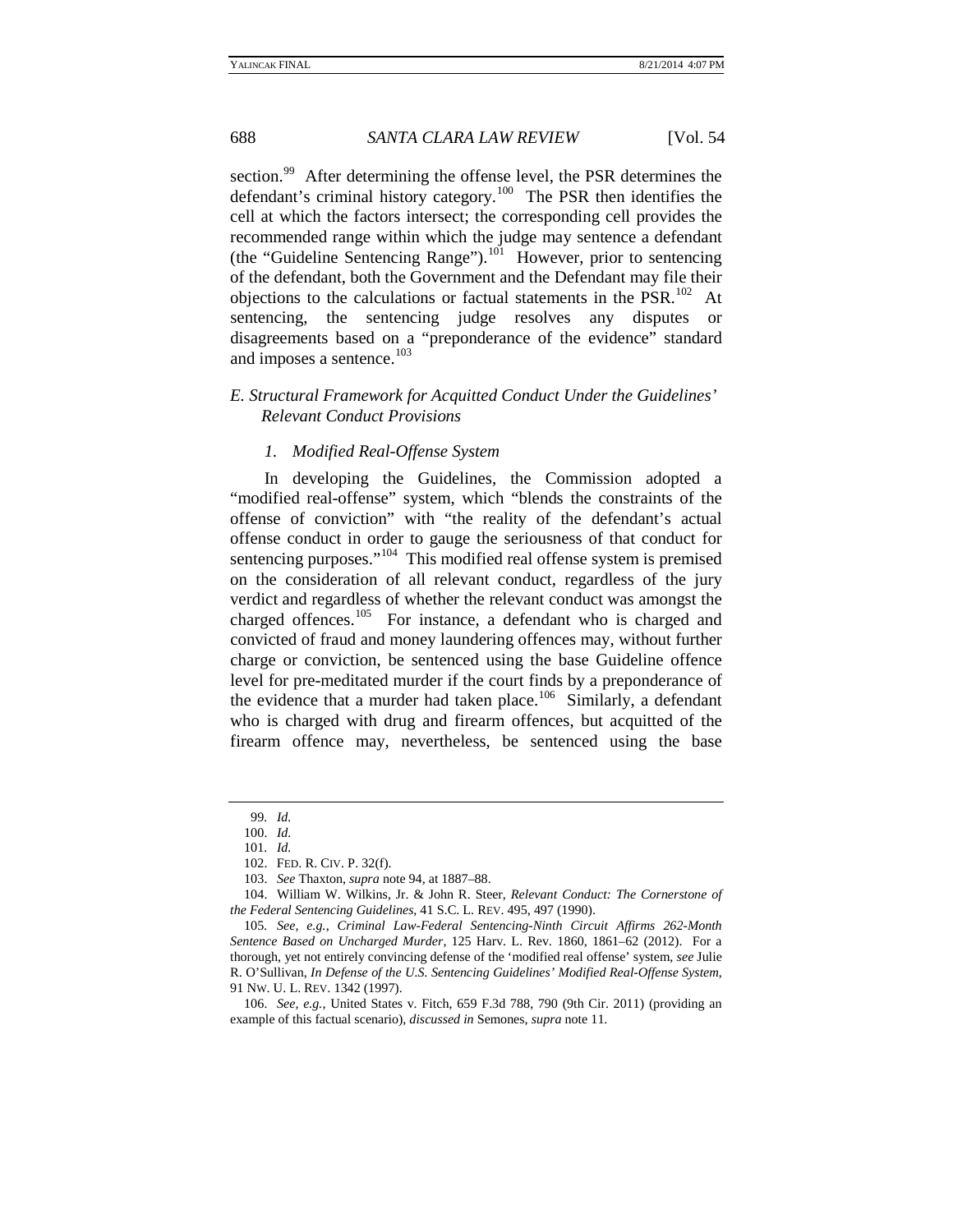Guideline offence level for firearm related offences.<sup>[107](#page-15-0)</sup> The consideration of "real conduct" at sentencing operates through the relevant conduct provisions of the U.S. Sentencing Guideline Manual<sup>[108](#page-15-1)</sup> and the "no limitation" language of 18 U.S.C. § 3661, which provides that there shall be no limitation placed on the type of information the Court may consider at sentencing.<sup>[109](#page-15-2)</sup>

Acquitted conduct sentencing continued after the enactment of the Guidelines for four reasons. First, as discussed in Part II *infra*, the SRA fails to conceptualize any coherent sentencing theory. The SRA simply made the application of the Guidelines mandatory without any guidance to judges on how the various purposes listed in 18 U.S.C. § 3553(a) were incorporated into the relevant Guideline ranges. Second, the holdings of *Williams*, discussed above, were re-codified by Congress with the exact same language as before with the passage of the SRA without any regard to the new philosophy rooted in retribution and incapacitation.<sup>[110](#page-15-3)</sup>

Third, a mere two years after the SRA and the shift in penal philosophy on the federal level, the Supreme Court decided *McMillan v. Pennsylvania*, [111](#page-15-4) originally a state court case, which coined the term "sentencing factor."<sup>[112](#page-15-5)</sup> Per *McMillan*, a "sentencing factor" is a fact not found by a jury, but found by a judge by a preponderance of the evidence at sentencing, which affects the sentencing range.<sup>[113](#page-15-6)</sup> In *McMillan*, the Court rejected a Sixth Amendment challenge concluding that a sentencing factor does not constitute additional punishment; it merely limits a judge's sentencing discretion.<sup>[114](#page-15-7)</sup>

113. *Id.*

<span id="page-15-0"></span><sup>107.</sup> *See, e.g.*, United States v. White, 551 F.3d 381 (6th Cir. 2008) (providing an example of this factual scenario).

<sup>108.</sup> U.S. SENTENCING GUIDELINES MANUAL § 1B1.3–.4 (2012).

<span id="page-15-2"></span><span id="page-15-1"></span><sup>109.</sup> Sterback, *supra* note 2, at 1232–33; Gerald Leonard & Christine Dieter, *Punishment Without Conviction: Controlling the Use of Unconvicted Conduct in Federal Sentencing*, 17 BERKELEY J. CRIM. L. 260, 273–74 (2012) (citation omitted). *See* Berman, *supra* note 69, at 17–23.

<sup>110.</sup> Beutler, *supra* note 73, at 827–28; 18 U.S.C. § 3661 (2012).

<span id="page-15-5"></span><span id="page-15-4"></span><span id="page-15-3"></span><sup>111.</sup> McMillan v. Pennsylvania, 477 U.S. 79 (1986). For federal counterpart *see Harris v. United States*, 536 U.S. 545 (2002).

<sup>112.</sup> Alleyne v. United States, 133 S. Ct. 2151, 2154 (2013).

<span id="page-15-7"></span><span id="page-15-6"></span><sup>114.</sup> 477 U.S. 79. In *McMillan*, a Pennsylvania state court convicted the defendants of various felonies covered by the Pennsylvania Mandatory Minimum Sentencing Act. *Id.* at 82. The Act provided in relevant part that a person convicted of certain enumerated felonies is subject to a mandatory minimum sentence of five years imprisonment if the sentencing judge finds, by a preponderance of the evidence, that the defendant "visibly possessed a firearm" during the commission of the felony. PA. CONS. STAT. § 9712 (1982). Following the defendants' conviction, the Commonwealth of Pennsylvania gave notice that it would proceed under the Act at sentencing; however, the sentencing judges found the Act unconstitutional and imposed lesser sentences than those required by the statute. *McMillan,*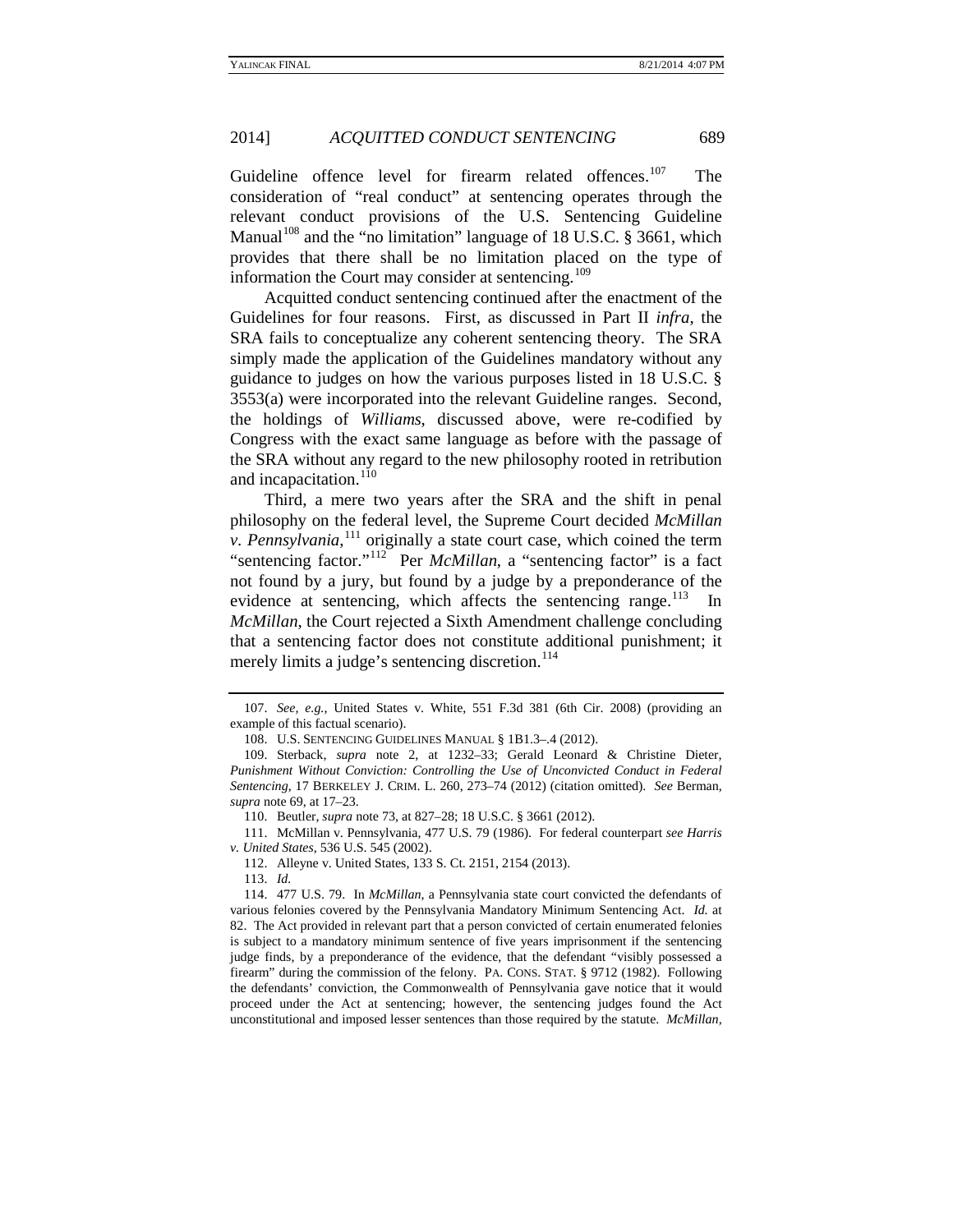*McMillan* was delivered in the midst of a complex and everchanging due process analysis and represented the Supreme Court's broader effort to limit the scope of its decisions in *In re Winship* and *Mullaney v. Wilbur*<sup>[115](#page-16-0)</sup> and, consequently, the applicability of the due process clause to the criminal law.[116](#page-16-1) In *In re Winship*, the Supreme Court decided that the due process clause required "proof beyond a reasonable doubt of every fact necessary to constitute the crime with which [the defendant] is charged"<sup>[117](#page-16-2)</sup> in an adjudication to determine juvenile delinquency.<sup>[118](#page-16-3)</sup> In *Mullaney v. Wilbur*, the Supreme Court concluded that the reasonable doubt standard applied to all factors that, if present, could affect the defendant's interests in liberty and reputation.<sup>[119](#page-16-4)</sup> However, the Supreme Court subsequently decided in *Patterson v. New York*<sup>[120](#page-16-5)</sup> to limit the rule of *In re Winship* only to those factors defined by statute as elements of a crime. Justice Rehnquist, writing for a plurality of the Court in *McMillan*, stated that its holding was "controlled by *Patterson* . . . rather than by *Mullaney*"<sup>[121](#page-16-6)</sup> and justified increasing severity in punishment through a "convenient yet dangerous fiction . . . of the punishment-enhancement distinction."<sup>[122](#page-16-7)</sup>

Fourth, after the Guidelines came into force, the Supreme Court re-affirmed the principles of *Williams* in *United States v. Watts* and rejected a double jeopardy challenge<sup>[123](#page-16-8)</sup> against the use of acquitted conduct at sentencing.<sup>[124](#page-16-9)</sup> In order to overcome any constitutional

- <span id="page-16-1"></span>116. Dennis, *supra* note 114, at 646–53.
- 117. *In re* Winship, 379 U.S. 358, 364.
- 118. Dennis, *supra* note 114, at 652.
- 119. *Id.* at 651.
- 120. Patterson v. New York, 432 U.S. 197 (1977).
- 121. *McMillan*, 477 U.S. at 86.

<span id="page-16-9"></span><span id="page-16-8"></span>123. U.S. CONST. amend. V ("[N]or shall any person be subject for the same offense to be twice put in jeopardy of life or limb  $\dots$ .").

124. United States v. Watts, 519 U.S. 148, 151, 157 (1997). *See also* Berman, *supra* note

<sup>477</sup> U.S. at 82. The cases were appealed to the Supreme Court of Pennsylvania, which consolidated the Commonwealth's appeals, and rejected the appellees contentions and found that the Act was consistent with In re *Winship*, *Mullaney* and *Patterson* insofar as it did not create a presumption with respect to any fact constituting an element of the crimes in question. *Id*. at 83. The court then vacated the appellees' sentences and remanded for sentencing pursuant to the Act. *Id*. at 83–86. The United States Supreme Court granted a writ of certiorari and affirmed the opinion of the Supreme Court of Pennsylvania. *Id.* at 93. For a detailed discussion, *see* Anthony J. Dennis, *Fifth Amendment-Due Process Rights at Sentencing*, 77 J. CRIM. L. & CRIMINOLOGY 646 (1986).

<span id="page-16-0"></span><sup>115.</sup> Mullaney v. Wilbur, 421 U.S. 684 (1975).

<span id="page-16-7"></span><span id="page-16-6"></span><span id="page-16-5"></span><span id="page-16-4"></span><span id="page-16-3"></span><span id="page-16-2"></span><sup>122.</sup> *See* Elizabeth T. Lear, *Double Jeopardy, the Federal Sentencing Guidelines, and the Subsequent-Prosecution Dilemma*, 60 BROOK. L. REV. 725, 726 (1994); Bilsborrow, *supra* note 3, at 289, 308. *See also* Alleyne v. United States, 133 S. Ct. 2151, 2158 (2013) (citing United States v. O'Brien, 560 U.S. 218 (2010)) ("The touchstone for determining whether a fact must be found by a jury beyond a reasonable doubt is whether the fact constitutes an 'element' or 'ingredient' of the charged offense.").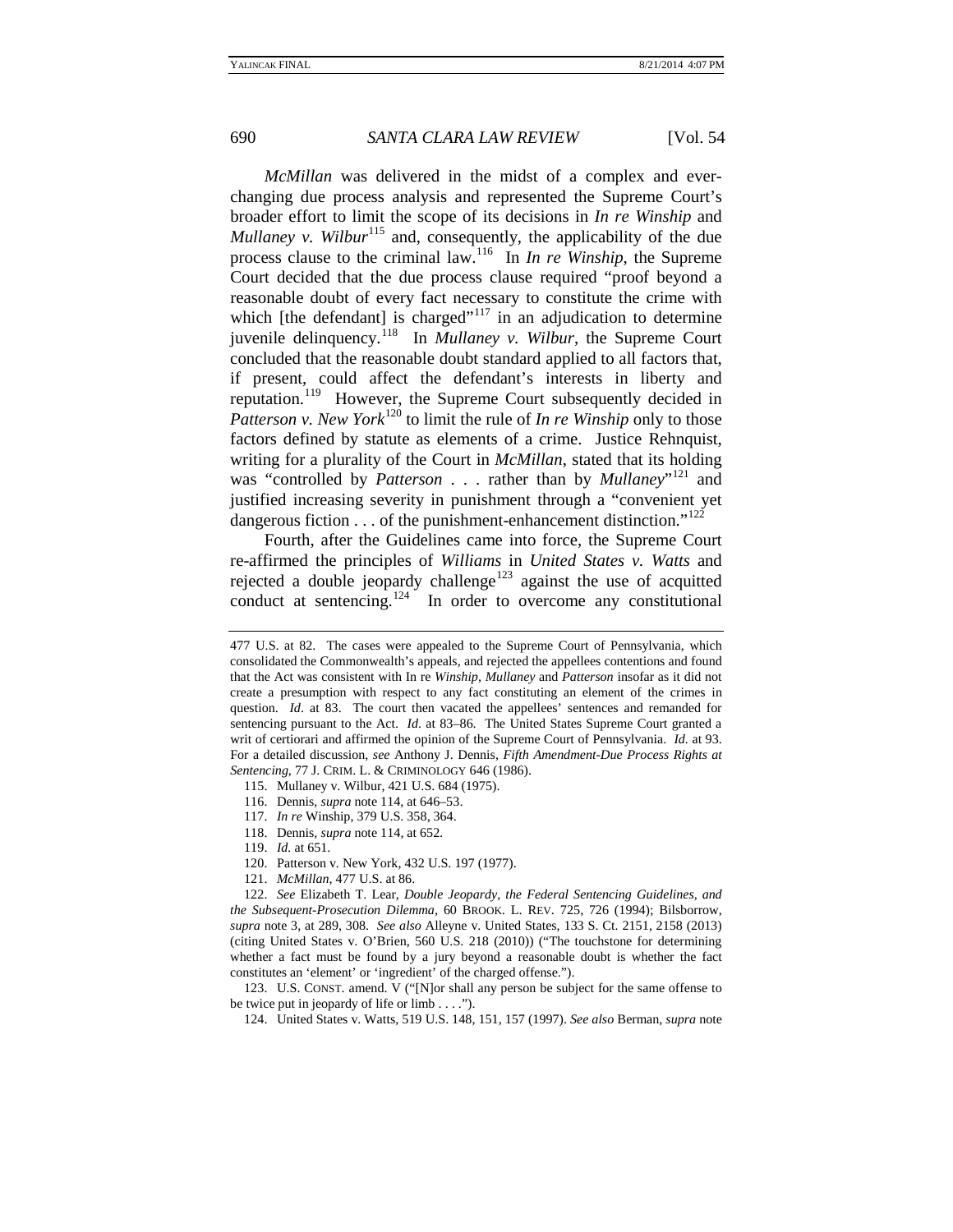objections and to preserve the historic role of sentencing judges as experts, the Court simply sought validation in pre-Guideline precedent.<sup>[125](#page-17-0)</sup> The Court first turned to the language of 18 U.S.C. § 3661, which prohibited any limitation on the types of evidence a sentencing judge may hear, thus, confirming that the wide discretion inherent in the statute survived the enactment of the Guidelines. $126$ Next, the Court relied on its decision in *Witte v. United States*,<sup>[127](#page-17-2)</sup> which itself had relied on the pre-Guideline era case of *Williams*. In *Witte*, the Court had held that "consideration of information about the defendant's character and conduct at sentencing does not result in 'punishment' for any offense other than the one of which the defendant was convicted."[128](#page-17-3) Thus, the Court's decision in *Watts* confirmed that the use of acquitted conduct at sentencing had survived the enactment of the Guidelines.<sup>[129](#page-17-4)</sup> However, while judges in the indeterminate sentencing era occasionally considered acquitted conduct, with its indeterminate consequences, under the Guidelines, it was mandatory, with determinate consequences. $130$ 

#### *2. Sixth Amendment Jurisprudence Post-Booker*

A mere three years after *Watts*, the Court's Sixth Amendment jurisprudence took a new turn, which was fundamentally at odds with both *Watts* and its prior sentencing decisions.<sup>[131](#page-17-6)</sup> However, given the complex and highly debated shift in the Court's Sixth Amendment jurisprudence, only a brief sketch is provided below to show that the use of acquitted conduct sentencing persists. $132$ 

- 130. *See* Bilsborrow, *supra* note 3, at 308–09 & n. 147; Gertner, *supra* note 61, at 702.
- 131. Bilsborrow, *supra* note 3, at 308–09.

<span id="page-17-2"></span><span id="page-17-1"></span><span id="page-17-0"></span><sup>69,</sup> at 17–23 (discussing cases prior *Watts* and noting that the Supreme Court failed to respond to the changes ushered in by the Guidelines); Sterback, *supra* note 2, at 1232–33 (discussing the background and justification of the *Watts* decision).

<sup>125.</sup> *See* Sterback, *supra* note 2, at 1225–31.

<sup>126.</sup> *Id.* at 1231–32.

<sup>127.</sup> Witte v. United States, 515 U.S. 389, 408 (1995).

<sup>128.</sup> *Id.* at 401.

<sup>129.</sup> *Watts*, 519 U.S. at 151–52.

<span id="page-17-7"></span><span id="page-17-6"></span><span id="page-17-5"></span><span id="page-17-4"></span><span id="page-17-3"></span><sup>132.</sup> Many sources have discussed *Booker* and its progeny. *See, e.g.*, Frank O. Bowman, III, *Nothing is Not Enough: Fix the Absurd Post-*Booker *Federal Sentencing System*, 24 FED. SENT'G REP. 356 (2012), Bilsborrow, *supra* note 3; Carissa Byrne Hessick, *Appellate Review of Sentencing Policy Decisions After* Kimbrough, 93 MARQ. L. REV. 717 (2009); Casey McTigue, *The Impact of Post*-Cunningham *Judicial Review: The Impact of* Gall, Kimbrough *and Senate Bill 40 on California Sentencing*, 13 BERKELEY J. CRIM. L. 199 (2008); Amy Baron-Evans & Kate Stith, *Booker Rules*, 160 U. PA. L. REV. 1631 (2012); Amy Baron-Evans, *The Continuing Struggle for Just, Effective and Constitutional Sentencing After* United States v. Booker 1–6, 18–24 (Aug. 2006) (unpublished manuscript), *available at* http://sentencing.typepad.com/sentencing\_law\_and \_policy/files/struggle\_for\_constitutional\_sentencing\_after\_booker.rev.8.16.06.doc.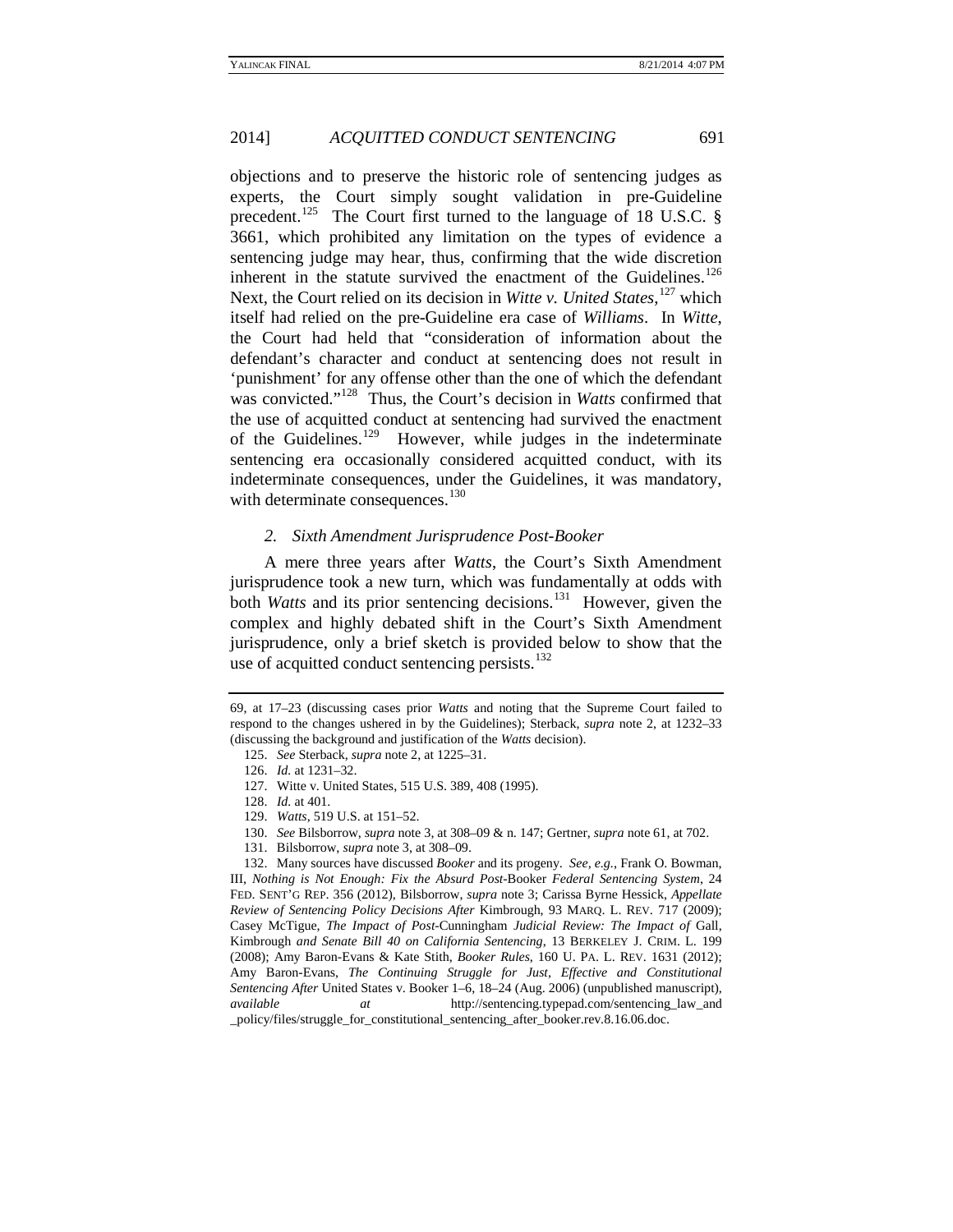The Supreme Court's line of cases beginning with *Apprendi v. New Jersey*, [133](#page-18-0) *Harris v. United States*, [134](#page-18-1) *Blakely v. Washington*[135](#page-18-2) and United States v. Booker,<sup>[136](#page-18-3)</sup> dramatically altered the sentencing landscape. $137$  Under these cases, any sentencing fact that has the effect of increasing the *statutory maximum* punishment,<sup>[138](#page-18-5)</sup> beyond the prescribed statutory maximum for an offense, [139](#page-18-6) but not any applicable mandatory minimum sentence, $140$  must be found by a jury beyond a reasonable doubt unless admitted by the defendant. $141$  Some commentators proclaimed that these cases were evidence of how "the Court got its Sixth Amendment groove back" and concluded that the Court had finally "beg[un] to push back, crafting what would eventually become a powerful new Sixth Amendment jurisprudence."<sup>[142](#page-18-9)</sup>

However, such claims proved to be premature. For example, while the *Booker* court found constitutional fault with a regime that excessively delegated determinate fact-finding decisions to the judge at the expense of the jury,  $^{143}$  $^{143}$  $^{143}$  the majority splintered in deciding a proper remedy.<sup>[144](#page-18-11)</sup> Rather than requiring Congress to completely overhaul the Guidelines, the *Booker* court's remedial opinion simply excised the language from the SRA, which required mandatory application of the Guidelines, rendering the Guidelines merely advisory.<sup>[145](#page-18-12)</sup> Consequently, the real-offense components of the Guidelines, which permit consideration of relevant conduct, including acquitted conduct, remain highly influential, since judges are still required to initially calculate the Guidelines range as they had done so before and "consider" the resulting range before deciding whether to "depart" from the Guidelines or impose a non-Guideline sentence.<sup>[146](#page-18-13)</sup>

<span id="page-18-4"></span><span id="page-18-3"></span><span id="page-18-2"></span><span id="page-18-1"></span><span id="page-18-0"></span><sup>133.</sup> Apprendi v. New Jersey, 530 U.S. 466 (2000). The Court's ruling in *Apprendi* was foreshadowed the year before in *Jones v. United States*, 526 U.S. 227 (1999).

<sup>134.</sup> Harris v. United States, 536 U.S. 545 (2002).

<sup>135.</sup> Blakely v. Washington, 542 U.S. 296 (2004).

<sup>136.</sup> United States v. Booker, 543 U.S. 220 (2005).

<sup>137.</sup> *See* Bilsborrow, *supra* note 3, at 309–10.

<span id="page-18-5"></span><sup>138.</sup> *Id.* at 310.

<sup>139.</sup> *See id.*

<sup>140.</sup> *See id.*

<sup>141.</sup> *Id.* at 309–15

<sup>142.</sup> *Id.* at 309.

<sup>143.</sup> Bilsborrow, *supra* note 3, at 313.

<span id="page-18-11"></span><span id="page-18-10"></span><span id="page-18-9"></span><span id="page-18-8"></span><span id="page-18-7"></span><span id="page-18-6"></span><sup>144.</sup> *See* Baron-Evans, *supra* note 132, at 18–24 (criticizing the Court's two majority opinions as inconsistent since the Court remedied the problem of mandatory judicial fact finding with even more judicial fact finding).

<span id="page-18-13"></span><span id="page-18-12"></span><sup>145.</sup> Bilsborrow, *supra* note 3, at 313 (citing United States v. Booker, 543 U.S. 220, 245 (2005)).

<sup>146.</sup> *Id.* (citing *Booker*, 543 U.S. at 259–60).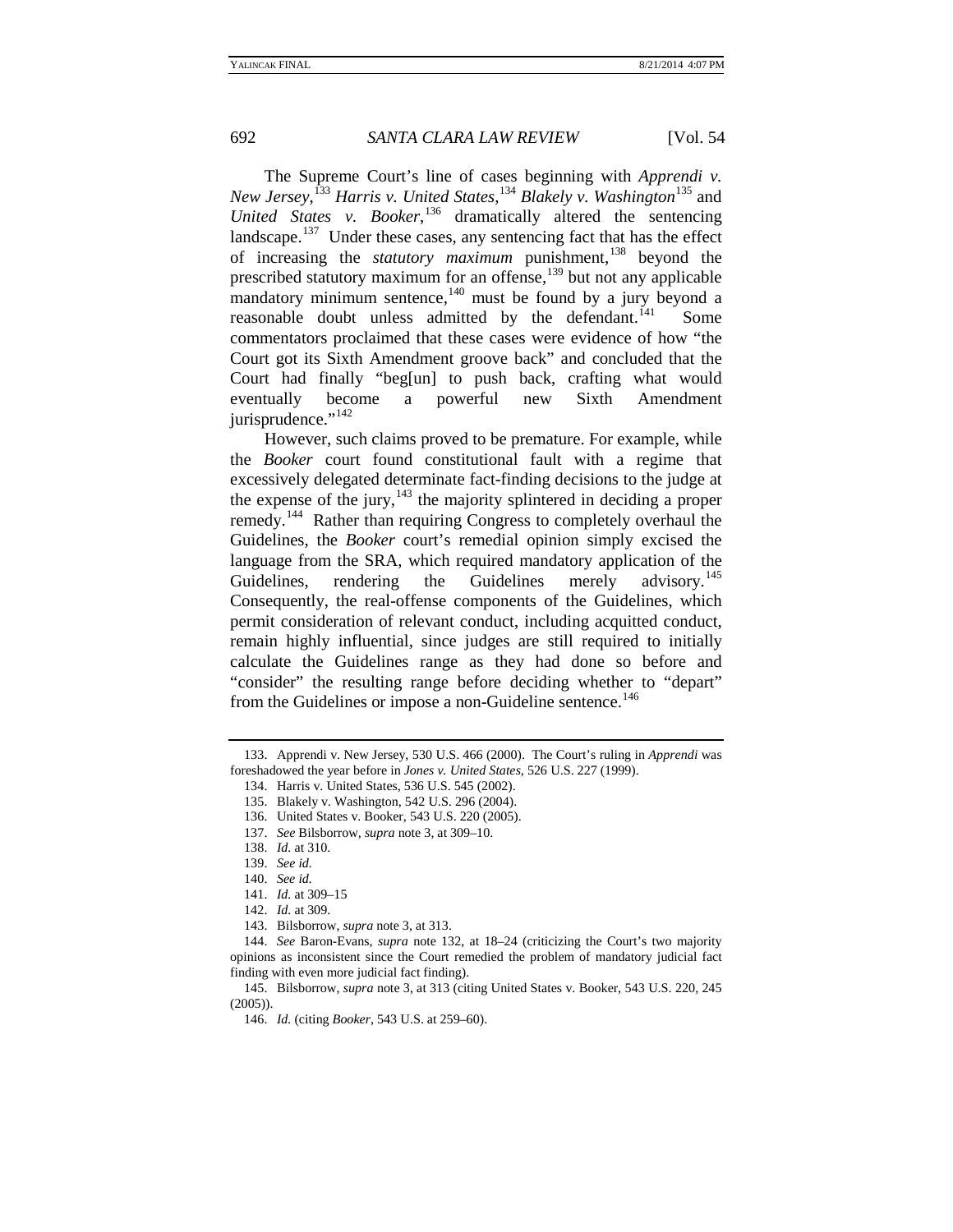#### II. CONCEPTUAL FRAMEWORK GOVERNING THE SRA

Building on the Part I's discussion of the legal framework governing the Guidelines and consideration of acquitted conduct under its relevant conduct provisions, Part II.A focuses on the various rationales of punishment listed in the SRA to determine whether there is a primary rationale or dominant philosophy of punishment. It will be argued that there is no explicit guidance in the SRA on what weight to give the various rationales or theories of punishment reflected in the "factors to be considered for sentencing" in the  $SRA$ .<sup>[147](#page-19-0)</sup> This discussion is set out as the basis for Part II.B and Part II.C's examination of the conceptual tension between the two overarching theories of punishment in the SRA—retributivism and utilitarianism.<sup>[148](#page-19-1)</sup> Part II.B considers whether retributive theories can justify punishment of acquitted conduct. Part II.C determines whether the utilitarian and consequentialist theories can justify punishment of acquitted conduct. While offering a full defense of either retributive theories or utilitarian theories of punishment is outside the scope of this Article, Part II.D will argue that neither retributive nor utilitarian theories of punishment provide a firm, coherent or stable foundation for considering acquitted conduct at sentencing.

#### *A. Does the SRA Specify a Primary Rationale or Philosophy?*

While the drafters and text of the SRA expressed a fundamental concern with principled sentencing, $149$  the SRA did not, as a statutory matter, adopt a particular punishment philosophy.<sup>[150](#page-19-3)</sup> Consequently, various commentators and the lower courts have struggled to apply a consistent philosophy of punishment and reached conflicting conclusions.[151](#page-19-4) The conceptual and procedural struggles of the federal sentencing system have been criticized as a "conceptual anti-movement"<sup>[152](#page-19-5)</sup> because they were motivated less by an express pursuit of a new sentencing theory and more a rejection of the rehabilitative ideal to eliminate sentencing disparities that resulted from discretionary

<sup>147.</sup> 18 U.S.C. § 3553(a) (2012) (listing "factors to be considered").

<span id="page-19-1"></span><span id="page-19-0"></span><sup>148.</sup> Carissa Byrne Hessick & F. Andrew Hessick, *Recognizing Constitutional Rights at Sentencing*, 99 CALIF. L. REV. 47, 87 (2011).

<span id="page-19-4"></span><span id="page-19-3"></span><span id="page-19-2"></span><sup>149.</sup> Berman, *supra* note 69, at 11 & n.54 (citing Daniel J. Freed & Marc Miller, *Taking Purposes Seriously: The Neglected Requirement of Guideline Sentencing*, 3 FED. SENT'G REP. 295, 295 (1991) (noting Congress made one principle clear: the "purposes of sentencing" listed in § 3553 were to play a central role)).

<sup>150.</sup> *Id.* at 11.

<span id="page-19-5"></span><sup>151.</sup> *Id.* at 11–12.

<sup>152.</sup> *Id.* at 11.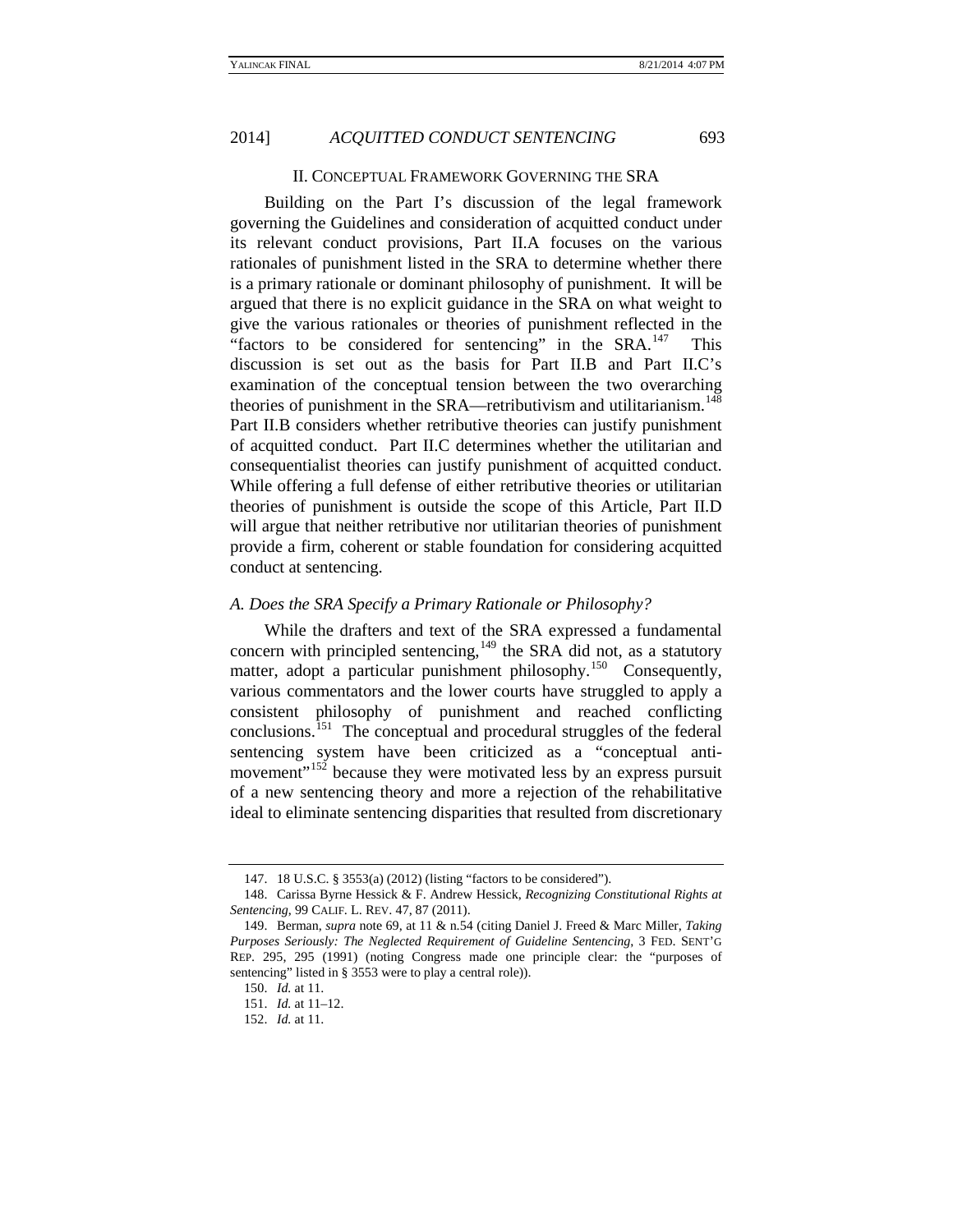sentencing practices.<sup>[153](#page-20-0)</sup>

18 U.S.C. § 3553(a) lists all of the traditional justifications of punishment and invites inconsistency,  $154$  by requiring judges to consider a variety of different purposes and then, presumably, to give priority to one.<sup>[155](#page-20-2)</sup> As noted by Professor Andrew Ashworth, this "pickand-mix" approach appears to have some political popularity as similar methods are now followed in England and Wales, Canada, New Zealand and Australia, "despite the low value that it assigns to the rule of law." $156$ 

As noted by Professor Michael Tonry, whether a sentencing system or practice can be said to work depends on "what it is supposed to do, and how well it does that."[157](#page-20-4) Examination of the purposes of punishment refers to the "normative rationales such as retribution or crime prevention through deterrence, incapacitation, rehabilitation, and moral education."<sup>[158](#page-20-5)</sup> "Normative purposes provide the ultimate criteria by which the justness of a punishment system is assessed."[159](#page-20-6) According to Kenneth R. Feinberg,<sup>[160](#page-20-7)</sup> Congress was ambivalent about clearly defining the role and priority of sentencing purposes and thus largely "fudged the issue in drafting" the  $SRA$ <sup> $161$ </sup> Scholars such as Andrew von Hirsch,<sup>[162](#page-20-9)</sup> Aaron J. Rappaport<sup>[163](#page-20-10)</sup> and Paul H. Robinson<sup>[164](#page-20-11)</sup> have questioned whether the sentencing guidelines provide any principled guidance about the purpose of punishment.<sup>[165](#page-20-12)</sup>

Ultimately, Stephen Breyer, who worked on the original Commission and now serves as Associate U.S. Supreme Court Justice,

<sup>153.</sup> *Id.*

<sup>154.</sup> *Id.* at 11–12; 18 U.S.C. § 3553(a) (2012).

<sup>155.</sup> *See* ASHWORTH, *supra* note 19, at 77.

<sup>156.</sup> *Id* at 77–78*.*

<span id="page-20-5"></span><span id="page-20-4"></span><span id="page-20-3"></span><span id="page-20-2"></span><span id="page-20-1"></span><span id="page-20-0"></span><sup>157.</sup> Michael Tonry, *Purposes and Functions of Sentencing*, 34 CRIME & JUST. 1, 6 (2006).

<sup>158.</sup> *Id.*

<sup>159.</sup> *Id.* at 13.

<span id="page-20-7"></span><span id="page-20-6"></span><sup>160.</sup> Kenneth Feinberg is an attorney in Washington, formerly Special Counsel to the Senate Judiciary Committee and Consultant to the United States Sentencing Commission. He is a primary author of the federal legislation creating the United States Sentencing Commission.

<span id="page-20-8"></span><sup>161.</sup> Berman, *supra* note 69, at 12 n.57 (citing Kenneth R. Feingberg, *The Federal Sentencing Guidelines and the Underlying Purposes of Sentencing*, 3 FED. SENT'G REP. 326, 326 (1991)).

<span id="page-20-9"></span><sup>162.</sup> Andrew von Hirsch, *Federal Sentencing Guidelines: Do They Provide Principled Guidance?*, 27 AM. CRIM. L. REV. 367 (1989).

<span id="page-20-10"></span><sup>163.</sup> Aaron J. Rappaport, *Unprincipled Punishment: The U.S. Sentencing Commission's Troubling Silence About the Purposes of Punishment*, 6 BUFF. CRIM. L. REV. 1043 (2003).

<span id="page-20-12"></span><span id="page-20-11"></span><sup>164.</sup> Paul H. Robinson, *A Sentencing System for the 21st Century?*, 66 TEX. L. REV. 1 (1987).

<sup>165.</sup> *See* Berman, *supra* note 69, at 12.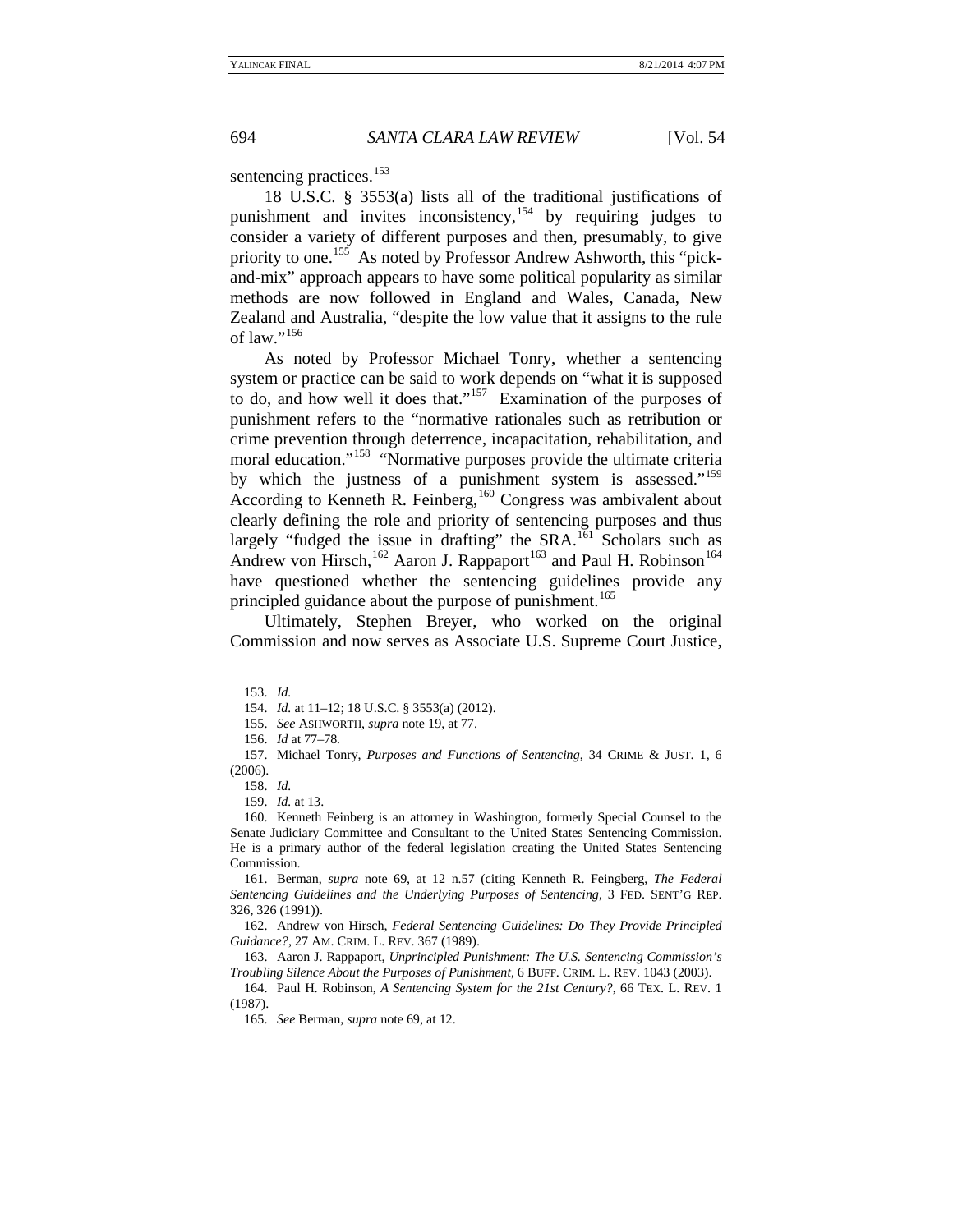confirmed that while the Sentencing Commission initially considered adopting a primary rationale or specific purpose of punishment, it eventually chose not to do so.<sup>[166](#page-21-0)</sup> More recent studies, such as Paul J. Hofer and Mark H. Allenbaugh's study,<sup>[167](#page-21-1)</sup>concluded that the philosophy underlying the Guidelines is one of "modified just deserts, $\frac{168}{168}$  $\frac{168}{168}$  $\frac{168}{168}$  a form of Norval Morris<sup>'[169](#page-21-3)</sup> "limiting retributivism."<sup>[170](#page-21-4)</sup> This approach places "primary emphasis on punishment proportionate to the seriousness of the crime and, within the broad parameters of this retributivism, lengthier incarceration for offenders who are most likely to recidivate."[171](#page-21-5) However, while limiting retributivism as a rationale for punishment simply sets upper "deserved" or "undeserved" limits, it does not necessarily satisfy the demands of distributive justice or provide a workable structure. In other words, limiting retributivism does not say much about the Guideline as "most penal codes are . . . constructed on lines consistent with limiting retributivism, providing maximum sentences which set the upper limit to severity without obliging the court to impose the maximum"[172](#page-21-6) and is more properly characterized as a limiting principle rather than a rationale.<sup>[173](#page-21-7)</sup>

Next, Rappaport's<sup>[174](#page-21-8)</sup> rational reconstruction of the Guidelines suggested that the underlying philosophy was a utilitarian theory of punishment.[175](#page-21-9) However, since the Supreme Court's *Booker* decision, there is a growing appreciation and consensus on the fragmented and muddled nature of sentencing policy in the United States.<sup>[176](#page-21-10)</sup> Berman has argued that the SRA was focused more on a rejection of "the old

170. U.S. SENTENCING COMM'N, *supra* note 91, at 14 (citations omitted).

<span id="page-21-0"></span><sup>166.</sup> *Id.* (citing Stephen Breyer, *The Federal Sentencing Guidelines and the Key Compromises upon Which They Rest*, 17 HOFSTRA L. REV. 1, 15–18 (1988)).

<span id="page-21-1"></span><sup>167.</sup> Paul J. Hofer & Mark H. Allenbaugh, *The Reason Behind the Rules: Finding and Using the Philosophy of the Federal Sentencing Guidelines*, 40 AM. CRIM. L. REV. 19 (2003).

<sup>168.</sup> *Id.* at 51–52.

<span id="page-21-3"></span><span id="page-21-2"></span><sup>169.</sup> Professor Norval Morris was Dean of the University of Chicago Law School, a criminologist, and a vocal advocate of criminal justice and mental health reform. Morris's theory of "limiting retributivism" supports a retributivist system of punishment, but with attempts to appeal to certain utilitarian concerns. For a detailed discussion, see Matthew Haist, *Deterrence in a Sea of "Just Deserts": Are Utilitarian Goals Achievable In A World of "Limiting Retributivism*"?, 99 J. CRIM. L. & CRIMINOLOGY 789, 792 (2009) and Richard S. Frase, *Sentencing Principles in Theory and Practice*, 22 CRIME AND JUST. 363 (1997).

<sup>171.</sup> *Id.*

<span id="page-21-6"></span><span id="page-21-5"></span><span id="page-21-4"></span><sup>172.</sup> CHARLES K.B. BARTON, GETTING EVEN: REVENGE AS A FORM OF JUSTICE 46 (1999) (citations omitted).

<sup>173.</sup> *See id.*; Haist, *supra* note 169, at 802–03.

<span id="page-21-10"></span><span id="page-21-9"></span><span id="page-21-8"></span><span id="page-21-7"></span><sup>174.</sup> Aaron J. Rappaport, *Rationalizing the Commission: The Philosophical Premises of the U.S. Sentencing Guidelines*, 52 EMORY L.J. 557 (2003).

<sup>175.</sup> *Id*. at 561.

<sup>176.</sup> Tonry, *supra* note 157, at 1–2.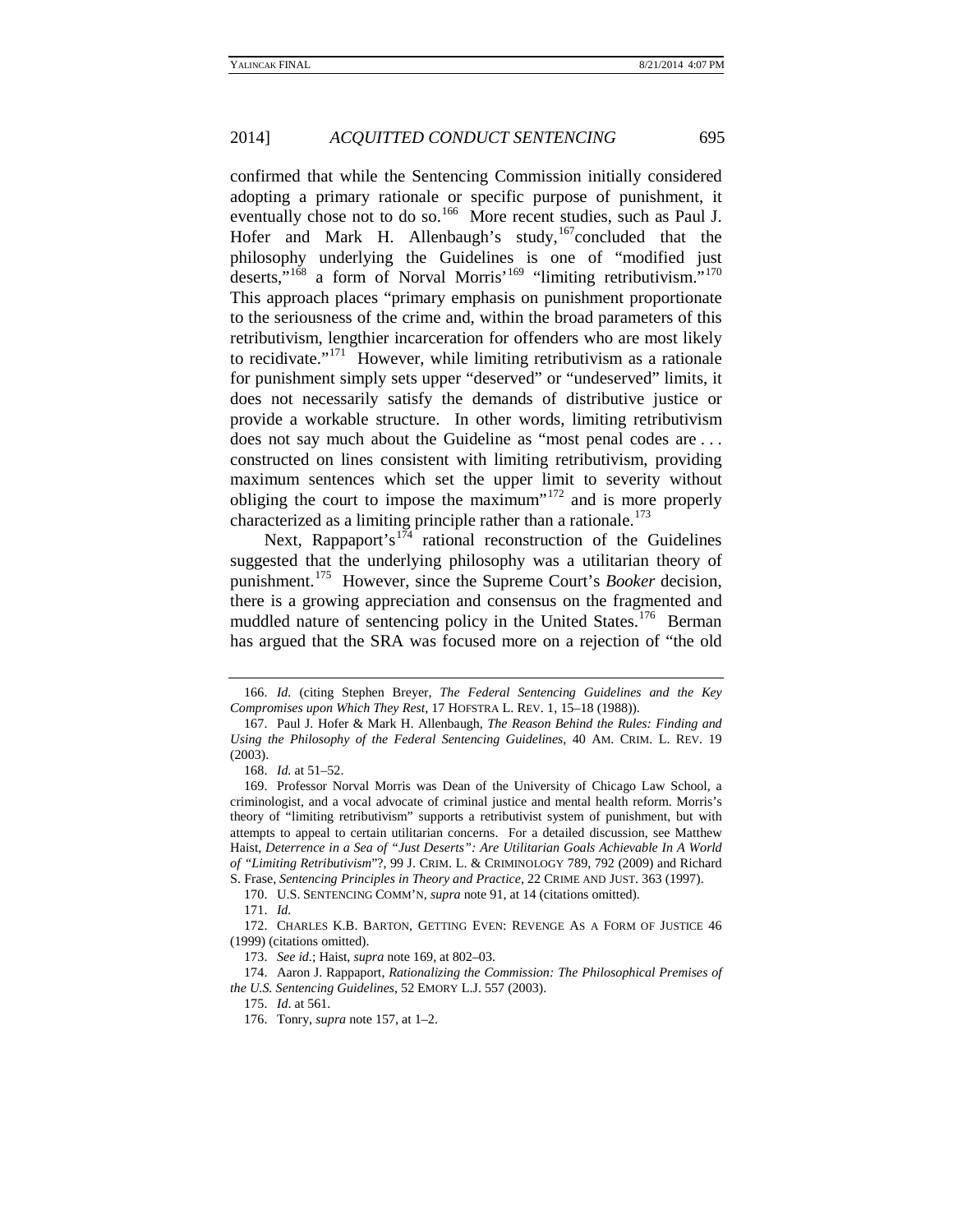conceptual sentencing model"<sup>[177](#page-22-0)</sup> than developing a new one.<sup>[178](#page-22-1)</sup> In the same vein, Tonry has suggested that "[t]here is no overriding theory or model . . . . [N]o widely shared understandings about what sentencing can or should accomplish or about [the] conceptions of justice it should incorporate or reflect."<sup>[179](#page-22-2)</sup> Drawing on this continuing academic debate, the Commission's own statements, and the Supreme Court's post-*Booker* sentencing jurisprudence, the conclusive conceptual philosophy of the SRA appears to be that there would be no conceptual philosophy.[180](#page-22-3)

# *B. Does Retributivism in the SRA Justify Acquitted Conduct Sentencing?*

At the top of the list of the  $\S$  3553(a)(2) factors is retribution: "the need for the sentence imposed . . . to reflect the seriousness of the offense, to promote respect for the law, and to provide just punishment."<sup>181</sup> Retributivism is often understood as "backward" Retributivism is often understood as "backward" looking, focusing primarily on primarily on the criminal and the crime committed,"[182](#page-22-5) as opposed to deterrence, discussed *infra*, "which looks forward to the future gains that flow from punishment (while neglecting the actual crime committed)."<sup>[183](#page-22-6)</sup> However, retributivism is not only one theory, but rather several theories.<sup>[184](#page-22-7)</sup> For retributivists, "[i]n terms of the three main issues in the justifications of punishment—Why punish? Whom to punish? How much to punish?—desert theorists agree in principle about the second and third." $185$ 

As to the first question, Legal Philosopher and Professor H.L. Hart has suggested that "deterrence is why we punish, but retributivism governs how and whom we punish"[186](#page-22-9) or cast in Kantian terms "[a retributive system of punishment would be] 'deterrence in its threat,

<span id="page-22-0"></span><sup>177.</sup> Berman, *supra* note 69, at 15.

<sup>178.</sup> *Id.*

<sup>179.</sup> Tonry, *supra* note 157, at 1.

<sup>180.</sup> *See* Berman, *supra* note 69, at 15.

<sup>181.</sup> 18 U.S.C. § 3553(a)(2)(A) (2012).

<sup>182.</sup> Mark D. White, *Retributivism in a World of Scarcity*, *in*

<span id="page-22-6"></span><span id="page-22-5"></span><span id="page-22-4"></span><span id="page-22-3"></span><span id="page-22-2"></span><span id="page-22-1"></span>THEORETICAL FOUNDATIONS OF LAW AND ECONOMICS 254 (Mark D. White ed., 2009). 183. *Id.* (citations omitted).

<span id="page-22-7"></span><sup>184.</sup> For concise summaries of retributivism and deterrence, *see* Anthony Duff, *Legal Punishment*, STAN. ENCYCLOPEDIA OF PHIL. (May 13, 2013), http:// http://plato.stanford.edu/entries/legal-punishment.

<span id="page-22-8"></span><sup>185.</sup> *Desert*, *in* PRINCIPLED SENTENCING: READINGS ON THEORY AND POLICY, *supra* note 29, at 102.

<span id="page-22-9"></span><sup>186.</sup> WHITE, *supra* note 182, at 256 (citing H.L.A. HART, PUNISHMENT AND RESPONSIBILITY: ESSAYS IN THE PHILOSOPHY OF LAW (1968)).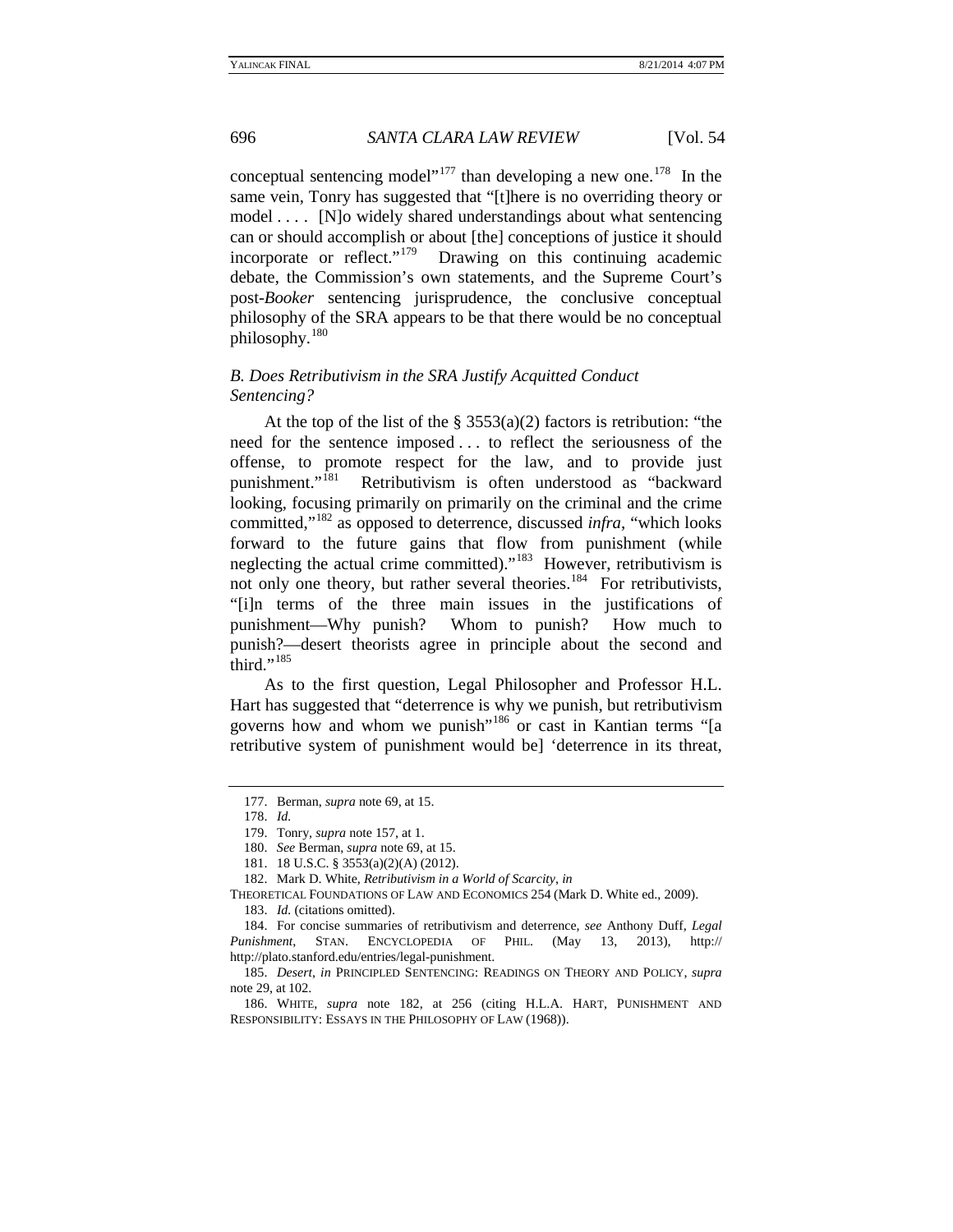retribution in its execution.'"<sup>[187](#page-23-0)</sup> As noted by Mark D. White,<sup>[188](#page-23-1)</sup> this hybrid theory amounts to the standard deterrence approach limited by negative retributivism, which prohibits intentional punishment of the innocent, as well as disproportionate penalties.<sup>[189](#page-23-2)</sup> However, the fundamental premise of this hybrid theory has been criticized since the "ethical foundations of deterrence and retributivism are mutually exclusive, and any combination thereof will compromise them both."<sup>[190](#page-23-3)</sup> Michael Moore<sup>[191](#page-23-4)</sup> argues that those who commit crimes deserve to be punished for the same reason as those who commit civil wrongs. $192$ 

More recently, Andrew von Hirsch and Andrew Ashworth's<sup>[193](#page-23-6)</sup> answer to this question centers on the communicative force of punishment as a justification for the imposition of punishment.<sup>[194](#page-23-7)</sup> Desert theory is a modern form of retributive philosophy and, like retributivism, comes in various forms.<sup>[195](#page-23-8)</sup> Just desert theory, as developed by von Hirsh and Ashworth<sup>[196](#page-23-9)</sup> has two intertwined justifications.<sup>[197](#page-23-10)</sup> Desert is "an integral part of everyday judgments and blame"<sup>[198](#page-23-11)</sup> and state punishment institutionalizes this censuring function.<sup>[199](#page-23-12)</sup> Thus, sentences communicate official censure or blame: $^{200}$  $^{200}$  $^{200}$ punishments are different from taxes or quarantines because of their special communicative function<sup>[201](#page-23-14)</sup> to the offender, the victim and society.<sup>[202](#page-23-15)</sup> To this normative reason, this model adds a prudential or

<span id="page-23-0"></span><sup>187.</sup> *Id.* (citing B. Sharon Byrd, *Kant's Theory of Punishment: Deterrence in Its Threat, Retribution in Its Execution*, 8 LAW & PHIL. 151–200 (1989)).

<span id="page-23-1"></span><sup>188.</sup> *See, e.g.*, *id.* at 257; Mark D. White, *A Kantian Critique of Neoclassical Law & Economics*, 18 REV. POL. ECON. 235–52 (2004).

<sup>189.</sup> WHITE, *supra* note 182, at 257.

<span id="page-23-3"></span><span id="page-23-2"></span><sup>190.</sup> *Id.* (citing JOHN BRAITHWAITE & PHILIP PETTIT, NOT JUST DESERTS: A REPUBLICAN THEORY OF CRIMINAL JUSTICE 166–68 (1990) and Alan H. Goldman, *The Paradox of Punishment*, 9 PHIL. & PUB. AFF. 42, 42–58 (1979)).

<span id="page-23-4"></span><sup>191.</sup> *See* Michael S. Moore, *The Moral Worth of Retribution*, *in* PLACING BLAME: A THEORY OF CRIMINAL LAW (2010). Michael S. Moore, University of Illinois, College of Law Charles R. Walgreen, Jr. Chair, Co-Director, Program in Law and Philosophy.

<sup>192.</sup> WHITE, *supra* note 182, at 256.

<span id="page-23-8"></span><span id="page-23-7"></span><span id="page-23-6"></span><span id="page-23-5"></span><sup>193.</sup> *See generally* Malcolm Thorburn & Allan Manson, *The Sentencing Theory Debate: Convergence in Outcomes, Divergence in Reasoning*, 10 NEW CRIM. L. REV. 278 (2007) (discussing ANDREW VON HIRSCH & ANDREW ASHWORTH, PROPORTIONATE SENTENCING: EXPLORING THE PRINCIPLES (2005)).

<sup>194.</sup> *See id.* at 281.

<sup>195.</sup> ASHWORTH, *supra* note 19, at 88.

<span id="page-23-11"></span><span id="page-23-10"></span><span id="page-23-9"></span><sup>196.</sup> *Id.* at 88 n. 90.

<sup>197.</sup> *Id.* at 88.

<sup>198.</sup> *Id.* (citations omitted).

<sup>199.</sup> *Id.*

<span id="page-23-14"></span><span id="page-23-13"></span><span id="page-23-12"></span><sup>200.</sup> *Id.*

<sup>201.</sup> Thorburn & Manson, *supra* note 193, at 282–83.

<span id="page-23-15"></span><sup>202.</sup> ASHWORTH, *supra* note 19, at 88.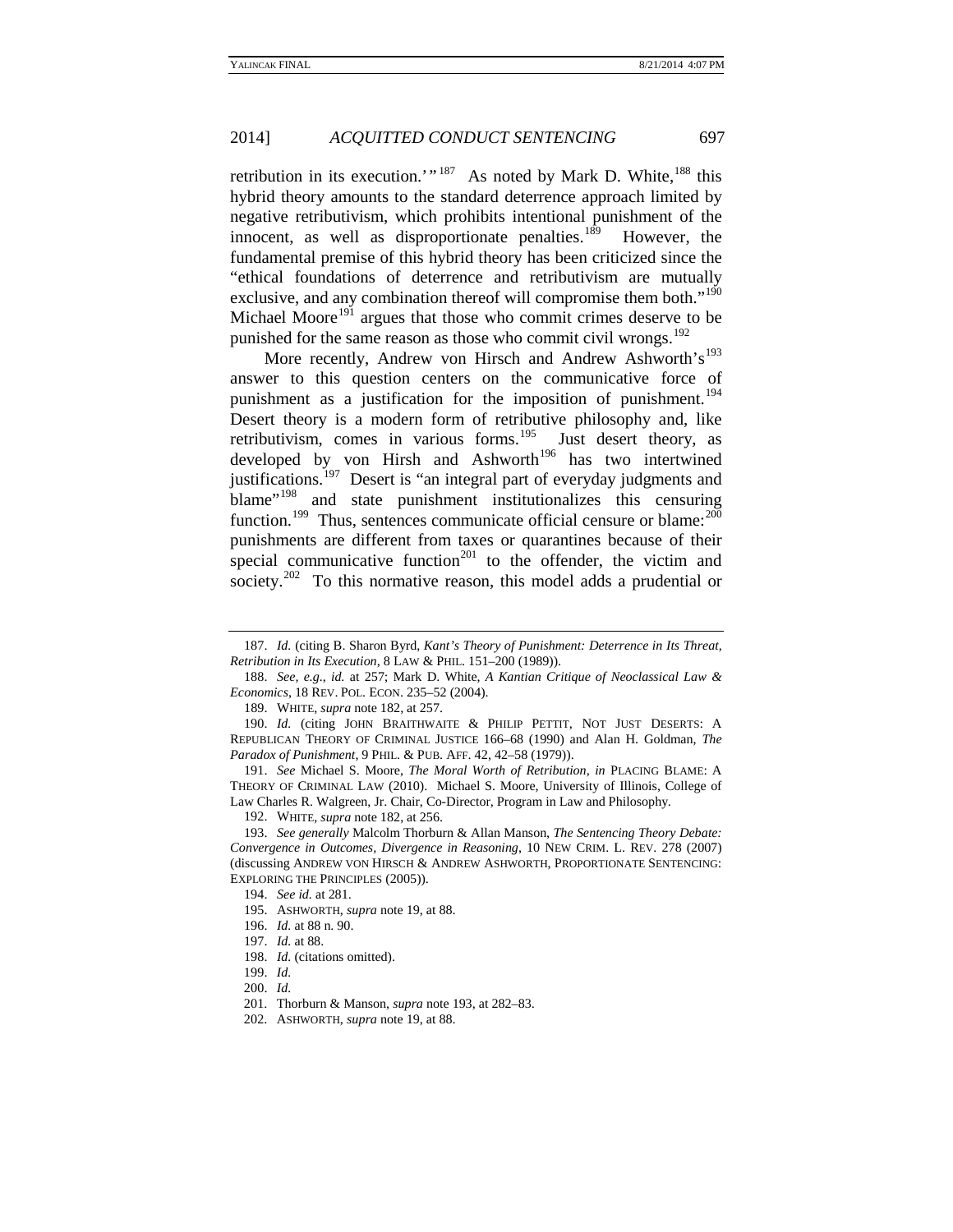consequentialist rationale: $^{203}$  $^{203}$  $^{203}$  hard treatment.<sup>[204](#page-24-1)</sup> This preventative element is designed to add incentive to obey the law and act as deterrence. $^{205}$  $^{205}$  $^{205}$  This preventative or consequentialist element is characterized by Ashworth as a "contingent foundation"[206](#page-24-3) for the sentencing system, subject to the requirements that it be "imposed only on those who have actually done wrong and only in proportion to their wrong."<sup>[207](#page-24-4)</sup> Proportionality, in its two senses, is the touchstone of the punishment rationale underlying just desert theory: ordinal proportionality concerns the relative seriousness of the offense; and cardinal proportionality relates the original ranking to a scale of punishments, and requires that the penalty should not be out of proportion to the gravity of the crime involved.<sup>[208](#page-24-5)</sup> Von Hirsch suggests that sentencing policy makers can rank the seriousness of various crimes ordinally, that is, relative to each other, but that the cardinal or absolute severity of the scale of punishment required by just desert is indeterminable.<sup>[209](#page-24-6)</sup>

However, retribution has been criticized since it equates criminal wrongdoing with morality even though not all crimes are immoral, and not all moral failings are typically punished. $^{210}$  $^{210}$  $^{210}$  Thus, retributive justice may treat innocent and guilty parties alike, despite the fact that one party lacks culpability.<sup>[211](#page-24-8)</sup> Additionally, retributive sentencing lacks uniformity allowing an innocent party to receive a harsher penalty than a similarly situated innocent party. $212$  However, eliminating punishment would have the same distorting effect on the comparative account of desert. $^{213}$  $^{213}$  $^{213}$  In other words, the guilty person is treated equally with the innocent even though, on a comparative basis, he deserves to be treated worse.<sup>[214](#page-24-11)</sup> Drawing from Moore's discussion of coherence theories of justification in ethics,<sup>[215](#page-24-12)</sup> moral desert can be justified in comparison to utilitarian theories of punishment, "by showing that it

<span id="page-24-10"></span><span id="page-24-9"></span><span id="page-24-8"></span>212. Larry Alexander, *Retributivism and the Inadvertent Punishment of the Innocent*, 2 L. & PHIL. 233, 238 (1983)

<span id="page-24-0"></span><sup>203.</sup> *Id.* at 89.

<sup>204.</sup> Thorburn & Manson, *supra* note 193, at 283.

<sup>205.</sup> *Id*.

<sup>206.</sup> ASHWORTH, *supra* note 19, at 89.

<sup>207.</sup> Thorburn & Manson, *supra* note 193, at 283.

<sup>208</sup>*.* ASHWORTH, *supra* note 19, at 89.

<span id="page-24-7"></span><span id="page-24-6"></span><span id="page-24-5"></span><span id="page-24-4"></span><span id="page-24-3"></span><span id="page-24-2"></span><span id="page-24-1"></span><sup>209.</sup> Andrew von Hirsch, *Proportionality in the Philosophy of Punishment*, 16 CRIME & JUST. 55 (1992).

<sup>210.</sup> *See* White, *supra* note 188.

<sup>211.</sup> *See id.*

<sup>213.</sup> *Id.*

<sup>214.</sup> *Id.*

<span id="page-24-12"></span><span id="page-24-11"></span><sup>215.</sup> Michael S. Moore, *The Moral Worth of Retribution*, *in* PRINCIPLED SENTENCING: READINGS ON THEORY AND POLICY, *supra* note 29, at 111.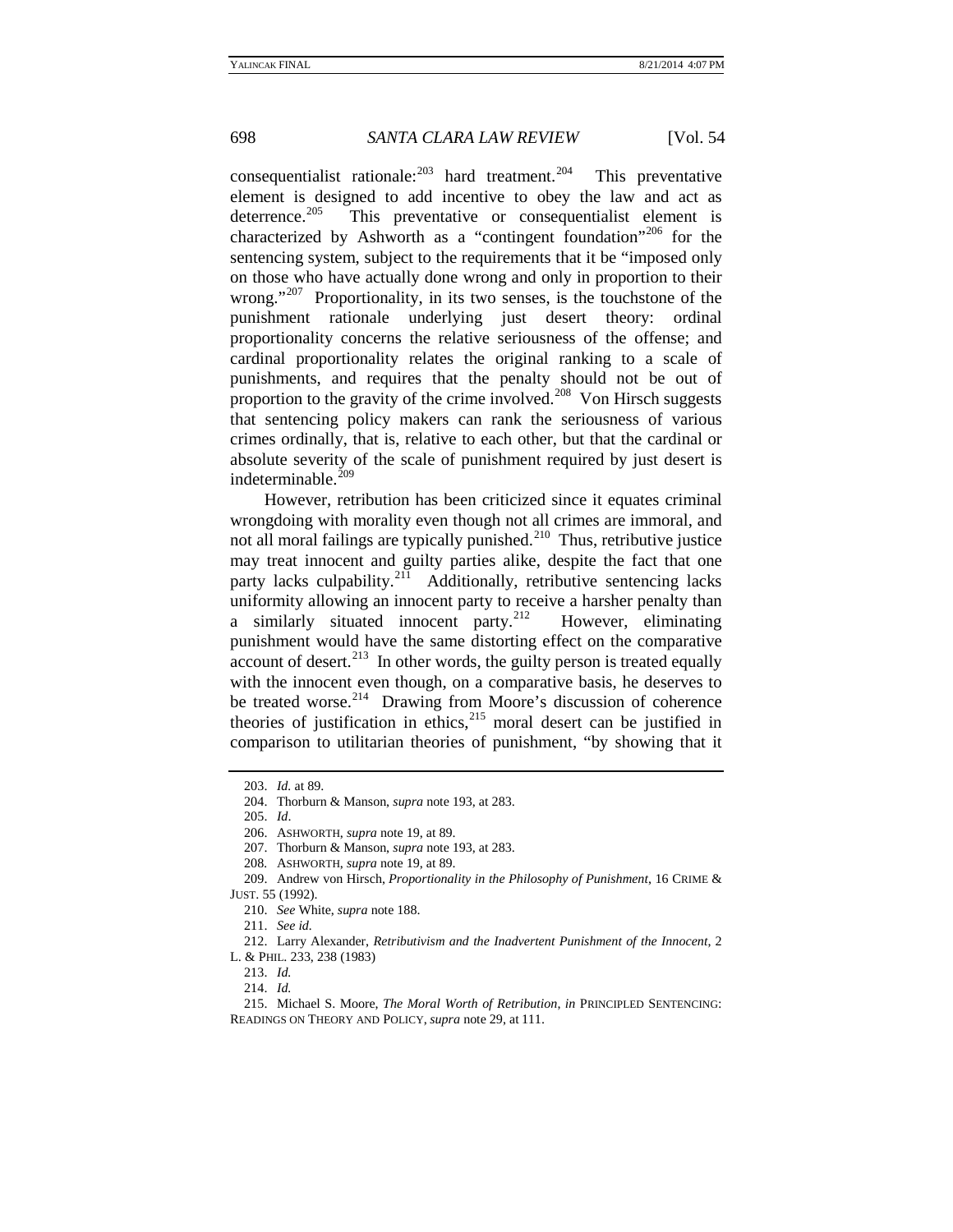best accounts for those of our more particular judgments that we also believe to be true."<sup>[216](#page-25-0)</sup> Retribution best accounts for our "more particular judgments" by absolutely forbidding the punishment of the innocent; utilitarian theories of punishment "may sometimes require the punishment of an innocent person or the excessive punishment of an offender" to achieve fear of punishment in other persons.<sup>[217](#page-25-1)</sup> Further, as illustrated by Professor Ronald Dworkin's example, a mistaken conviction involves a moral harm (an undeserved stigma), in addition to bare harm (loss of liberty), and, thus, it is morally worse than the equivalent bare harm (loss of liberty) suffered at the hands of an un-deterred criminal. $^{218}$  $^{218}$  $^{218}$ 

Retributivist theories rely on the fundamental proposition that punishment should only be "imposed only on those who have . . . [been convicted]  $\ldots$  and only in proportion to their wrong."<sup>[219](#page-25-3)</sup> This limitation implicates "Hart's famous distinction between the general justifying aims of a system of punishment and the principles of distribution that operate within such a system."<sup>[220](#page-25-4)</sup> Ashworth and von Hirsch argue that "[o]nce the state has undertaken to institute a system of punishment . . . the distribution of punishment is subject to the demands of distributive justice, and the appropriate criterion for distribution is individual desert."<sup>[221](#page-25-5)</sup> For example, Henry Lombard, Jr. was charged with two counts of murder in Superior Court in the State of Maine.<sup>[222](#page-25-6)</sup> After a week and half long trial, the state jury acquitted Mr. Lombard on both counts.<sup>[223](#page-25-7)</sup> However, just a year after his acquittal on state charges of murder, a federal jury convicted him of one count of illegal possession of a firearm.[224](#page-25-8) Since the firearm was the alleged murder weapon in the earlier state case, the federal judge was able to consider the murders for which Lombard was acquitted and using the relevant conduct provision of the Guidelines apply the base offense level for murder. $225$  The sentencing judge imposed a sentence of life imprisonment on Lombard, the statutory maximum on the

<sup>216.</sup> *Id.*

<span id="page-25-2"></span><span id="page-25-1"></span><span id="page-25-0"></span><sup>217.</sup> *Deterrence*, *in* PRINCIPLED SENTENCING: READINGS ON THEORY AND POLICY, *supra* note 29, at 42.

<sup>218.</sup> Alexander, *supra* note 212, at 238.

<sup>219.</sup> Thorburn & Manson, *supra* note 193, at 283.

<span id="page-25-5"></span><span id="page-25-4"></span><span id="page-25-3"></span><sup>220.</sup> *Id.* (citing H.L.A. Hart, *Prolegomenon to the Principles of Punishment*, *in* PUNISHMENT AND RESPONSIBILITY: ESSAYS IN THE PHILOSOPHY OF LAW (2d ed. 2008)).

<sup>221.</sup> *Id*.

<span id="page-25-9"></span><span id="page-25-8"></span><span id="page-25-7"></span><span id="page-25-6"></span><sup>222.</sup> United States v. Lombard, 72 F.3d 172 (1st Cir. 1995). *See also* Ngov, *supra* note 1, at 236–39 (summarizing facts of *Lombard* case).

<sup>223.</sup> *Lombard*, 72 F.3d at 173.

<sup>224.</sup> *Id.* at 173.

<sup>225.</sup> *Id.* at 172.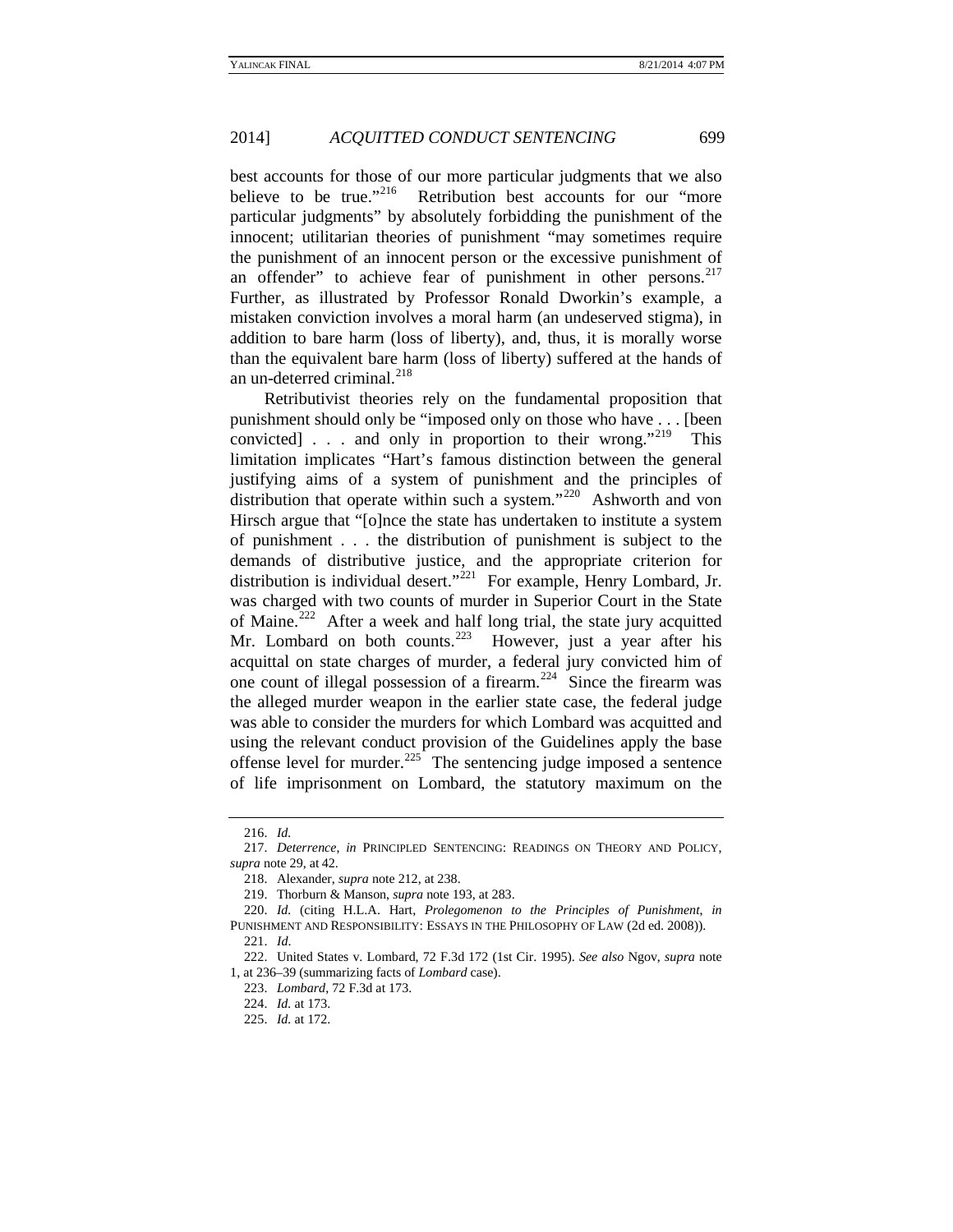firearm charge.<sup>[226](#page-26-0)</sup>

The use of acquitted conduct to impose a *de facto* sentence for murder on Lombard, without conviction for murder, cannot be justified by retributivist theories of punishment since retributivists do not support the notion of sentencing on character. Thus, the use of acquitted conduct fatally undermines the foundational premise of retributivist theories of punishment and the state's justification of 'why we punish. $^{227}$  $^{227}$  $^{227}$ 

#### *C. Utilitarian or Mixed Theories of Punishment*

Proponents of forward-looking utilitarian theories of punishment, such as deterrence, incapacitation and rehabilitation, $^{228}$  $^{228}$  $^{228}$  typically view both offense conduct and offender characteristics as central considerations when seeking to predict and prevent future criminal behavior.<sup>[229](#page-26-3)</sup> The aims of deterrence, incapacitation, and rehabilitation all support punishment relative to its crime-preventative consequences, which are advanced within a utilitarian framework.<sup>[230](#page-26-4)</sup> Under this framework, the justification for punishment and the measure of punishment are found in a "calculation of its utility compared with the attendant disutilities."[231](#page-26-5)

Deterrence—specific and general—"is one of a number of consequentialist aims which share the goal of preventing crime."<sup>[232](#page-26-6)</sup> It has a consequentialist rationale in the sense that it looks to the preventative consequences of sentences.<sup>[233](#page-26-7)</sup> Under deterrence theory, three factors affect a sanction's deterrent value: severity, certainty and celerity.<sup>[234](#page-26-8)</sup> A sentencing system based on special deterrence would need to ensure that courts have detailed information on the character, circumstances and previous record of a particular offender, and would then require courts to calculate the sentence necessary to induce the

<sup>226.</sup> *Id.* at 179.

<span id="page-26-1"></span><span id="page-26-0"></span><sup>227.</sup> *See* Richard S. Frase, *Prior-Conviction Sentencing Enhancement: Rationales and Limits Based on Retributive and Utilitarian Proportionality Principles and Social Equality Goals*, *in* PREVIOUS CONVICTIONS AT SENTENCING: THEORETICAL AND APPLIED PERSPECTIVE 122 (Julian V. Roberts & Andrew von Hirsh eds., 2010).

<span id="page-26-2"></span><sup>228.</sup> *Deterrence*, *in* PRINCIPLED SENTENCING: READINGS ON THEORY AND POLICY, *supra* note 29, at 39; Douglas A. Berman, *Distinguishing Offense Conduct and Offender Characteristics in Modern Sentencing Reforms*, 58 STAN. L. REV. 277, 289 (2005).

<sup>229.</sup> Berman, *supra* note 228, at 289.

<span id="page-26-8"></span><span id="page-26-7"></span><span id="page-26-6"></span><span id="page-26-5"></span><span id="page-26-4"></span><span id="page-26-3"></span><sup>230.</sup> *Deterrence*, *in* PRINCIPLED SENTENCING: READINGS ON THEORY AND POLICY, *supra* note 29, at 39.

<sup>231.</sup> *Id.*

<sup>232.</sup> *Id.*

<sup>233.</sup> ASHWORTH, *supra* note 19, at 78.

<sup>234.</sup> Hofer & Allenbaugh, *supra* note 167, at 61.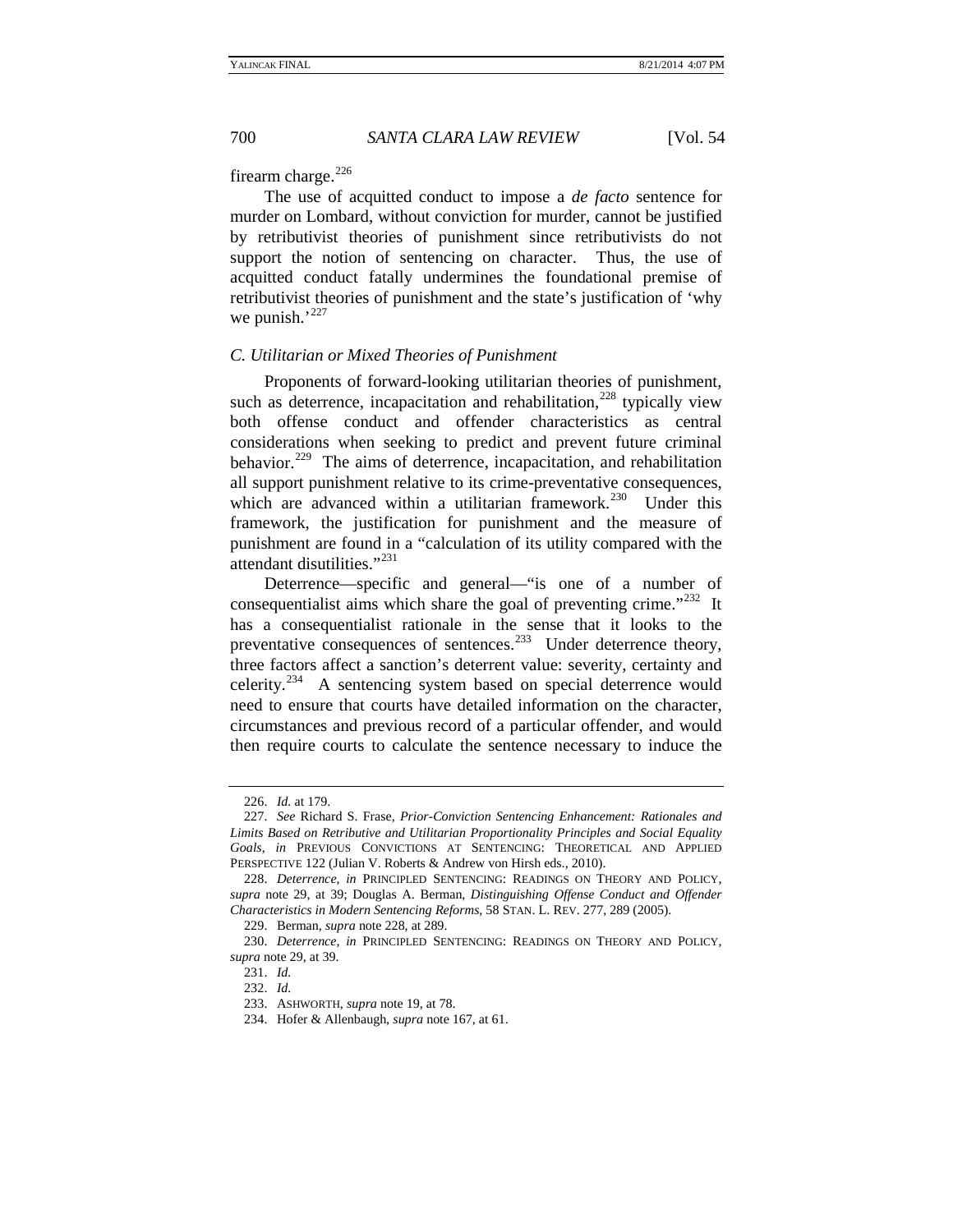particular offender to comply.<sup>[235](#page-27-0)</sup> However, punishments might have to be increased substantially for persistent offenders, at the risk of the parsimony principle, $^{236}$  $^{236}$  $^{236}$  and at the risk of unwarranted sentencing disparities between similarly situated offenders since each sentence would be specially calculated so as to influence the specific offender before the court. $237$ 

The objection to general deterrence theories have often been expressed in the Kantian maxim, "a person should always be treated as an end in himself [or herself], and never only as a means."<sup>[238](#page-27-3)</sup> Since general deterrence theory's distinctive aim and method is to create fear of punishment in other persons, it may sometimes require the punishment of an innocent person or the excessive punishment of an offender in order to achieve this "greater social effect."<sup>[239](#page-27-4)</sup> This approach regards citizens merely as numbers to be aggregated in an overall social calculation and shows no respect for the moral worth and autonomy of each individual. Furthermore, citizens should not be used merely as a means to an end.<sup>[240](#page-27-5)</sup> While punishment is a means to an end, punishment of any given individual cannot and should not be justified solely by reference to wider social benefits.<sup>[241](#page-27-6)</sup>

Although deterrence is plainly listed as a factor in § 3553(a)<sup>[242](#page-27-7)</sup> the Commission has held that deterrence is not the primary rationale of the Guideline.<sup>[243](#page-27-8)</sup> Both specific and general deterrence figures prominently as a goal in the SRA; however, their utility in drafting specific guideline provisions and ranges is dependent upon empirical data regarding "the likelihood of detection, prosecution, and conviction" for a particular type of crime. $244$  This is so that severity levels can be adjusted.<sup>[245](#page-27-10)</sup> Research on deterrence has not yielded any findings to inform the design of specific guideline provisions, leading most academic research to agree that deterrence cannot be the Guideline's primary rationale. $^{246}$  $^{246}$  $^{246}$ 

<span id="page-27-1"></span><span id="page-27-0"></span><sup>235.</sup> *Deterrence*, *in* PRINCIPLED SENTENCING: READINGS ON THEORY AND POLICY, *supra* note 29, at 41–42.

<sup>236.</sup> *Id.*

<sup>237.</sup> *Id.*

<sup>238.</sup> ASHWORTH, *supra* note 19, at 78.

<span id="page-27-8"></span><span id="page-27-7"></span><span id="page-27-6"></span><span id="page-27-5"></span><span id="page-27-4"></span><span id="page-27-3"></span><span id="page-27-2"></span><sup>239.</sup> *Deterrence*, *in* PRINCIPLED SENTENCING: READINGS ON THEORY AND POLICY, *supra* note 29, at 41–42 (citations omitted).

<sup>240</sup>*. Id.*

<sup>241.</sup> *Id.*

<sup>242.</sup> 18 U.S.C. § 3553(a)(2)(B) (2012).

<sup>243.</sup> Hofer & Allenbaugh, *supra* note 167, at 61.

<span id="page-27-10"></span><span id="page-27-9"></span><sup>244.</sup> *Id.*

<sup>245.</sup> *Id.*

<span id="page-27-11"></span><sup>246.</sup> *Id.* at 61–62.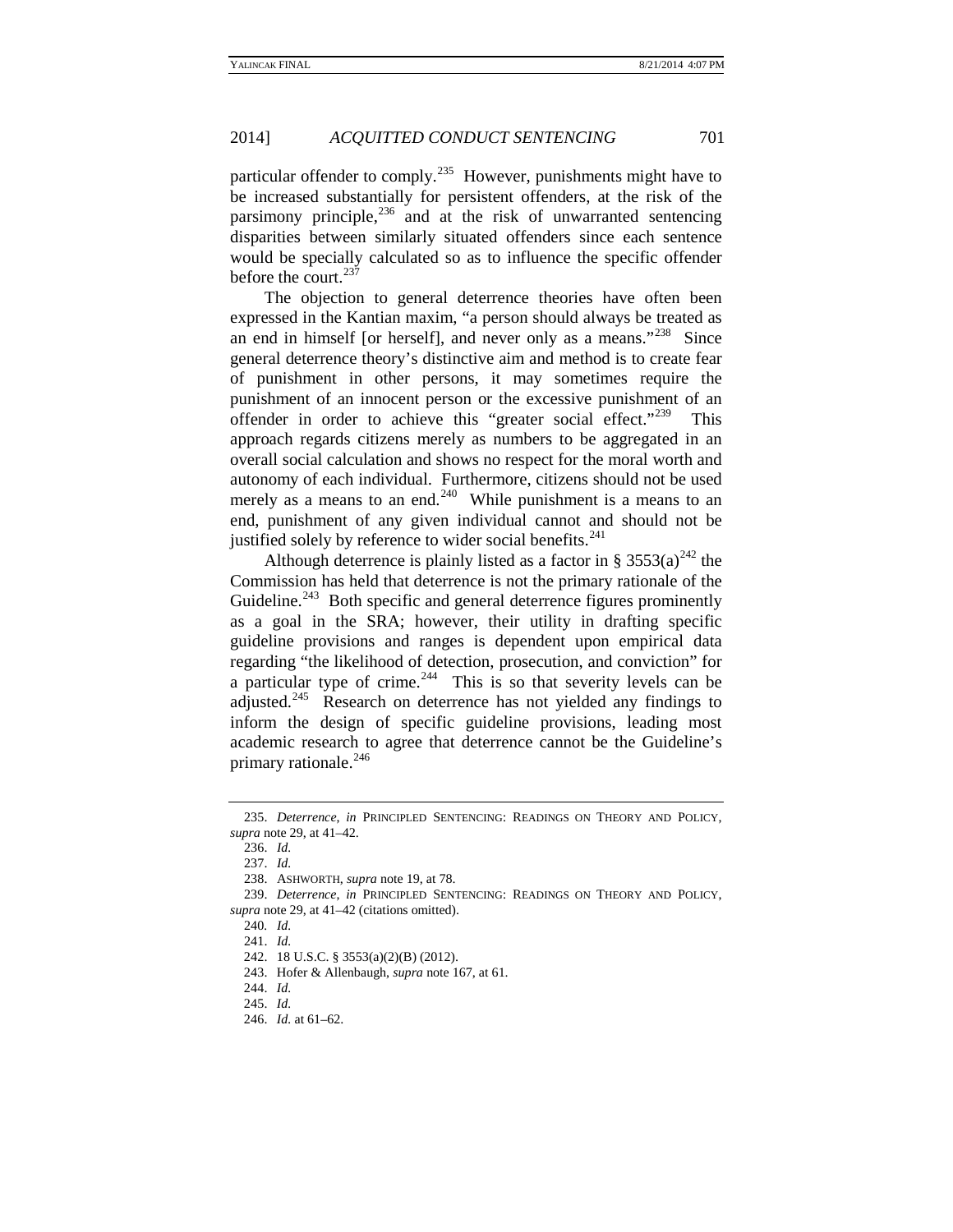Incapacitation is, in essence, a way to deal with offenders in such a way as to "make them incapable of offending for substantial periods of time."<sup>[247](#page-28-0)</sup> The SRA presents incapacitation in terms that Ashworth has framed in its "popular form of public protection."<sup>[248](#page-28-1)</sup> The significant concern with incapacitation is displayed in the Guidelines and related commentary where it directs the Commission's attention to offender's' "criminal history . . . and . . . degree of dependence upon criminal activity for a livelihood,"[249](#page-28-2) and it mandates sentences "near the maximum term authorized" for repeat drug and violent offenders $^{250}$  $^{250}$  $^{250}$ and a "substantial term of imprisonment" for certain other categories of repeat and high-risk offenders.<sup>[251](#page-28-4)</sup>

In his rational reconstruction approach to the Guidelines, Rappaport argued "utilitarianism, offers the best reconstruction of the four critical guideline provisions under analysis;" $^{252}$  $^{252}$  $^{252}$  however, he fails to overcome both empirical and principled objections.<sup>[253](#page-28-6)</sup> Richard Singer, a strict desert theorist, has argued that predictions should have no place in sentencing and that sentences should be based solely on the seriousness of the current offense.<sup>[254](#page-28-7)</sup> Andrew von Hirsch has argued that sentences for first time offenders and increasing relative sentences for repeat offenders can be justified within the strictures of the desert theory by the increased culpability of someone who re-offends after having already been warned and punished.<sup>[255](#page-28-8)</sup> For strict utilitarians, preventative detention can be justified if the harm prevented through incarceration is greater than the harm of incarceration itself. $256$ Incapacitation has drawn empirical criticism for drawing into its net more 'non-dangerous' than 'dangerous' offenders, with a high rate of false positives.<sup> $257$ </sup> The principled objections parallel the objection to deterrent sentencing: "individuals are being punished, over and above what they deserve, in the hope of protecting future victims from

<sup>247.</sup> ASHWORTH, *supra* note 19, at 84.

<sup>248.</sup> *Id.*

<sup>249.</sup> Hofer & Allenbaugh, *supra* note 167, at 57 (citing 28 U.S.C. § 994(d)(11) (2002)).

<sup>250.</sup> *Id.* (citing 28 U.S.C. § 994(h)).

<sup>251.</sup> *Id.* (citing 28 U.S.C. § 994(i)).

<span id="page-28-5"></span><span id="page-28-4"></span><span id="page-28-3"></span><span id="page-28-2"></span><span id="page-28-1"></span><span id="page-28-0"></span><sup>252.</sup> Rappaport, *supra* note 174, at 642. *See* Hofer & Allenbaugh, *supra* note 167, at 61–62.

<sup>253.</sup> *See* Rappaport, *supra* note 174; Berman, *supra* note 69.

<span id="page-28-7"></span><span id="page-28-6"></span><sup>254.</sup> Hofer & Allenbaugh, *supra* note 167, at 57 (citing RICHARD SINGER, JUST DESERTS: SENTENCING BASED ON EQUALITY & DESERT (1979)).

<span id="page-28-10"></span><span id="page-28-9"></span><span id="page-28-8"></span><sup>255.</sup> *Id.* (citing ANDREW VON HIRSCH, PAST OR FUTURE CRIMES: DESERVEDNESS AND DANGEROUSNESS IN THE SENTENCING OF CRIMINALS 77–78, 131–32 (1986)).

<sup>256.</sup> *Id.* (citation omitted).

<sup>257.</sup> ASHWORTH, *supra* note 19, at 84.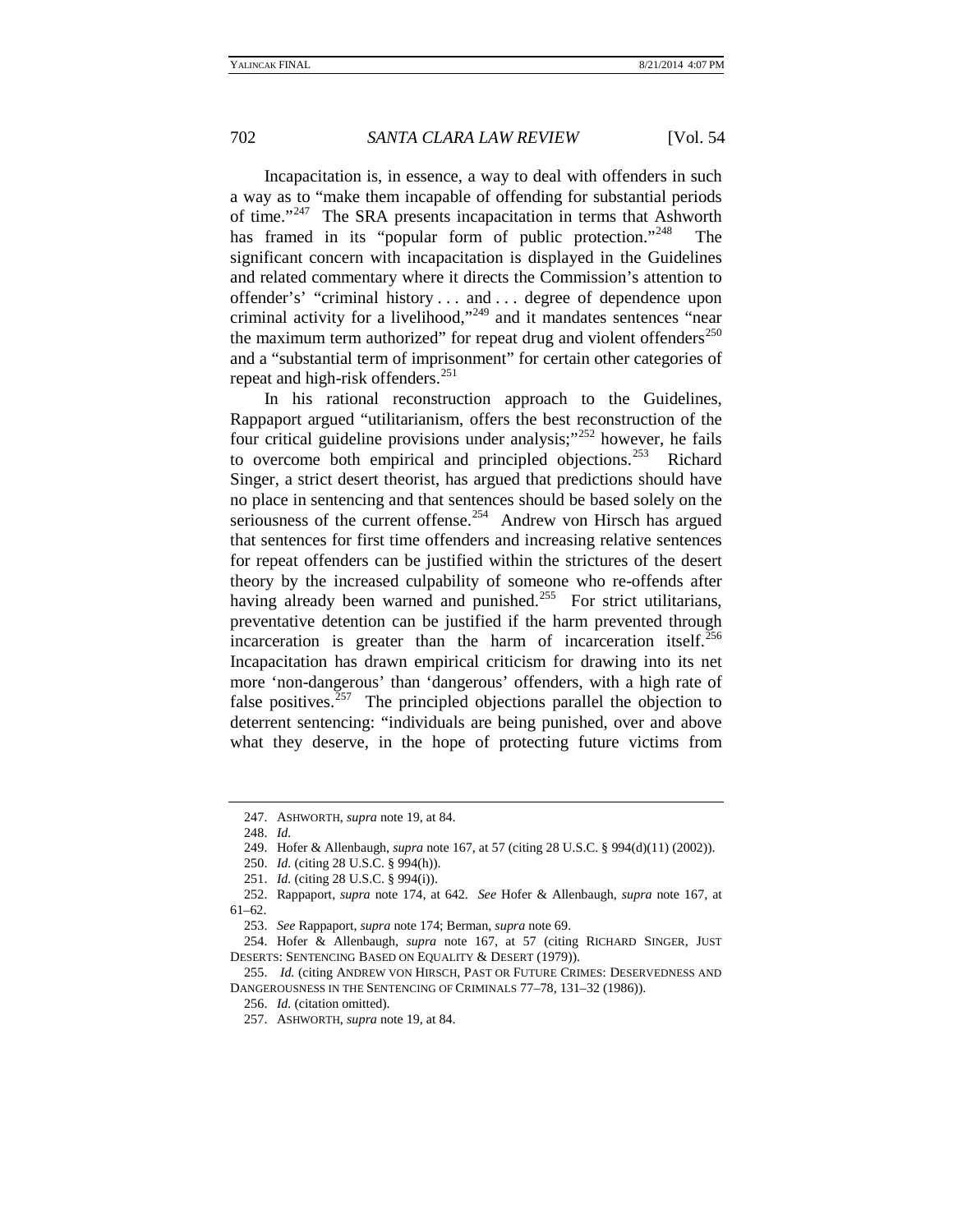harm."<sup>[258](#page-29-0)</sup> However, while hypothetical examples involving high-risk offenders are appealing, at present there is no empirical data to "sacrific[e] one offender's liberty in the hope of increasing the future safety of others."<sup>[259](#page-29-1)</sup>

The rehabilitative rationale seeks to justify compulsory measures as a means of achieving the prevention of crime, through rehabilitation of the offender.<sup>[260](#page-29-2)</sup> However, in the context of the SRA, while the SRA requires that the Guidelines accommodate the statutory purposes of rehabilitation, its role is limited, as Congress has specifically stated that "imprisonment is not an appropriate means of promoting correction and rehabilitation."<sup>[261](#page-29-3)</sup>

# *D. Do Either Retributive or Utilitarian Theories Justify the Use of Acquitted Conduct?*

Recalling that acquitted conduct was permitted during the indeterminate sentencing era when the rehabilitative ideal prevailed, utilitarian theories of punishment—deterrence, incapacitation and, to a lesser degree, rehabilitation—continue to, at least in part, underpin its use today. As noted in Part I.E *supra*, courts have gotten around the possibility that they may inadvertently punish innocent offenders by recharacterizing elements of a separate (uncharged or acquitted) criminal offence as sentencing factors,  $262$  without regard to their identical impact on the defendant: increased punishment. Whatever the merits of this semantic flip-flop in the Court's jurisprudence, the gravitational pull of acquitted conduct sentencing invariably increases the possible sentence and, necessarily, the risk of punishment of innocent individuals.<sup>[263](#page-29-5)</sup> While a jury verdict of "not guilty" does not necessarily always equate to "innocent,"[264](#page-29-6) this reliance upon 'facts' often leads to "moral slippage in that the so-called facts often become the moral qualities relied upon by the retributionist."<sup>[265](#page-29-7)</sup> Next, the failure of utilitarian approaches to encompass the notion of desert leads to difficulties in

<sup>258.</sup> *Id.* at 85.

<sup>259.</sup> *Id.*

<sup>260.</sup> *Id.* at 86.

<span id="page-29-4"></span><span id="page-29-3"></span><span id="page-29-2"></span><span id="page-29-1"></span><span id="page-29-0"></span><sup>261.</sup> 18 U.S.C. § 3582(a) (2012). *See generally* 28 U.S.C. § 994(k) (describing duties of the commission).

<sup>262.</sup> *See* discussion *supra* Part I.E.

<span id="page-29-5"></span><sup>263.</sup> *See* Ngov, *supra* note 1; Bilsborrow, *supra* note 3; Semones, *supra* note 11; Gertner, *supra* note 61.

<span id="page-29-6"></span><sup>264.</sup> Mark T. Doerr, *Not Guilty? Go to Jail. The Unconstitutionality of Acquitted-Conduct Sentencing*, 41 COLUM. HUM. RTS. L. REV. 235, 243, 261–62 (2009) (citations omitted).

<span id="page-29-7"></span><sup>265.</sup> ROMAN TOMASIC & IAN DOBINSON, THE FAILURE OF IMPRISONMENT: AN AUSTRALIAN PERSPECTIVE 18 (1979).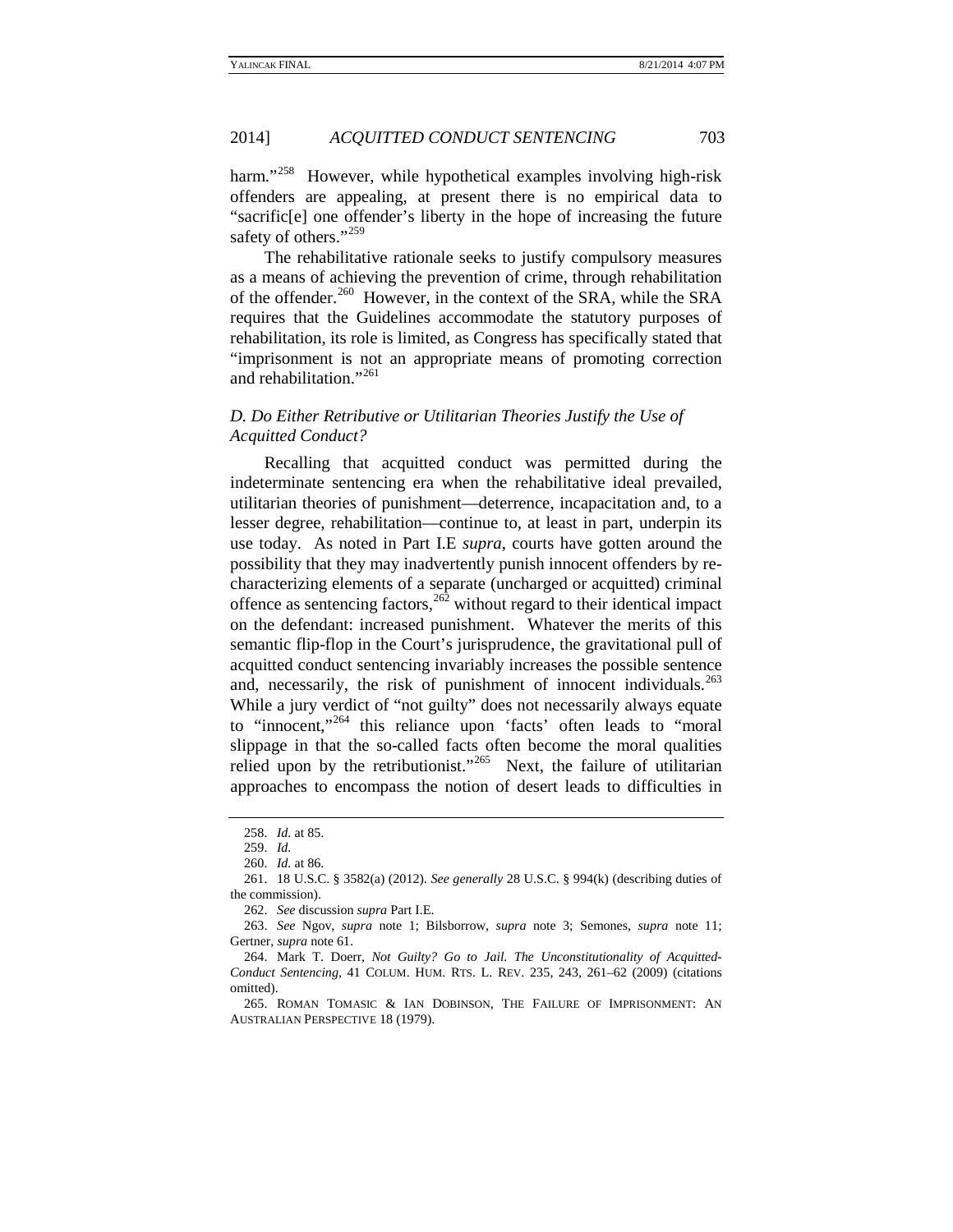accounting for the concept of individual responsibility.<sup>[266](#page-30-0)</sup> Recalling the Kantian injunction above, the use of acquitted conduct also fails to satisfy the Hartian command that "a theory of punishment should include a link with both the general social justification for the institution of punishment and the principles of distribution which restrict its imposition to properly convicted offenders and which place limits on the amount of punishment."<sup>[267](#page-30-1)</sup>

Like retributivism, utilitarianism and its related theories are not well suited to provide a coherent and consistent foundation for acquitted conduct sentencing. This is because utilitarianism is not limited to criminal law.<sup>[268](#page-30-2)</sup> Utilitarians seek to maximize social welfare and permit deviations only if doing so maximizes social welfare.<sup>[269](#page-30-3)</sup> Because they are guaranteed by the Constitution, the right to due process, and the right to a jury trial must rest on utilitarian grounds since they are meant to maximize social welfare.<sup>[270](#page-30-4)</sup> Accordingly, permitting the use of acquitted conduct through the relevant conduct provisions of the Guidelines real offense sentencing system does not reflect the purposes and significance of the these fundamental rights. Further, even if such rights have no utilitarian grounds, these rights should trump utilitarian values.<sup>[271](#page-30-5)</sup> This is not to say that rights should always trump utilitarian values—constitutional rights must yield when the societal costs of absolute enforcement would be too high—as Justice Jackson stated, the Constitution is not a "suicide pact." $272$ 

Consequently, while the drafters and text of the SRA expressed a

This Court has gone far toward accepting the doctrine that civil liberty means the removal of all restraints from these crowds and that all local attempts to maintain order are impairments of the liberty of the citizen. The choice is not between order and liberty. It is between liberty with order and anarchy without either. There is danger that, if the Court does not temper its doctrinaire logic with a little practical wisdom, it will convert the constitutional Bill of Rights into a suicide pact.

*Terminiello*, 337 U.S. at 37. *See also* Patricia R. Stembridge, *Adjusting Absolutism: First Amendment Protections for the Fringe*, 80 B.U. L. REV. 907, 915 (2000) (noting that even Justice Black, who took an absolutist stance in interpreting the First Amendment, refused to extend First Amendment protections to all speech).

<sup>266.</sup> *Id.*

<span id="page-30-3"></span><span id="page-30-2"></span><span id="page-30-1"></span><span id="page-30-0"></span><sup>267.</sup> *Deterrence*, *in* PRINCIPLED SENTENCING: READINGS ON THEORY AND POLICY, *supra* note 29, at 43.

<sup>268.</sup> Hessick & Hessisk, *supra* note 148, at 88.

<sup>269.</sup> *Id.*

<sup>270.</sup> *Id* at 88–89.

<sup>271.</sup> *Id.*

<span id="page-30-6"></span><span id="page-30-5"></span><span id="page-30-4"></span><sup>272.</sup> *Id*. at 90 (citing Terminiello v. City of Chicago, 337 U.S. 1, 36–37 (1949) (Jackson, J., dissenting) and RICHARD A. POSNER, NOT A SUICIDE PACT: THE CONSTITUTION IN A TIME OF NATIONAL EMERGENCY 41 (2006)). Justice Jackson's dissent in *Terminiello* is most famous for its final paragraph: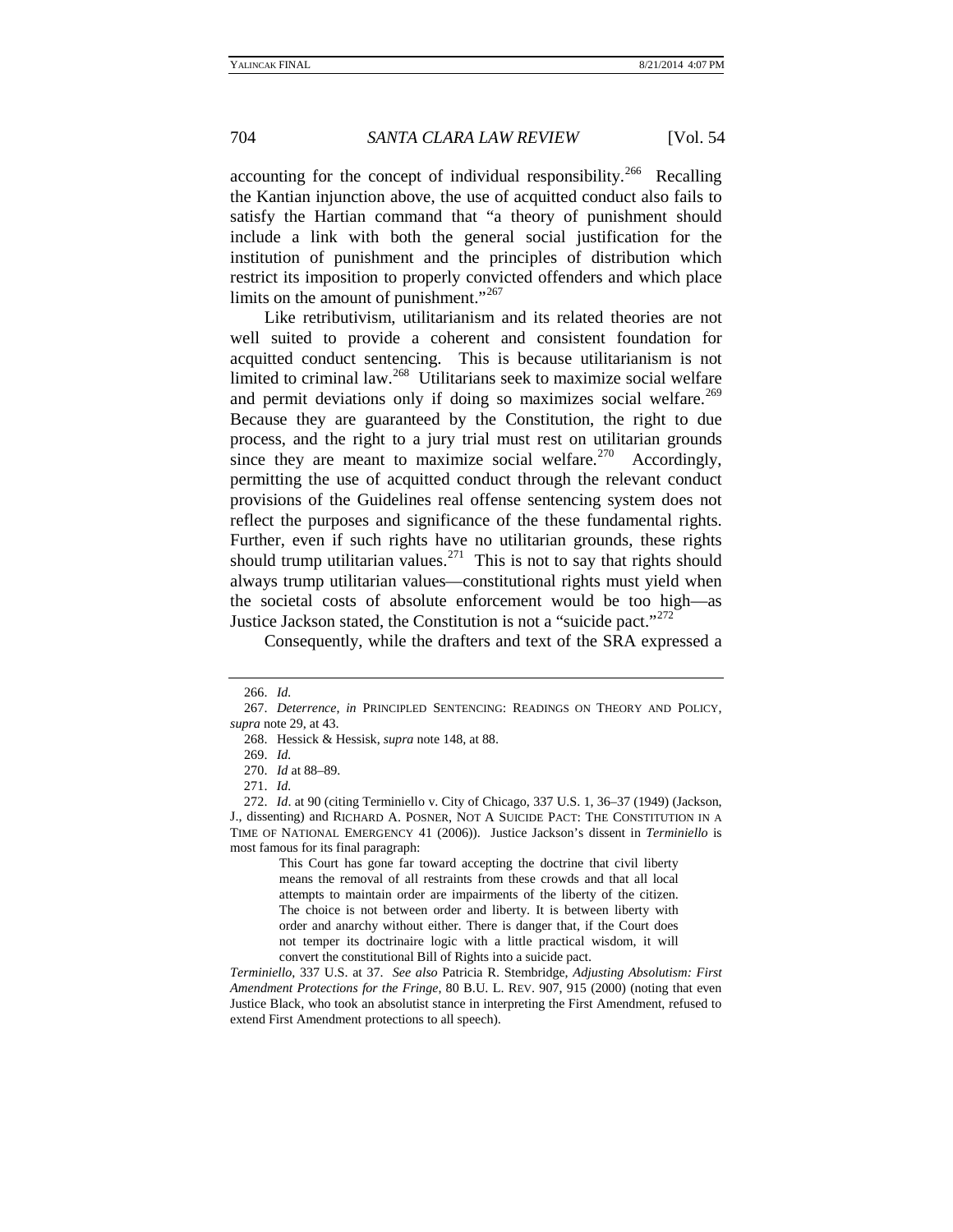fundamental concern with principled sentencing, by omitting a primary rationale or cohesive purpose of punishment, they undermined the normative justifications and purposes of punishment by the state. While at the time the SRA was enacted this was a defensible approach since the Guidelines were mandatory and judges had very little discretion to sentence outside the Guidelines,  $273$  since the Guidelines have been rendered advisory by the Supreme Court's *Booker*  decision, $^{274}$  $^{274}$  $^{274}$  the unprincipled nature of sentencing practice has been thrown into sharp relief. The lack of direction is a "cafeteria system" of sentencing,  $275$  a "prescription for sentencing anarchy,"  $276$  and "licence to judges to pursue their own penal philosophies."<sup>[277](#page-31-4)</sup> Yet,

even if the SRA had specified a primary rationale or specific purpose of punishment, as shown above, the use of any form of acquitted conduct under the relevant conduct provisions of the Guidelines cannot be justified by either retributive or utilitarian theories of punishment without undermining the very purposes and justifications of punishment by the state.

# III. PRACTICAL AND CONSTITUTIONAL CONSEQUENCES OF ACQUITTED CONDUCT SENTENCING

The practical consequence of using acquitted conduct under the relevant conduct provisions of the Guidelines are *significantly* longer prison sentences with a *disproportionate* impact on the prison terms of minorities. The increased prison terms have ranged from a number of

<sup>273.</sup> Berman, *supra* note 69, at 11–12.

<span id="page-31-1"></span><span id="page-31-0"></span><sup>274.</sup> Since *Booker*, the Supreme Court in a series of cases has re-affirmed that the Guidelines are now "truly advisory" and that the touchstone of sentencing are the "factors to be considered in imposing a sentence" listed in § 3553(a). For discussion of post-*Booker* developments see Gertner, *supra* note 61, at 704–07 (providing an in-depth discussion of post-*Booker* case law); Bilsborrow, *supra* note 3, at 314–15 (citing statistics which reveal that post-*Booker*, approximately 85.9% of offenders receive sentences adhering to the Guideline range compared with 90.6% prior to *Booker*) (citations omitted); Peter Erlinder, *"Doing Time" . . . After the Jury Acquits: Resolving the Post-*Booker *"Acquitted Conduct" Sentencing Dilemma*, 18 S. CAL. REV. L. & SOC. JUST. 79 (2008); David C. Hollman, *Death By A Thousand Cases: After* Booker*,* Rita *and* Gall*, The Guidelines Still Violate the Sixth Amendment*, 50 WM. & MARY L. REV. 267 (2008); Anne E. Zygadlo, *Circuit Circus: What Is the Correct Standard of Review Applicable to Supervised Release Appeals After United* States v. Booker?, 46 VAL. U. L. REV. 311 (2011); D. Michael Fisher, *Still in Balance? Federal District Court Discretion and Appellate Review Six Years After* Booker, 49 DUQ. L. REV. 641 (2011); Nicholas A. Deuschle, *Fun With Numbers: Gall's Mixed Message Regarding Variance Calculations*, 80 U. CHI. L. REV. 1309 (2013).

<sup>275.</sup> ANDREW ASHWORTH, SENTENCING AND CRIMINAL JUSTICE 331 (2d ed. 1995).

<span id="page-31-4"></span><span id="page-31-3"></span><span id="page-31-2"></span><sup>276.</sup> Andrew Ashworth, *Criminal Justice and Deserved Sentences*, CRIM. L. REV. 340, 350 (1989).

<sup>277.</sup> ASHWORTH, *supra* note 275, at 63.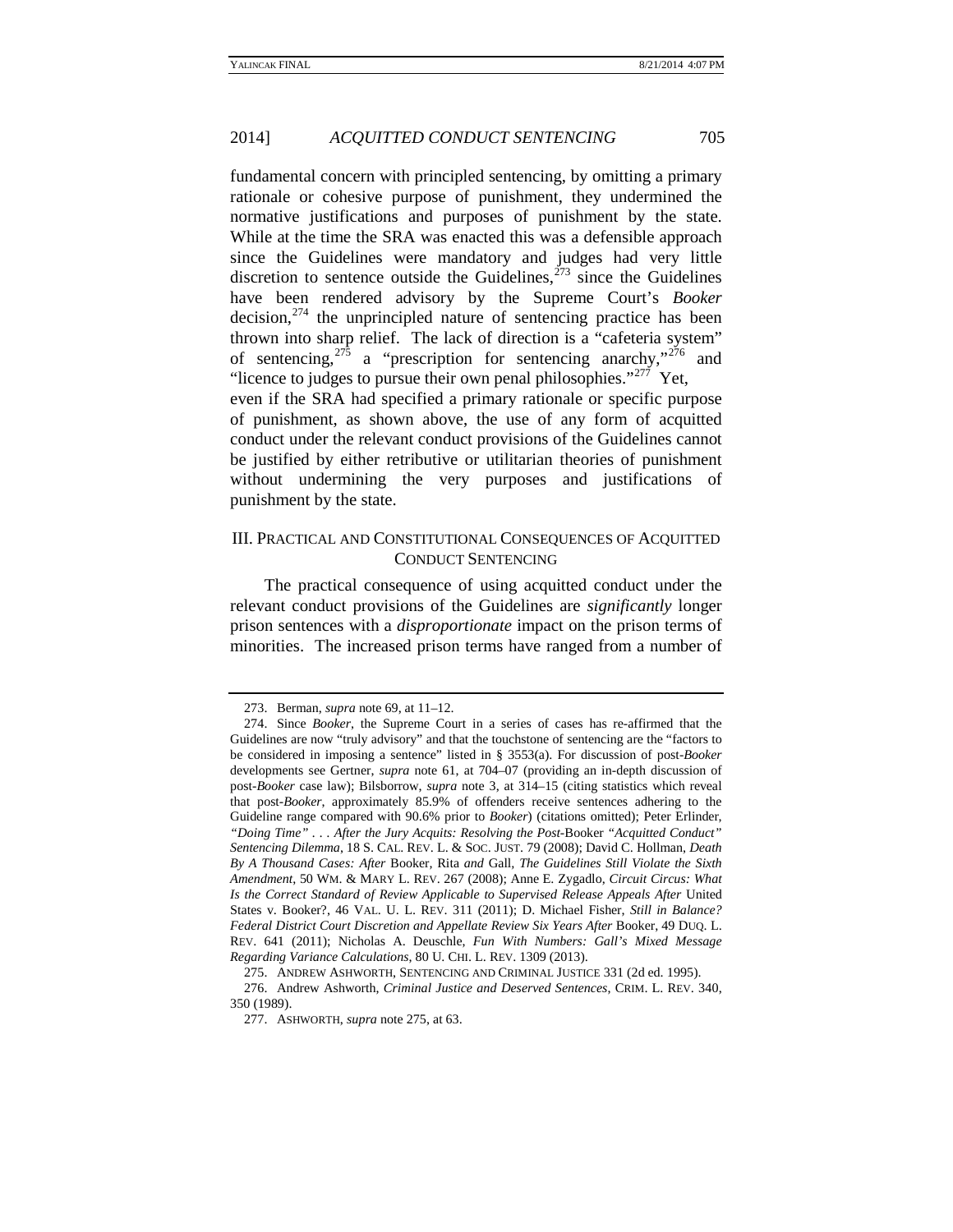months to life imprisonment based solely on acquitted conduct. When the practical considerations are considered along with the constitutional and normative concerns, it becomes clear that acquitted conduct sentencing and the relevant conduct provisions of the guidelines "undermines the importance of the substantive criminal law, nullifies the law of evidence, and is irreconcilable with the notion that punishment can be imposed only in respect of offenses admitted or proven."<sup> $278$ </sup> Nevertheless, acquitted conduct sentencing remains entirely permissible and is, in fact, required in the first step of sentencing under the now advisory sentencing guidelines.<sup>[279](#page-32-1)</sup> Judges must still initially calculate the applicable sentencing guideline range for defendants, taking into account any uncharged, acquitted, and/or unrelated conduct, which may affect a particular defendant's sentencing range, before deciding to depart from the applicable sentencing guideline range or impose a non-guideline sentence.<sup>[280](#page-32-2)</sup> But, how could this practice have survived the *Blakely-Apprendi* line of cases? The Supreme Court's *Blakely* opinion made it clear that the Sixth Amendment right to jury-found facts was not *necessarily* limited to the imposition of sentences above the statutory maximum.<sup>[281](#page-32-3)</sup> Writing for the majority in *Blakely*, Justice Scalia made it clear that both *Apprendi* and *Blakely* were based upon much more fundamental considerations than properly allocating factual decision-making in sentencing and were constitutionally grounded in the abstract question of:[282](#page-32-4)

the need to give intelligible content to the right of a jury trial. That right is no mere procedural formality, but a fundamental reservation of power in our constitutional structure. Just as suffrage ensures the people's ultimate control in the legislative and executive branches, jury trial is meant to ensure their control in the

<sup>278.</sup> Tonry, *supra* note 45, at 1564.

<span id="page-32-1"></span><span id="page-32-0"></span><sup>279.</sup> *See* GEN. COUNSEL, U.S. SENTENCING COMM'N, *DEPARTURE AND VARIANCE PRIMER* 1–2 (June 2013), *available at* http://www.ussc.gov/ Legal/Primers/Primer\_Departure\_and\_Variance.pdf (noting that after *Gall v. United States*, 552 U.S. 38 (2007), the sentencing court must follow a three-step process by "properly determin[ing] the guideline range . . . Determin[ing] whether to apply any of the guidelines' departure policy statements to adjust the guideline range . . . [Finally,] consider[ing] all the factors set forth in 18 U.S.C.  $[\S]$  3553(a) as a whole, including whether a variance—a sentence outside the advisory guideline system—is warranted.") (citations omitted).

<span id="page-32-2"></span><sup>280.</sup> *See, e.g.*, Gall v. United States, 552 U.S. 38, 49 (2007) ("[A] district court should begin all sentencing proceedings by correctly calculating the applicable guideline range . . . [T]o secure nationwide consistency, the Guidelines should be the starting point and the initial benchmark"). *See also* U.S. SENTENCING GUIDELINES MANUAL § 1B1.1(a)–(c) (2012) (listing appropriate application instructions).

<span id="page-32-4"></span><span id="page-32-3"></span><sup>281.</sup> Erlinder, *supra* note 274, at 93.

<sup>282.</sup> *Id.*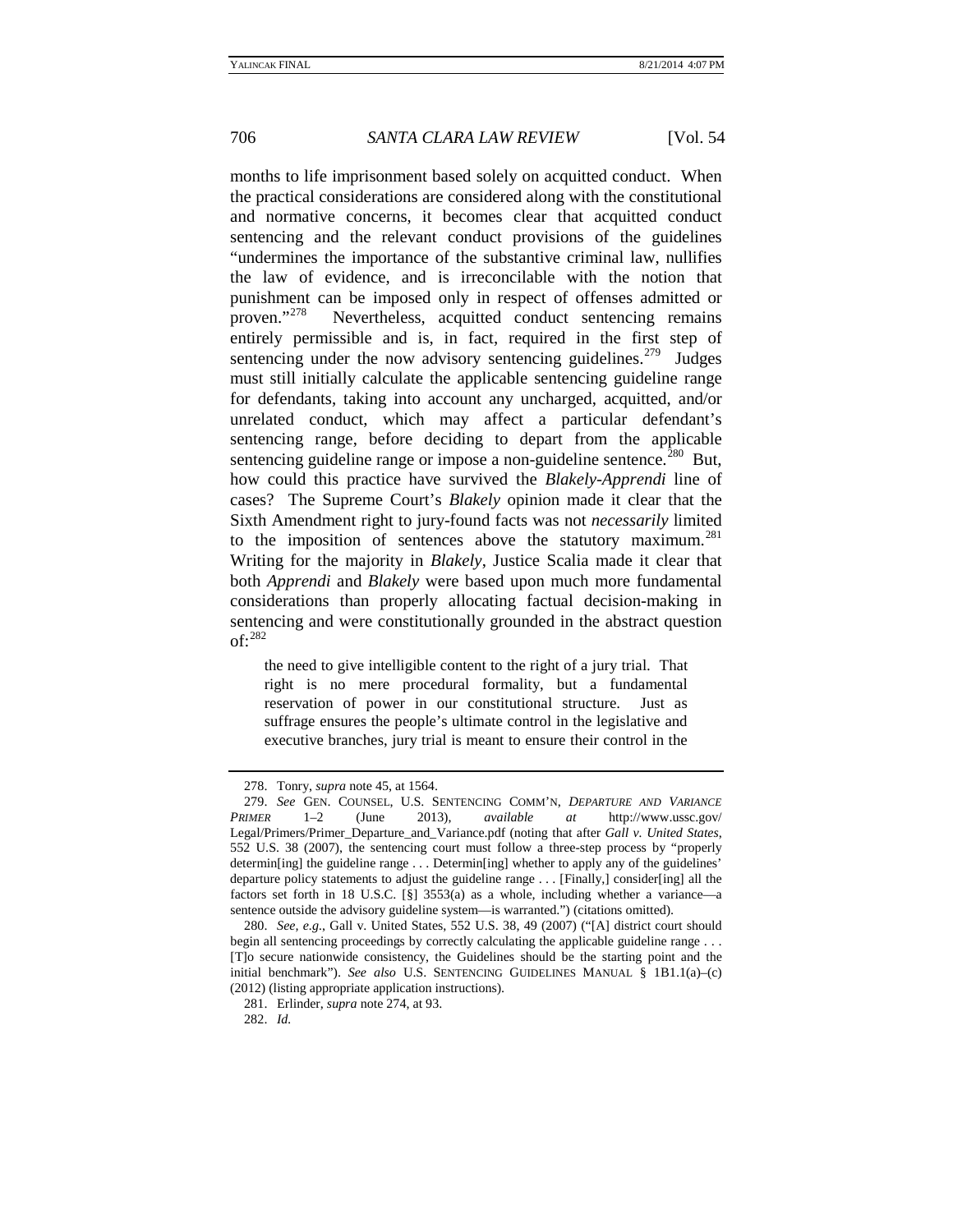judiciary . . . . *Apprendi* carries out this design by ensuring that the judge's authority to sentence derives wholly from the jury's verdict. Without that restriction, the jury would not exercise the control that the Framer's intended.<sup>[283](#page-33-0)</sup>

However, the *Booker* majority's remedial opinion, in throwing out mandatory guideline sentencing in favor of the "uniformity" achieved by "real conduct" sentencing on the basis of PSRs prepared by probation officers, paradoxically resulted in the Court "remedying" the judicial fact-finding at issue in *Apprendi* and *Blakely* with judicial factfinding.[284](#page-33-1)

On one hand, the five justices in the majority in *Blakely*[285](#page-33-2) and in the constitutional majority in *Booker*[286](#page-33-3) were deeply disturbed by the guidelines requiring an equivalent of a conviction for "uncharged, dismissed and acquitted crimes without the fundamental components the adversary system the Framers intended, *i.e.*, notice, jury trial, and proof beyond a reasonable doubt."<sup>[287](#page-33-4)</sup> These justices held that "real conduct" sentencing and the related relevant conduct provisions of the guidelines are an "assault" on the Sixth Amendment's "fundamental reservation of power" in the people within "our constitutional structure."<sup>[288](#page-33-5)</sup> They noted that "[t]he jury could not function as circuit breaker in the State's machinery of justice if it were relegated to making a determination that the defendant at some point did something wrong, a mere preliminary to a judicial inquisition into the facts of the

<sup>283.</sup> *Id.* (quoting Blakely v. Washington, 542 U.S. 296, 305–06 (2004)).

<span id="page-33-1"></span><span id="page-33-0"></span><sup>284.</sup> Baron-Evans, *supra* note 132, at 20 (citing Michael W. McConnell, *The* Booker *Mess*, 83 DENV. U. L. REV. 665 (2006)); David J. D'Addio, *Sentencing After* Booker*: The Impact of Appellate Review on Defendants' Rights*, 24 YALE L. & POL'Y REV. 173 (2006); Frank O. Bowman, *Beyond Band-Aids: A Proposal for Reconfiguring Federal Sentencing After* Booker, 2005 U. CHI. LEGAL F. 149, 182; M.K.B. Darmer, *The Federal Sentencing Guidelines After* Blakely *and* Booker*: The Limits of Congressional Tolerance and a Greater Role for Juries*, 56 S.C. L. REV. 533, 564 (2005); United States v. Kandirakis, 441 F. Supp. 2d 282, 288–301 (D. Mass. 2006). *See* Bilsborrow, *supra* note 3.

<sup>285.</sup> Baron-Evans, *supra* note 132, at 21.

<span id="page-33-3"></span><span id="page-33-2"></span><sup>286.</sup> *Id.* at 21–22 (noting the distinction between the constitutional majority and the remedial majority). In *Booker*, Justice Stevens wrote the majority opinion answering the question of whether the application of the Guidelines violated the Sixth Amendment under the *Apprendi* line of cases, while Justice Breyer wrote the majority opinion answering the question of how to remedy the Sixth Amendment violation identified by the Court. *Id.*

<span id="page-33-4"></span><sup>287.</sup> *Id.* at 21 (citing *Blakely*, 542 U.S. at 306–07) (noting that not even *Apprendi*'s critics can support the "absurd result" of a man being sentenced "for committing murder, even if the jury convicted him only of possessing the firearm used to commit it—or of making an illegal lane change while fleeing the death scene" and noting that Blakely was sentenced based on the "very charge" that was dismissed pursuant to his guilty plea). *See also* United States v. Booker, 543 U.S. 220, 273 (2005) (noting that Booker was sentenced based on uncharged crimes).

<span id="page-33-5"></span><sup>288.</sup> *Id.* (citing *Blakely*, 542 U.S. at 305–08, 313).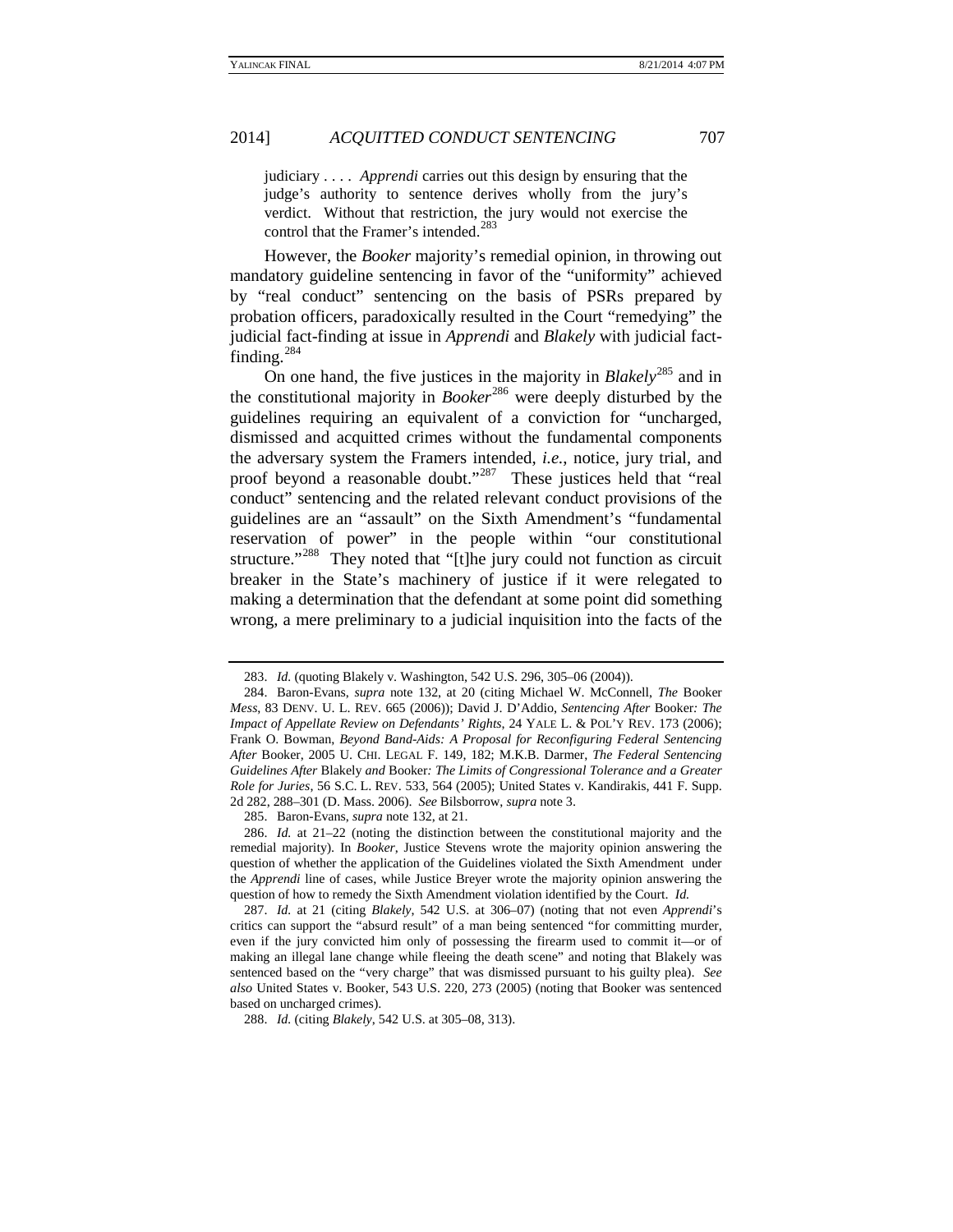crime the State *actually* seeks to punish."<sup>[289](#page-34-0)</sup> Perhaps, more importantly, these justices noted that had the Sixth Amendment issue been raised in *Witte* and *Watts*, they would have decided those cases differently.<sup>[290](#page-34-1)</sup> In short, these justices were aware that the "facts" of uncharged, dismissed, and acquitted offenses are determined unfairly and unreliably—without notice by indictment or plea, and based on "hearsay-riddled presentence reports" prepared by probation officers who the judge thinks "more likely got it right than got it wrong."<sup>[291](#page-34-2)</sup>

On the other hand, Justice Breyer described as "stunningly uninformed by actual practice"<sup>[292](#page-34-3)</sup> by Amy Baron-Evans,<sup>[293](#page-34-4)</sup> portrayed "real conduct" sentencing as merely the "way in which" the offense was committed based on "factual information . . . uncovered after trial" contained in the "presentence report," which is determined "fairly" by probation officers.[294](#page-34-5) Despite Justice Breyer's fanciful view of sentencing in practice, Justice Ginsburg inexplicably signed on to this description in the *Booker* remedy opinion.<sup>[295](#page-34-6)</sup> However, Justice Breyer's utopian description of the real conduct sentencing provisions is no more than "wishful policy theories that can easily be discredited."<sup>[296](#page-34-7)</sup>

Part III.A briefly highlights the racial disparities in sentencing under the Guidelines' real conduct and related relevant conduct provisions and provides examples of cases where defendants have been sentenced to substantially longer prison sentences. Part III.B explores how the use of acquitted conduct sentencing undermines the justifications for punishment and weakens the rule of law. Part III.C discusses how the use of acquitted conduct and the relevant conduct provisions of the Guidelines can cause disproportionate severity and unwarranted uniformity in sentencing and undermine the substantive criminal law. Part III.D focuses on the impact of acquitted conduct at sentencing on the burden of proof and law of evidence. Part III.E

<sup>289.</sup> *Blakely*, 542 U.S. at 306–07.

<sup>290.</sup> Baron-Evans, *supra* note 132, at 21. *See Booker*, 543 U.S. at 240.

<span id="page-34-2"></span><span id="page-34-1"></span><span id="page-34-0"></span><sup>291.</sup> *Booker*, 543 U.S. at 304. *See also* Ngov, *supra* note 1, at 239 ("Hearsay, double hearsay, and even triple hearsay is permissible as long as there is an 'indicia of reliability.'") (citations omitted).

<sup>292.</sup> Baron-Evans, *supra* note 132, at 22.

<span id="page-34-4"></span><span id="page-34-3"></span><sup>293.</sup> Amy Baron-Evans serves as a Sentencing Resource Counsel for the Federal Public and Community Defenders.

<sup>294.</sup> Baron-Evans, *supra* note 132, at 22; *Booker*, 543 U.S. at 250–57, 326–29.

<span id="page-34-7"></span><span id="page-34-6"></span><span id="page-34-5"></span><sup>295.</sup> Baron-Evans, *supra* note 132, at 22 (noting that in her dissent in Washington v. Recuenco, 548 U.S. 212, 224 (2006) (Ginsburg, J., dissenting), Justice Ginsburg noted that her position on "real conduct" sentencing under a *de facto* mandatory guideline system had not changed.)

<sup>296.</sup> *Id.*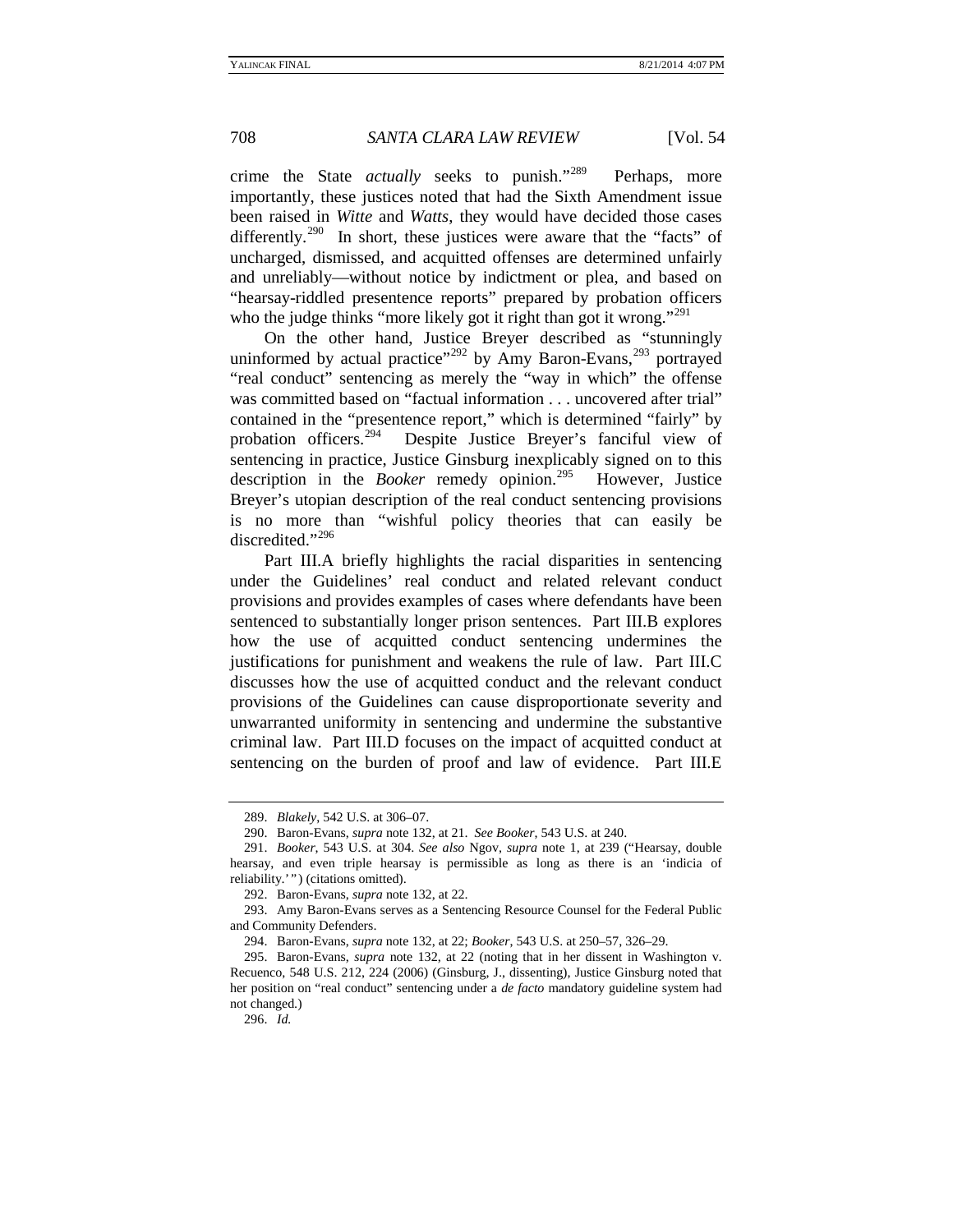highlights how acquitted conduct sentencing undermines the role of the jury. Finally, Part III.F comments on the Supreme Court's recent decision in *Alleyne v. United States*. [297](#page-35-0)

# *A. Acquitted Conduct Sentencing Contributes to Longer Prison Sentences and With a Disproportionate Impact on Racial and Ethnic Minorities*

The relevant conduct provisions of the sentencing guidelines, which permit the use of acquitted conduct, results in unwarranted sentencing disparity. In practice, the use of acquitted conduct at sentencing under the broad relevant conduct provisions of the Guidelines is not consistently applied because of "ambiguity in the language of the rule, discomfort with the role of law enforcement in establishing relevant conduct, and discomfort with the severity of sentences that often result."<sup>[298](#page-35-1)</sup> Research by the Federal Judicial Center showed that probation officers applying the relevant conduct rules sentenced three defendants in widely divergent ranges, "ranging from 57 to 136 months for one defendant, 37 to 136 months for the second defendant, and 24 to 136 months for the third defendant."<sup>[299](#page-35-2)</sup>

Further, in federal prison, people of color and ethnic minorities make up more than seventy-five percent of the prison population, although they constitute only twenty-five percent of the U.S. population.[300](#page-35-3) Put another way, the federal rate of incarceration is 412 per 100,000 residents for whites, 742 per 100,000 residents for Hispanics, and 2,290 per 100,000 residents for African-Americans according to statistics from the Bureau of Justice in 2006 and 2008 U.S. Census.<sup>[301](#page-35-4)</sup> How about the length of their sentences?<sup>[302](#page-35-5)</sup> As noted by U.S. District Judge Lynn Adelman and his law clerk Jon Dietrich, the average sentence for an African-American offender is about twenty-five percent longer than for a white offender.<sup>[303](#page-35-6)</sup> Simply stated, more black and ethnic minority defendants have acquitted conduct used

302. *Id.*

<sup>297.</sup> Alleyne v. United States, 133 S.Ct. 2151 (2013).

<span id="page-35-1"></span><span id="page-35-0"></span><sup>298.</sup> Baron-Evans, *supra* note 132, at 24 (citing U.S. SENTENCING COMM'N, *supra* note 91, at 87).

<sup>299.</sup> *Id.* at 25.

<span id="page-35-3"></span><span id="page-35-2"></span><sup>300.</sup> Carol A. Brook, *Racial Disparity Under the Federal Sentencing Guidelines*, 35 LITIG. 15, 15 (2008) (citing statistics from Bureau of Justice). *See also* RICHARD S. FRASE, JUST SENTENCING: PRINCIPLE AND PROCEDURES FOR A WORKABLE SYSTEM xiv (2013) (noting that punitive shifts and racial disparity will be recurring problems).

<sup>301.</sup> Brook, *supra* note 300, at 15.

<span id="page-35-6"></span><span id="page-35-5"></span><span id="page-35-4"></span><sup>303.</sup> *Id.* (citing Lynn Adelman & Jon Deitrich, Rita*, District Court Discretion, and Fairness in Federal Sentencing*, 85 DENV. U. L. REV. 51, 57 (2007)).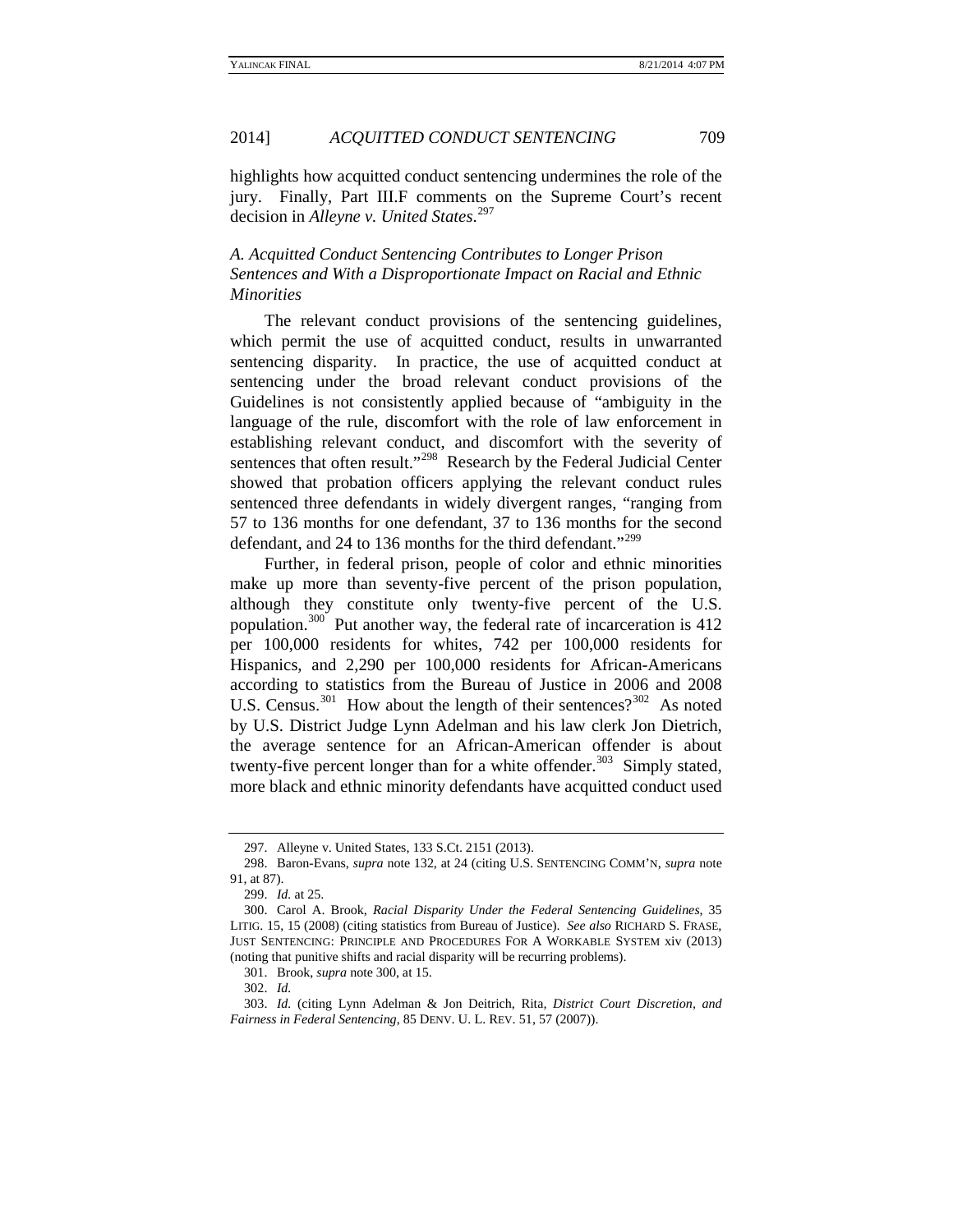against them under the broad relevant conduct provisions of the Guidelines than white defendants; as a result, acquitted conduct may be used as an unintended proxy for racial disparagement. While sentencing scholars disagree on the reasons for this disparity,  $304$  they do agree on the impact of acquitted conduct sentencing under the relevant conduct provisions of the Guidelines: longer prison terms for offenders. By requiring longer prison terms, acquitted conduct sentencing also heightens inherent racial disparities under the federal Guidelines.

For example, in 2007 Antwuan Ball, a 37-year-old African-American resident of the District of Columbia was charged with multiple drug offenses, racketeering, murder, conspiracy and dozens of other charges.[305](#page-36-1) The jury acquitted him on all charges except a single \$600 drug transaction.<sup>[306](#page-36-2)</sup> This sole count of conviction corresponded to an advisory Guideline range of approximately three years imprisonment with a statutory maximum of forty years; $307$  however, he was sentenced to 18 years imprisonment based on the acquitted conduct.<sup>[308](#page-36-4)</sup>

Similarly, in 2009 Gary Williams, an African-American resident of the State of Maryland, was convicted on federal charges of cocaine distribution and one count of distributing fifty grams or more of cocaine base.<sup>[309](#page-36-5)</sup> However, at sentencing the judge found Williams responsible for the first-degree murder of an intended prosecution witness.<sup>[310](#page-36-6)</sup> Williams was neither charged with a murder nor was he ever convicted of murder.<sup>[311](#page-36-7)</sup> Nevertheless, Williams was sentenced to life imprisonment on the drug conviction based on the relevant conduct provisions of the Guidelines, which required cross-referencing the base offense level for first-degree murder, which called for a life sentence.<sup>[312](#page-36-8)</sup> The sentence was affirmed on appeal because the statutory maximum for the drug charges was life-imprisonment. $313$ 

<sup>304.</sup> *Id.*

<sup>305.</sup> McElhatton, *supra* note 27 (detailing facts of case).

<sup>306.</sup> *Id.*

<sup>307.</sup> *Id.*

<span id="page-36-4"></span><span id="page-36-3"></span><span id="page-36-2"></span><span id="page-36-1"></span><span id="page-36-0"></span><sup>308.</sup> Jim McElhatton, *D.C. Man Gets 18 Years for \$600 Drug Deal*, WASH. TIMES (Mar. 17, 2011), http://www.washingtontimes.com/news/2011/mar/17/dc-man-get-18-years-in-600-drug-deal/?page=all. The D.C. Circuit Court of Appeals affirmed the lower court's ruling. United States v. Johnson, No. 08-3033, 2014 WL 982870, at \*5–6 (D.C. Cir. 2014).

<span id="page-36-9"></span><span id="page-36-8"></span><span id="page-36-7"></span><span id="page-36-6"></span><span id="page-36-5"></span><sup>309.</sup> Leonard & Dieter, *supra* note 109, at 292 (citing United States v. Williams, 343 Fed. App'x 912–13 (4th Cir. 2009)).

<sup>310.</sup> *Id.* (citing *Williams,* 343 Fed. App'x at 913).

<sup>311.</sup> *Id.*

<sup>312.</sup> *Id.* at 292–93.

<sup>313.</sup> *Id.* at 293.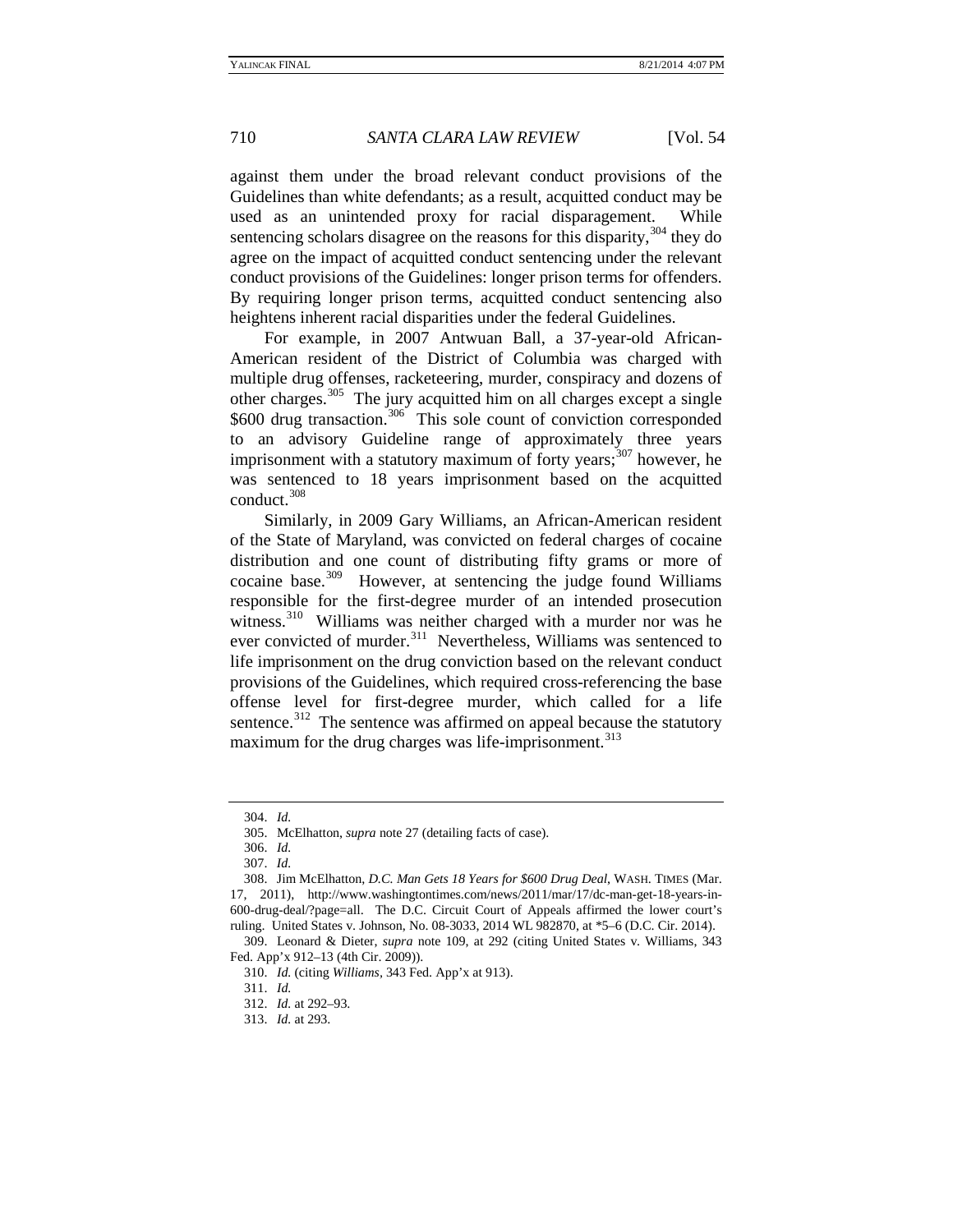# *B. Acquitted Conduct Sentencing Undermines the Justifications for Punishment by the State*

Given the historical and philosophical commitment to liberty of the Anglo-American system of criminal law, the imposition of criminal sanctions is justified only on individuals whose acts violate the criminal law and who have admitted their unlawful acts or have been convicted at trial on the basis of proof beyond a reasonable doubt.<sup>[314](#page-37-0)</sup> The criminal conviction standard of "proof beyond a reasonable doubt" as required by the Fifth Amendment Due Process Clause serves as a foundational principle of American criminal justice—to protect against factual error whenever a potential loss of liberty is at stake, regardless of the identity of the fact-finder or whether the finding results in "conviction" of a "crime" or is merely treated as a sentencing factor. As explained by Justice Brennan: [315](#page-37-1)

There is always, in litigation, a margin of error, representing error in fact-finding, which both parties must take into account. Where one party has at stake an interest of transcending value—as a criminal defendant his liberty—this margin of error is reduced as to him by the process of placing on the other party the burden of . . . convincing the fact-finder of his guilt. $316$ 

Therefore, the jury determines "legal guilt . . . by the highest standard of proof we know, beyond a reasonable doubt. And when a jury acquit[s] a defendant based on that standard, one . . . [expects] no additional criminal punishment would follow."[317](#page-37-3) Since under both a retributive or utilitarian model of punishment the offender is only to be punished after formal conviction, punishment of defendants on the basis of acquitted conduct, no matter how convincing the evidence put forth by the state (especially for conduct for which the jury returned a verdict of "not guilty"), challenges the "historic link between verdict and judgment"<sup>[318](#page-37-4)</sup> that justifies the imposition of punishment by the state in the first place. $319$ 

The relevant conduct provisions in the sentencing guidelines essentially facilitate conviction for bad character, which is not permitted under either a retributive or utilitarian model of

<sup>314.</sup> Tonry, *supra* note 45, at 1564.

<sup>315.</sup> In re Winship, 397 U.S. 358, 358–68 (1970).

<sup>316.</sup> *Id.* at 364 (quoting Speiser v. Randall, 357 U.S. 513, 525 (1958)).

<span id="page-37-5"></span><span id="page-37-4"></span><span id="page-37-3"></span><span id="page-37-2"></span><span id="page-37-1"></span><span id="page-37-0"></span><sup>317.</sup> Nancy Gertner, *Circumventing Juries, Justice: Lessons from Criminal Trials and Sentencing*, 32 SUFFOLK U. L. REV. 419, 433 (1999).

<sup>318.</sup> Apprendi v. New Jersey, 530 U.S. 466, 482–83 (2000) (citation omitted).

<sup>319.</sup> *See id.*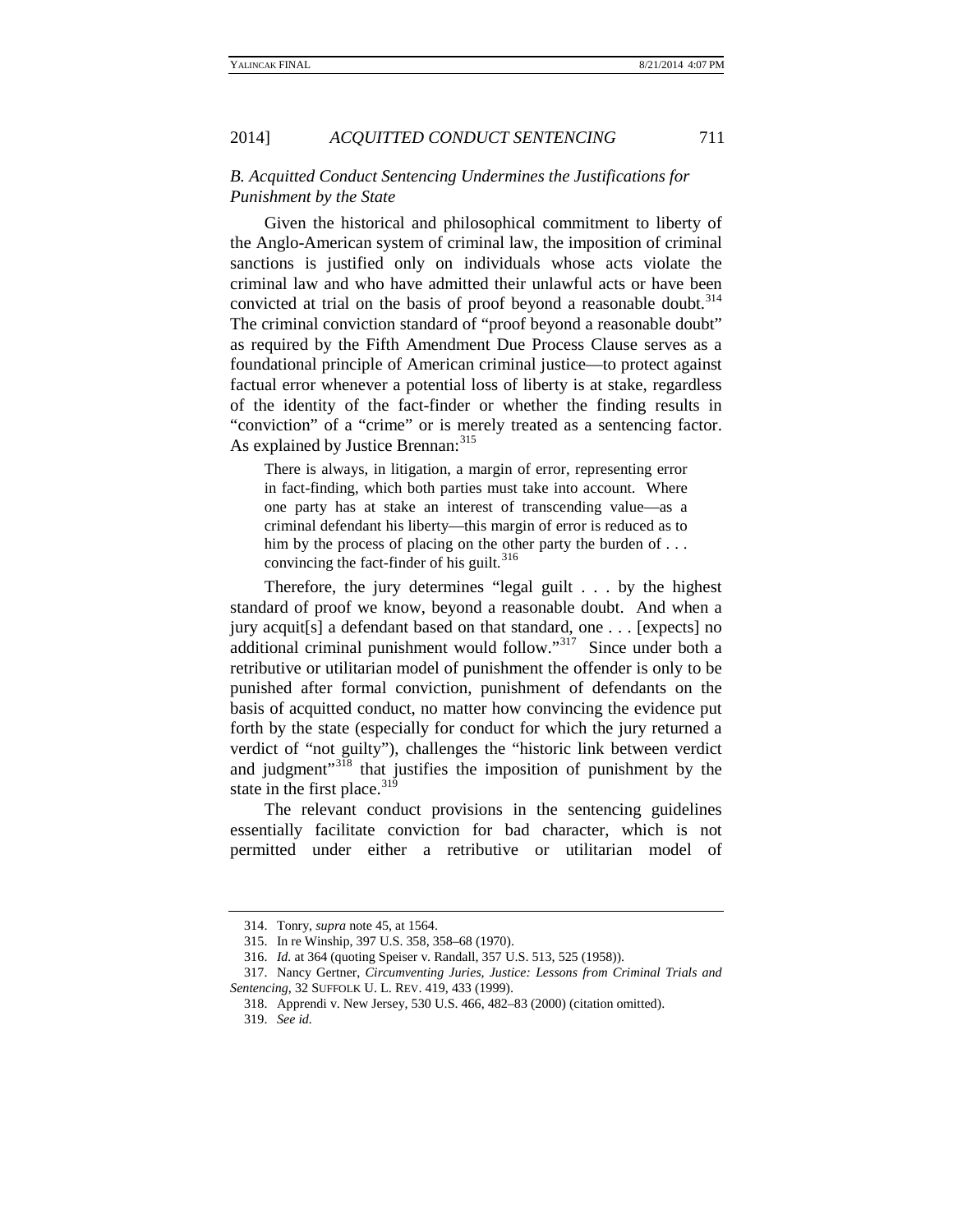punishment. $320$  More crucially, acquitted conduct sentencing encourages convictions that may often be "based on facts that often are not real at all."<sup>[321](#page-38-1)</sup> As observed by the Commission, "research [has] suggested significant disparities in how [the relevant conduct] rules were applied', and 'questions remain about how consistently it can be applied'. . . [since] . . . 'disputes must be resolved based on potentially untrustworthy factors, such as the testimony of co-conspirators.'"  $322$ Moreover, "[m]ost probation officers incorporate the prosecutor's written version of events verbatim into the PSR."<sup>[323](#page-38-3)</sup> More troubling, perhaps, is the fact that the mere inclusion of factual allegations in a PSR in several circuits transforms them *ipse dixit* into "evidence," which "relieves the government of introducing actual evidence and shifts the burden to the defendant to disprove it."<sup>[324](#page-38-4)</sup>

Simply stated, this process results in "punishment for acts not constitutionally proven." $325$  Rather, the system "relies on 'findings' that rest on 'a mishmash of data[,] including blatantly self-serving hearsay largely served up by the Department [of Justice]."<sup>[326](#page-38-6)</sup> Thus, the *Booker* remedy "continues to provide safe harbor for the imaginative fantasies of what really occurred under the rubric of real [relevant] conduct."<sup>[327](#page-38-7)</sup>

#### *C. Subversion of the Substantive Criminal Law*

The stakes at sentencing are high—deprivation of liberty and property—and the courts and legislatures generally attempt to specify the elements of offenses and defenses with tedious detail.<sup>[328](#page-38-8)</sup> Why? Conviction and the resulting public labeling, denunciation, and possible

<sup>320.</sup> Frase, *supra* note 227, at 122.

<sup>321.</sup> Baron-Evans, *supra* note 132, at 23.

<span id="page-38-2"></span><span id="page-38-1"></span><span id="page-38-0"></span><sup>322.</sup> *Id.* (citing U.S. SENTENCING COMM'N, *supra* note 91, at 50). *See also* David M. Zlotnick, *The War Within the War on Crime: The Congressional Assault on Judicial Sentencing Discretion*, 57 SMU L. REV. 211, 222 (2004) ("The resulting slew of petty, small time dealers being charged in federal court particularly outraged some judges who felt federal court should be reserved for weighty matters of national concern.").

<span id="page-38-3"></span><sup>323.</sup> *Id*. (citing U.S. SENTENCING COMM'N, *supra* note 91, at 84, 86); Letter from Jon M. Sands, Federal Public Defender, to Hon. Ricardo Hinojosa, Chair, U.S. Sentencing Commission 21 (July 19, 2006), *available at* http://sentencing.typepad.com/sentencing\_law\_and\_policy/files/defender\_letter\_to\_ussc\_71 906.pdf.

<sup>324.</sup> Baron-Evans, *supra* note 132, at 23–24, 24 n. 106 (citing to relevant cases).

<sup>325.</sup> *Id* at 24.

<sup>326.</sup> *Id.*

<span id="page-38-8"></span><span id="page-38-7"></span><span id="page-38-6"></span><span id="page-38-5"></span><span id="page-38-4"></span><sup>327</sup>*. Id.* (quoting Dan Markel, *The Indispensable Berman on* Booker, PRAWFSBLAWG (June 26, 2006), http://prawfsblawg.blogs.com/prawfsblawg/ 2006/06/the\_indispensab.html).

<sup>328.</sup> Tonry, *supra* note 45, at 1565.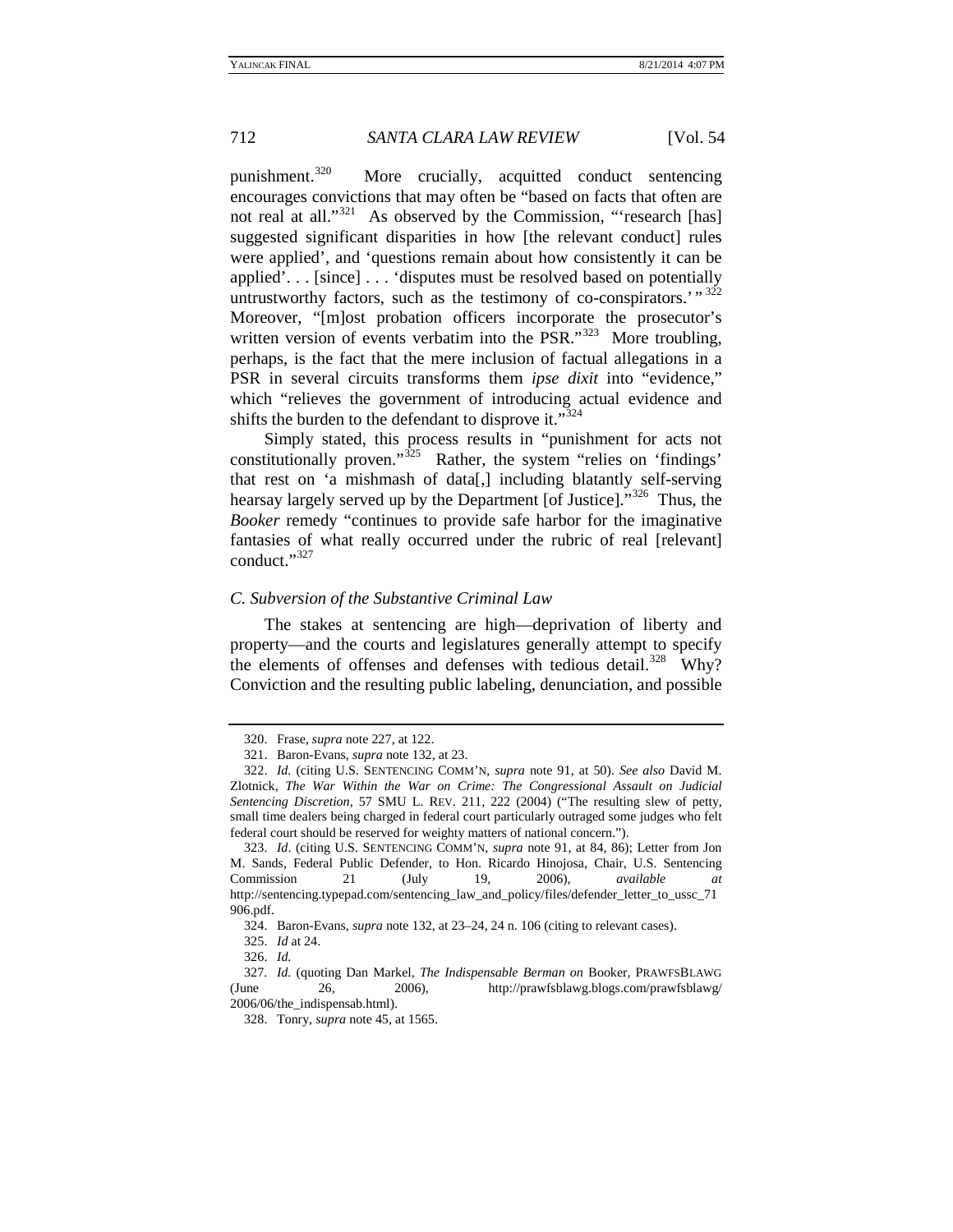deprivation of liberty are too important to tolerate ambiguities.<sup>[329](#page-39-0)</sup> The substantial burden of proof in criminal cases is a testament to the importance of the interests and values implicated by the substantive criminal law.<sup>[330](#page-39-1)</sup> However, acquitted conduct sentencing under the relevant conduct provisions of the Guidelines is predicated on a primary characterization of the criminal offense<sup>[331](#page-39-2)</sup>—an example of the "tail wagging the dog." $332$  As observed by one commentator,

Nelson Guerrero served four years in prison for crimes of which he was never convicted. Robert Mercado was sentenced to seventeen years in prison for committing several violent crimes, even though a jury had acquitted him of those crimes

. . .

One might think that [these] individuals . . . live in a totalitarian regime without the protection of basic individual rights. But they live (or have lived) in the United States, and their sentences were handed down by American trial courts and subsequently affirmed by appellate courts

. . .

American courts routinely increase sentences for reasons that seem to conflict with constitutional protections  $\ldots$ <sup>[333](#page-39-4)</sup>

To sum it up, the offense admitted by the defendant, or which was proven to a judge or jury's satisfaction beyond a reasonable doubt, is not a limiting factor in sentencing, but simply a starting point for determining the base offense level in calculating the applicable Guideline range.<sup>[334](#page-39-5)</sup> As a consequence, the offense proven beyond a reasonable doubt is a nullity; the modified real offense approach, which incorporates relevant conduct and mandates consideration of acquitted conduct, determines the end sentence.<sup>[335](#page-39-6)</sup> As observed by Judge Oakes, "[t]his is jurisprudence reminiscent of *Alice in Wonderland*. As the Queen of Hearts might say, 'Acquittal first, sentence afterwards.'"<sup>[336](#page-39-7)</sup>

#### *D. Subversion of the Burden of Proof and Law of Evidence*

As noted above in Part I.E, the Supreme Court in *United States v.* 

<sup>329.</sup> *Id.*

<sup>330.</sup> *Id.*

<sup>331.</sup> *Id.*

<span id="page-39-6"></span><span id="page-39-5"></span><span id="page-39-4"></span><span id="page-39-3"></span><span id="page-39-2"></span><span id="page-39-1"></span><span id="page-39-0"></span><sup>332.</sup> Semones, *supra* note 11; Susan N. Herman, *The Tail That Wagged the Dog: Bifurcated Fact-Finding Under the Federal Sentencing Guidelines and the Limits of Due Process*, 66 S. CAL. L. REV. 289 (1992)

<sup>333.</sup> Hessick & Hessick, *supra* note 148, at 48 (citations omitted).

<sup>334.</sup> Tonry, *supra* note 45, at 1564 n.48.

<sup>335.</sup> *Id.*

<span id="page-39-7"></span><sup>336.</sup> United States v. Frias, 39 F.3d 391, 393 (2d Cir. 1994) (Oakes, J., concurring).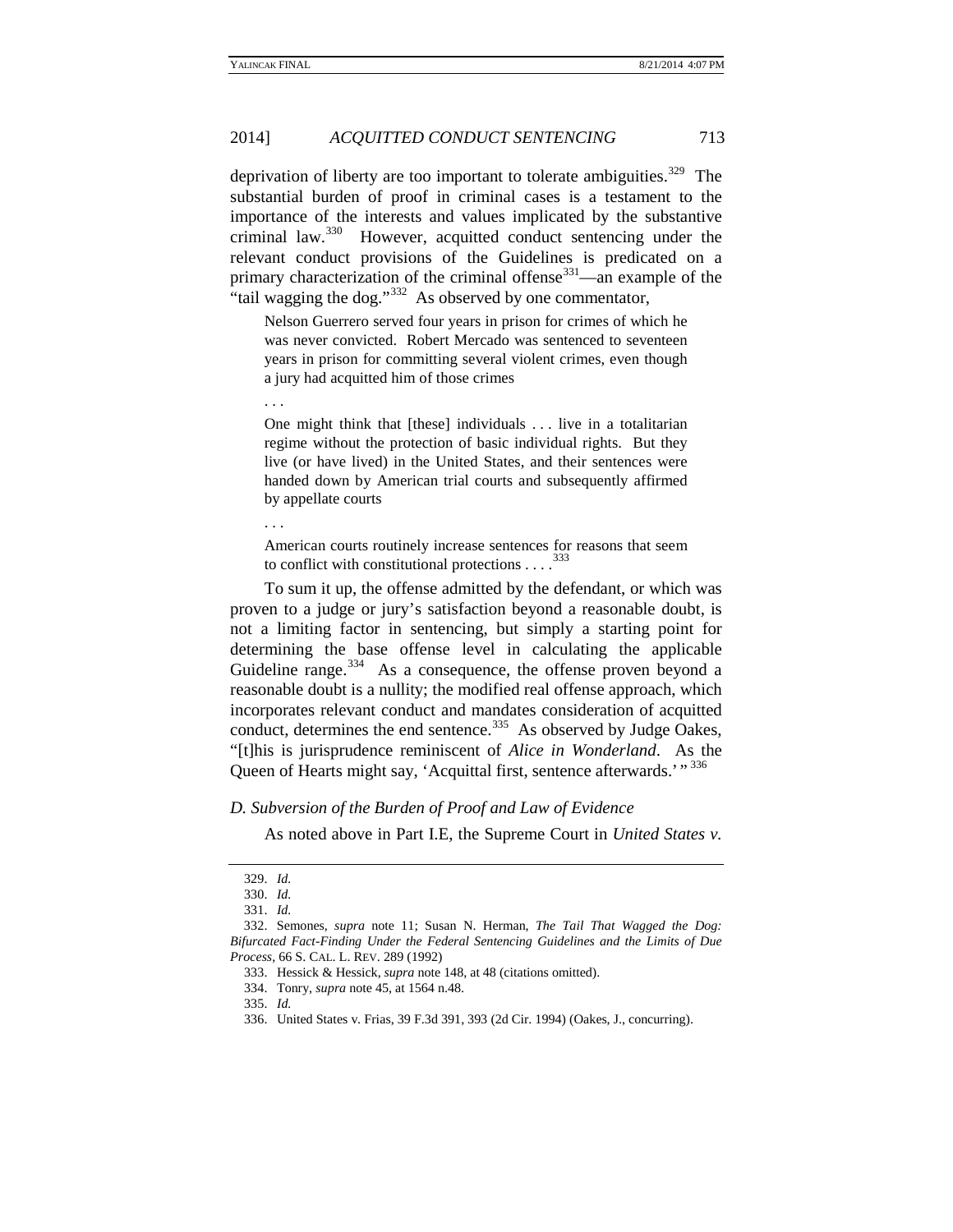*Watts* ruled that application of the preponderance standard to such evidence is appropriate when considering evidence at sentencing.<sup>[337](#page-40-0)</sup> However, there are no constraints on the types of evidence that may be considered, provided that it can be proven by a mere preponderance of the evidence. The language in § 3661 provides that "[n]o limitation shall be placed" on the evidence that a judge may consider at sentencing and the real offense sentencing. $338$  It follows that such evidence may include inadmissible hearsay;<sup>[339](#page-40-2)</sup> acquitted conduct;<sup>[340](#page-40-3)</sup> and even evidence obtained by unconstitutional means, including coercion or torture. $341$  Exacerbating the situation, real offense sentencing has shifted sentencing power from the judiciary to prosecutors.[342](#page-40-5) The relevant conduct rules and cross-references were based on concerns that a pure charge system would transfer power to prosecutors and thereby increase disparities; however, since prosecutors control "facts" disclosed to probation officers in preparing the PSR, the rules "are not working as intended," and "tend to work in one direction, *i.e.*, to the disadvantage of defendants."[343](#page-40-6)

For instance, where acquitted conduct is involved, "[prosecutors can] affect an end-run around the exclusionary rule by presenting evidence at sentencing that would be inadmissible at trial."<sup>[344](#page-40-7)</sup> Conversely, where charges were not brought or dropped, the same charges "can be 'proved' in a presentence report."[345](#page-40-8) When there are disputes regarding the "factual" statements in the PSR, the Government need not produce the purported source of the information in court.<sup>[346](#page-40-9)</sup> More troubling, perhaps, if the defendant contests the allegations, he or she may lose an acceptance of responsibility reduction<sup>[347](#page-40-10)</sup> and even receive an enhancement for obstruction of justice.<sup>[348](#page-40-11)</sup>

- 345. Baron-Evans, *supra* note 132, at 25.
- 346. *Id.*

<sup>337.</sup> United States v. Watts, 519 U.S. 148, 151, 157 (1997).

<sup>338.</sup> Doerr, *supra* note 264, at 249 (quoting 18 U.S.C. § 3661 (2006)).

<sup>339.</sup> *Id.* at 250 (citations omitted); Ngov, *supra* note 1, at 239 (citations omitted).

<sup>340.</sup> Doerr, *supra* note 264, at 250 (citations omitted).

<span id="page-40-5"></span><span id="page-40-4"></span><span id="page-40-3"></span><span id="page-40-2"></span><span id="page-40-1"></span><span id="page-40-0"></span><sup>341</sup>*. Id.* ("[E]vidence obtained by a police officer by unconstitutional means, including evidence obtained via coercion or torture, can be considered at sentencing. The consequences is that a judge is unfettered in her consideration of the evidence at sentencing so long as the judge and the judge alone determines that such evidence was proved by a preponderance.") (citations omitted).

<sup>342.</sup> *See id.*

<sup>343.</sup> Baron-Evans, *supra* note 132, at 25 (citations omitted).

<sup>344.</sup> Doerr, *supra* note 264, at 250.

<span id="page-40-11"></span><span id="page-40-10"></span><span id="page-40-9"></span><span id="page-40-8"></span><span id="page-40-7"></span><span id="page-40-6"></span><sup>347.</sup> The Guidelines instruct the sentencing court to decrease a defendant's offense level by two levels if he "clearly demonstrates acceptance of responsibility for his offense." U.S. SENTENCING GUIDELINES MANUAL § 3E1.1(a) (2012).

<sup>348.</sup> The Guidelines instruct the sentencing court to increase a defendant's offense level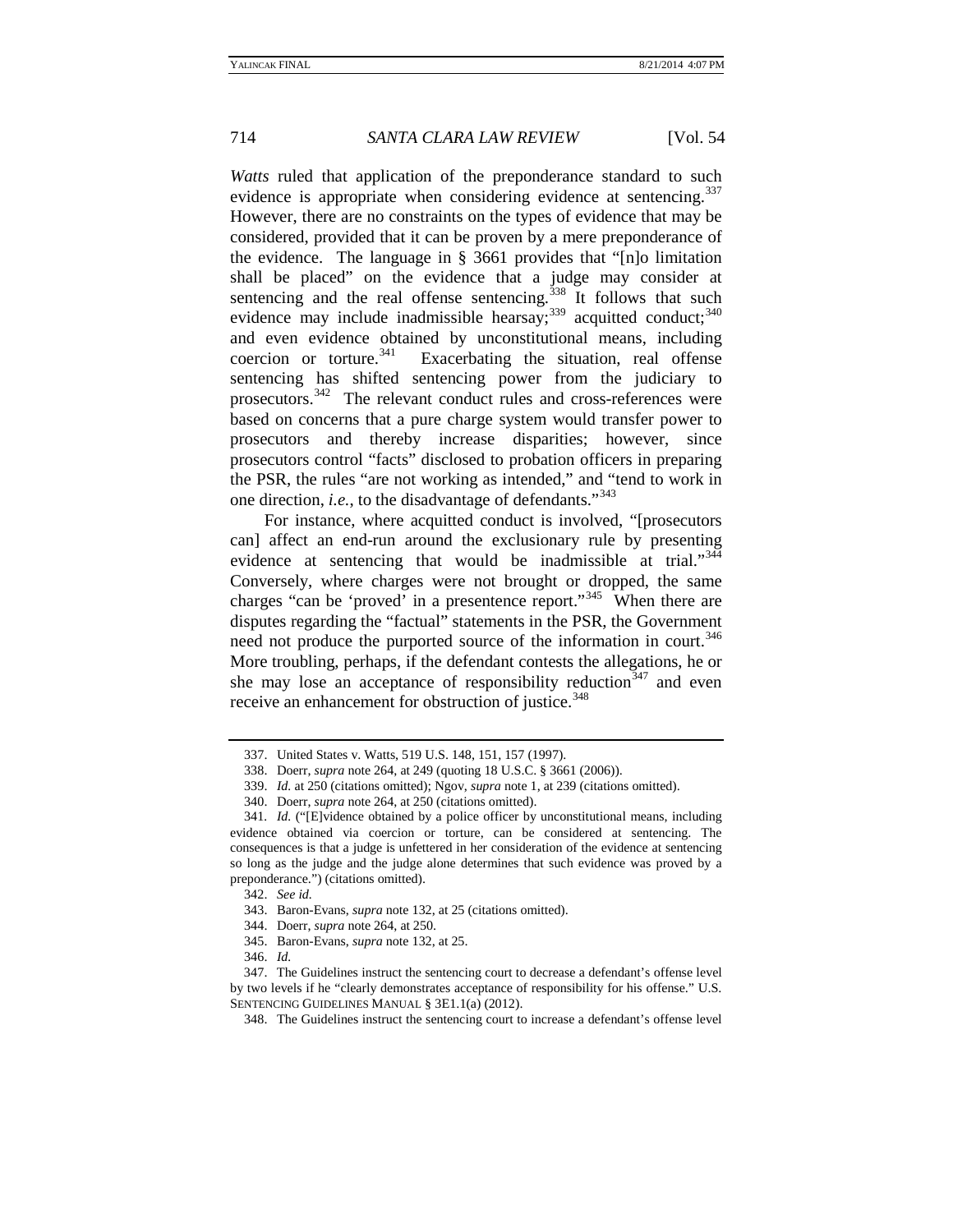In short, the relevant conduct provisions permits "prosecutors to obtain, or threaten to obtain, the equivalent of a conviction on charges that cannot be proved with competent evidence but are impossible to challenge."<sup>[349](#page-41-0)</sup> This is tantamount to lowering the overall burden of proof at trial.<sup>[350](#page-41-1)</sup> This creates a "winner take all"<sup>[351](#page-41-2)</sup> system: the conviction on one-count of a multi-count indictment is sufficient to trigger a Guideline range that is identical in terms of the penal consequences to a defendant as if he was convicted on the basis of allegations not proved, or even alleged in the trial phase.<sup>[352](#page-41-3)</sup> With such awesome power in the hand of the prosecutors, "[t]he inducement to plead guilty may be irresistible even to a defendant with a strong defense or who is actually innocent."<sup>[353](#page-41-4)</sup>

# *E. The Use of Acquitted Conduct at Sentencing Undermines the Role of the Jury*

Acquitted conduct sentencing under the relevant conduct provisions of the Guidelines undermines the hallmark of the American judicial process: the right to trial by jury.<sup>[354](#page-41-5)</sup> The Sixth Amendment provides that "[i]n all criminal prosecutions, the accused shall enjoy the right to a speedy and public trial, by an impartial jury of the State and district wherein the crime shall have been committed."<sup>[355](#page-41-6)</sup> However, the consideration of acquitted conduct at sentencing under the relevant conduct provisions of the Guidelines renders this right wholly illusory for three reasons. First, while the jury is charged exclusively with

352. *See id.*

354. *See* sources cited *supra* note 11.

by two levels if he "wilfully obstructed or impeded, or attempted to obstruct or impede, the administration of justice with respect to the investigation, prosecution, or sentencing of the instant offense of conviction" U.S. SENTENCING GUIDELINES MANUAL § 3C1.1 (2012). For further discussion *see* Baron-Evans, *supra* note 132, at 25 (citing Margareth Etienne, *The Declining Utility of the Right to Counsel in Federal Criminal Courts: An Empirical Study on the Diminished Role of Defense Attorney Advocacy Under the Sentencing Guidelines*, 92 CAL. L. REV. 425 (2004)).

<sup>349.</sup> Baron-Evans, *supra* note 132, at 25.

<sup>350.</sup> *See id.*

<sup>351.</sup> *See id.*

<span id="page-41-4"></span><span id="page-41-3"></span><span id="page-41-2"></span><span id="page-41-1"></span><span id="page-41-0"></span><sup>353.</sup> *Id.* at 26 (citing *The American College of Trial Lawyers Proposed Modifications to the Relevant Conduct Provisions of the Federal Sentencing Guidelines*, 38 AM. CRIM. L. REV. 1463, 1492–93 (2001); David Yallen, *Illusion, Illogic and Injustice: Real Offense Sentencing and the Federal Sentencing Guidelines*, 78 MINN. L. REV. 403, 449 (1993); Stephen J. Schulhofer & Ilene H. Nagel, *Negotiated Pleas Under the Federal Sentencing Guidelines: The First Fifteen Months*, 27 AM. CRIM. L. REV. 231, 274 (1989)).

<span id="page-41-6"></span><span id="page-41-5"></span><sup>355.</sup> U.S. CONST. amend. VI. *See* also Doerr, *supra* note 264 at 252 ("To the layperson, the Sixth Amendment means that if there is the potential that one may be subjected to penalty for a criminal offense, any verdict must be rendered by a jury, unless otherwise waived.").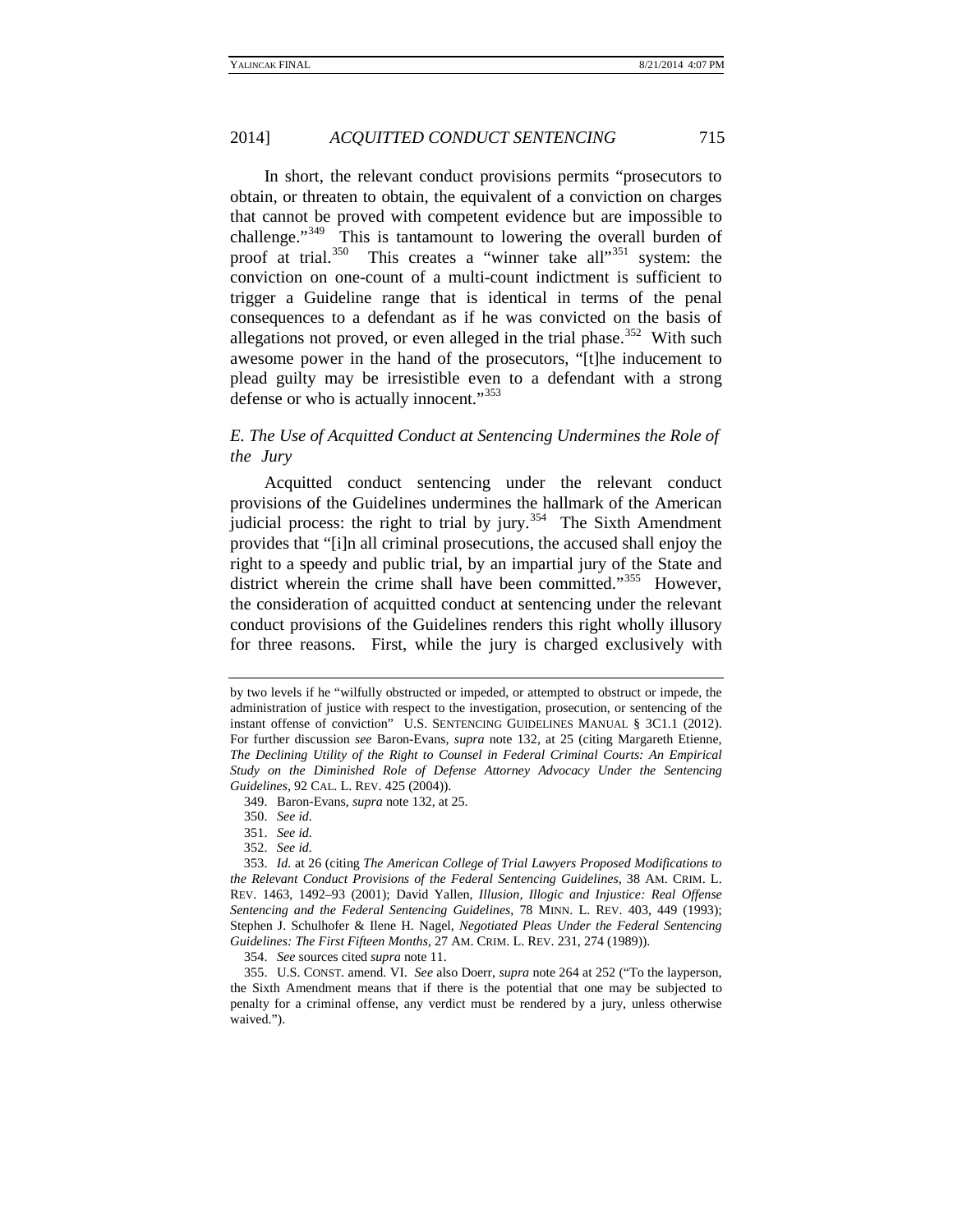deciding questions of fact, its fact-finding role is eviscerated by the Guidelines' requirement that a district court must enhance a defendant's sentence based on acquitted conduct.<sup>[356](#page-42-0)</sup> For example, consider the following colloquy between defense counsel and a sentencing judge:

The Court: The jury could not have made—the jury could not have listened to the instructions . . . .

. . .

[The Court:] The testimony was so strong. The Gun was even in the apartment. That's all they needed. There was no dispute of that fact. . .

Mr. Barroso: They perhaps didn't believe it was being used in association with drug-[Counsel]related activity, your Honor.

The Court: Well, I'll tell you something: I have been disappointed in jury verdicts before this firearm was used . . . .

. . .

[The Court:] They [the jury] had to absolutely disregard the testimony of a government agent for no reason—no reason.

Mr. Barroso: Perhaps they considered the testimony of the other agent who testified that he [Counsel] couldn't be sure, your Honor.

The Court: Well, you can take it up with an appellate court, because I've made my findings on the record. $357$ 

Fundamentally, such action allows the judge to usurp the role of the jury.[358](#page-42-2) As Judge Gertner has noted, "[t]o tout the importance of the jury in deciding facts, even traditional sentencing facts, and then to ignore the fruits of its efforts makes no sense—as a matter of law or logic." $359$ 

Second, disregarding the "not guilty" verdict of the jury is "quintessential unauthorized punishment."<sup>[360](#page-42-4)</sup> Every state constitution written between 1776 and 1787 unanimously guaranteed only one right: the right of trial by jury in criminal cases.<sup>[361](#page-42-5)</sup> Contravening a

<sup>356.</sup> *See* Semones, *supra* note 11, at 315.

<span id="page-42-1"></span><span id="page-42-0"></span><sup>357.</sup> United States v. Juarez-Ortega, 866 F.2d 747, 748–49 (5th Cir. 1989) (per curiam) (upholding lower court's sentence enhancement for conduct of which the defendant was acquitted). *See also* Gertner, *supra* note 317, at 434 ("At sentencing, the Court pronounced identical prison terms for both defendants: seventy-six months. While the Guideline range for DeLuna was 76 months, because he *had* been convicted of the weapons charge, it was less for Juarez-Ortega, who had been acquitted on that charge." (citing *Juarez-Ortega*, 866 F.2d at 748)).

<span id="page-42-3"></span><span id="page-42-2"></span><sup>358.</sup> Semones, *supra* note 11, at 315.

<sup>359.</sup> *See* United States v. Pimental, 367 F. Supp. 2d 143, 153 (D. Mass. 2005).

<sup>360.</sup> Bilsborrow, *supra* note 3, at 321–23.

<span id="page-42-5"></span><span id="page-42-4"></span><sup>361.</sup> Akhil R. Amar, *The Bill of Rights as a Constitution*, 100 YALE L.J. 1131, 1183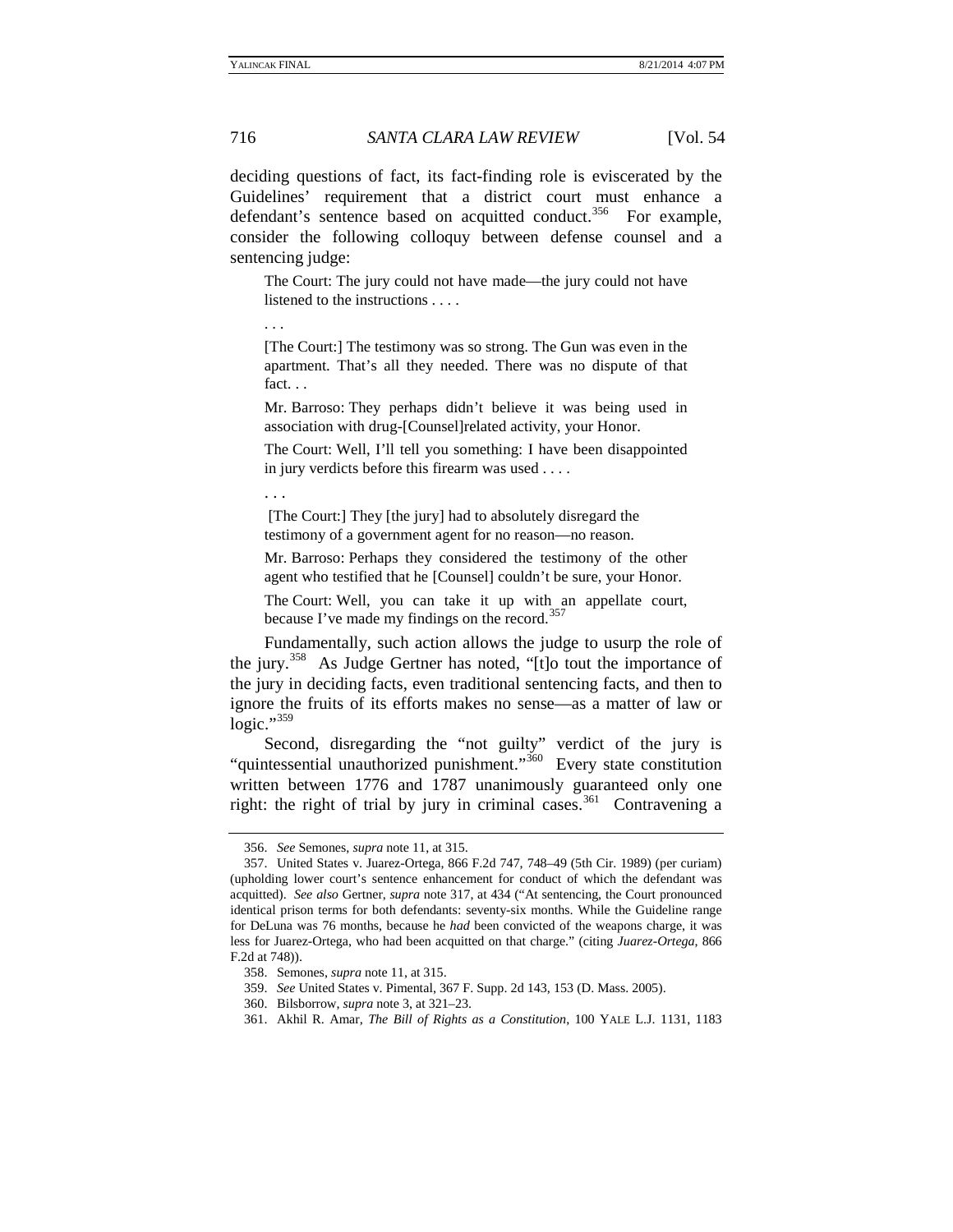jury's verdict of guilt or innocence undermines the jury from fulfilling its key role: "protect[ing] ordinary individuals against governmental overreach<sup>[]</sup>."<sup>[362](#page-43-0)</sup>

Third, to the layperson, the right to trial by jury is one of the very few complicated legal issues with which the general public is familiar, and faith in the jury system is of vital importance to the legitimacy of the entire Anglo-American legal system.<sup>[363](#page-43-1)</sup> The jury, as an institution, also provides an opportunity for lay citizens to become both pupils of and participants in the legal and political system.<sup>[364](#page-43-2)</sup> Tocqueville commented that the jury "may be regarded as a gratuitous public school, ever open, in which every juror learns his rights."<sup>[365](#page-43-3)</sup> For example, consider the following letter from a juror to a defendant's sentencing judge:

We, the jury, all took our charge seriously. We virtually gave up our private lives to devote our time to the cause of justice . . . . What does it say to our contribution as jurors when we see our verdicts, in my personal view, not given their proper weight.<sup>[366](#page-43-4)</sup>

Thus, a sentence that repudiates the jury's verdict undermines the juror's role as both a pupil and participant in civic affairs and is the "type of deviation from the public's understanding of a defendant's right to a jury trial that could undermine public confidence in the criminal justice system."[367](#page-43-5)

# *F. Alleyne and the Continuing Fiction of the Punishment-Enhancement Distinction*

More recently, the Supreme Court was provided another opportunity to put an end to acquitted conduct sentencing in *Stroud v.*  United States,<sup>[368](#page-43-6)</sup> yet, it denied certiorari.<sup>[369](#page-43-7)</sup> Nevertheless, it granted certiorari on a narrower issue involving judge-found facts, which

<sup>(1991).</sup> 362*. Id.*

<span id="page-43-1"></span><span id="page-43-0"></span><sup>363.</sup> Doerr, *supra* note 264, at 252. *See also* Theodore Dalrymple, *Trial by Human Beings: the Jury System and Its Discontents,* NAT'L REV., Apr. 25, 2005, at 30.

<span id="page-43-2"></span><sup>364.</sup> ALBERT W. DZUR, PUNISHMENT, PARTICIPATORY DEMOCRACY, AND THE JURY 13 (2012).

<span id="page-43-3"></span><sup>365.</sup> ALEXIS DE TOCQUEVILLE, DEMOCRACY IN AMERICA 128 (Richard D. Heffner ed., 1956). *See* Amar, *supra* note 361, at 1186; Johnson, *supra* note 8, at 185.

<span id="page-43-4"></span><sup>366.</sup> Doerr, *supra* note 264, at 252 (quoting Letter from Juror #6 in *United States v. Ball,* to Hon. Richard W. Roberts, D.C. Circuit Court of Appeals (May 16, 2008)). *See*  McElhatton, *supra* note 27.

<sup>367.</sup> Doerr, *supra* note 264, at 252. *See* DZUR, *supra* note 364, at 68–69.

<span id="page-43-7"></span><span id="page-43-6"></span><span id="page-43-5"></span><sup>368.</sup> United States v. Stroud, 673 F.3d 854 (8th Cir. 2012), *cert. denied*, 133 S. Ct. 1581 (2013).

<sup>369.</sup> *Id.*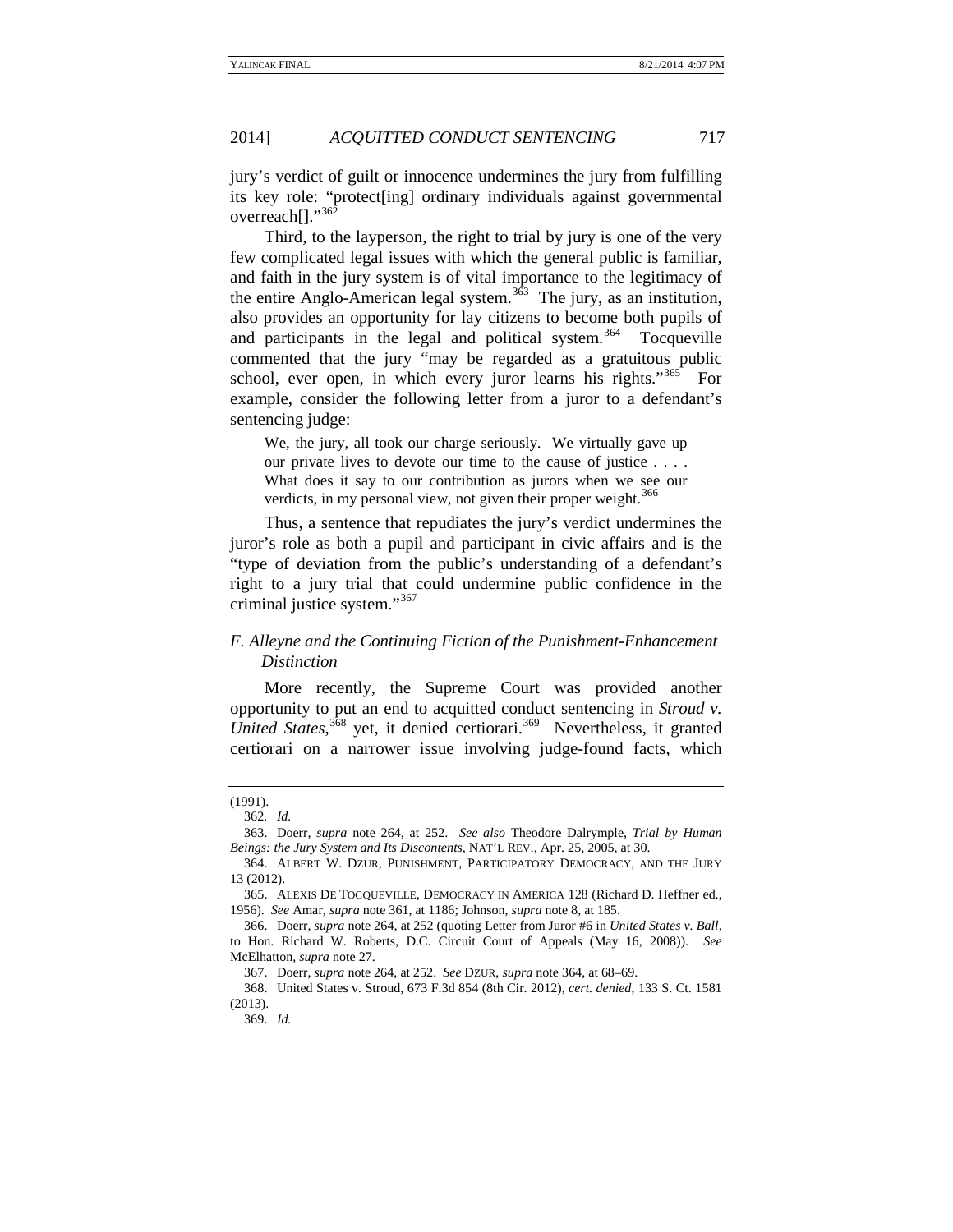increased the mandatory minimum, in *Alleyne v. United States*. [370](#page-44-0) In *Alleyne*, the trial court imposed a seven-year sentence on a defendant for having "brandished" a firearm while "using or carrying [it] during and in relation to a crime of violence." $371$  At trial, the jury had found only that the defendant used or carried the firearm, which carried a five-year mandatory minimum sentence.<sup>[372](#page-44-2)</sup> However, the judge, relying on *Harris,* found that the defendant had "brandished" the firearm, and thereby increased the defendant's mandatory minimum sentence to seven years. $373$  The Supreme Court held that the defendant's seven-year mandatory minimum sentence violated his Sixth Amendment right to trial by jury because the question of brandishing was never submitted to the jury. $374$  The Court's opinion overruled *Harris* and explicitly held that there is no basis in principle or logic to distinguish facts that raise the statutory maximum, such as in *Apprendi*, from those that increase the statutory minimum.<sup>[375](#page-44-5)</sup> In other words, the Court clarified that *Apprendi* requires a jury to find all facts that fix the penalty range of a crime: the mandatory minimum is just as important to the statutory range as is the statutory maximum.<sup>[376](#page-44-6)</sup>

However, more importantly, the Court made clear that its holding was not designed to limit the discretion of the trial judge in imposing sentences within the range defined by the statutory maximum and mandatory minimum. In fact, the Court reaffirmed that its ruling does not mean that *any* fact that influences judicial discretion must be found by a jury.<sup>[377](#page-44-7)</sup> Thus, the use of acquitted conduct under the relevant conduct provisions of the Guidelines remains entirely permissible, *provided, however,* that it does not increase the statutory maximum sentence *or* any applicable mandatory minimum sentence.<sup>[378](#page-44-8)</sup>

So, what happens when a Court seeks to punish defendants upon the insistence of prosecutors under the now *advisory* Guideline regime when a jury finds the proof wanting? Just as before, the same old story plays out. While sentencing judges post-*Booker* and its progeny now have the discretion to disagree with the Guidelines, the starting point at sentencing is still to calculate the appropriate Guideline range under the

<span id="page-44-1"></span><span id="page-44-0"></span><sup>370.</sup> *See* Alleyne v. United States, 133 S. Ct. 2151, 2156–64 (2013).

<sup>371.</sup> *Id.* at 2156.

<span id="page-44-3"></span><span id="page-44-2"></span><sup>372.</sup> *Id.*

<sup>373.</sup> *Id.*

<span id="page-44-4"></span><sup>374.</sup> *Id.* at 2163–64.

<span id="page-44-5"></span><sup>375.</sup> *Id*. at 2163.

<sup>376.</sup> *See id.*

<span id="page-44-8"></span><span id="page-44-7"></span><span id="page-44-6"></span><sup>377.</sup> *Id.*

<sup>378.</sup> *See, e.g.*, Dillon v. United States, 560 U.S. 817 (2010).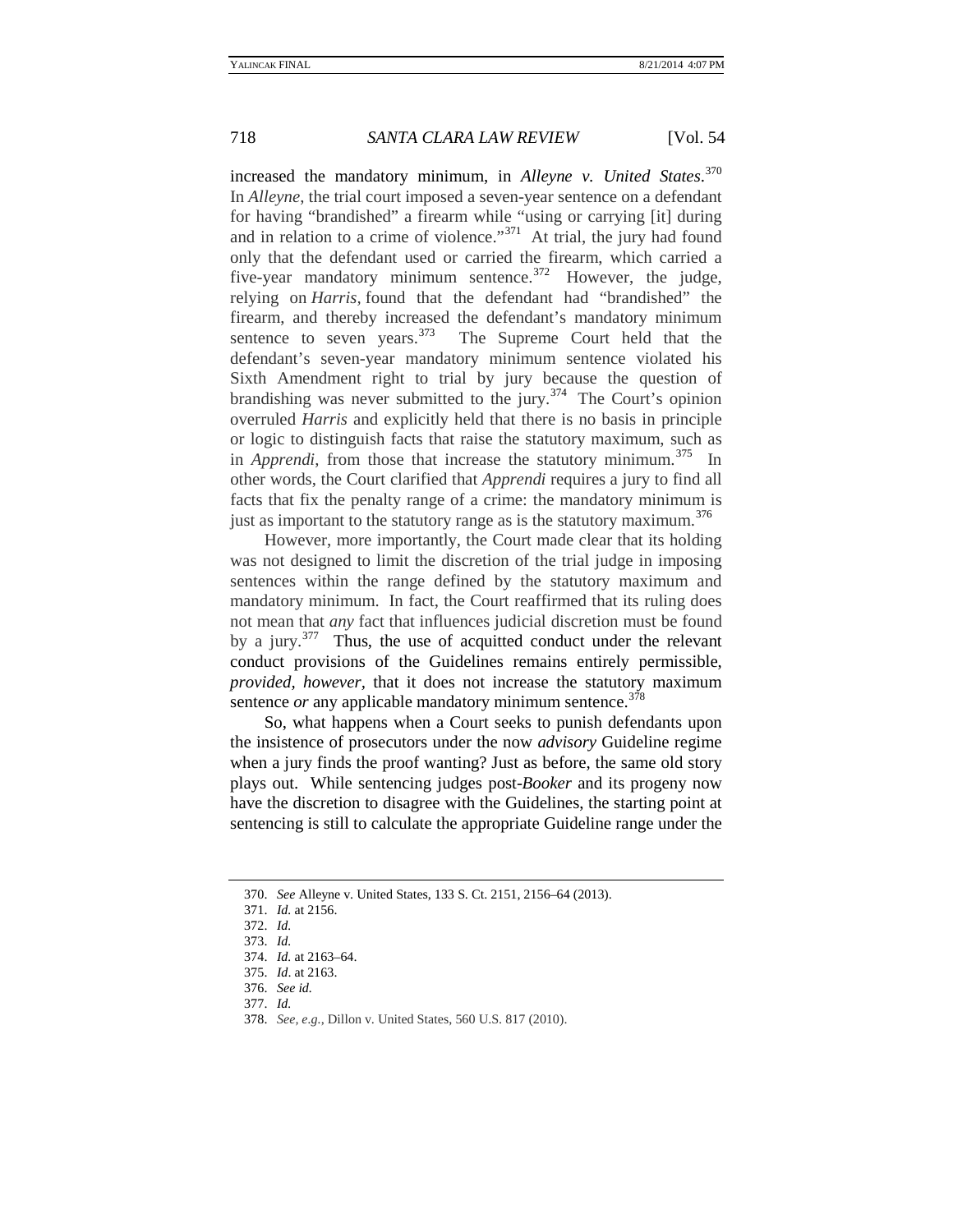"modified-real offense" approach to sentencing.<sup>[379](#page-45-0)</sup> Many sentencing judges now serving in the federal judiciary were appointed in the post-Guideline era; all they have known is Guideline Sentencing.<sup>[380](#page-45-1)</sup> Further, post-*Booker* era empirical research has shown that downward departures from the applicable Guideline range, in the absence of Government sponsored substantial assistance motions, still remains the exception, not the rule, in federal court.<sup>[381](#page-45-2)</sup> Fundamentally, the *status quo* has not noticeably changed. This blind adherence to the Guidelines, what Judge Gertner terms as "anchoring,"<sup>[382](#page-45-3)</sup> continues to derogate "the historical and constitutionally guaranteed right of criminal defendants to demand that the jury decide guilt or innocence on every issue, which includes application of the laws to the facts."[383](#page-45-4)

Why didn't the Court go further? As explained by Justice Breyer, the crucial fifth vote in *Alleyne*, the fiction . . . of the punishment enhancement distinction" provides the answer: [384](#page-45-5)

there is a traditional distinction between elements of a crime (facts constituting the crime typically for the jury to determine) and sentencing facts (facts affecting the sentence, often concerning, *e.g.*, the manner in which the offender committed the crime, and typically for the judge to determine).

. . .

The early historical references that this Court's opinions have set forth . . . refer to offense elements, not to sentencing facts. Thus, when Justice Story wrote that the Sixth Amendment's guarantee of trial by jury offered 'securit[y] against the prejudice of judges,' he was likely referring to elements of a crime; and the best answer to Justice Scalia's implicit question in *Apprendi*—what, exactly, does the 'right to trial by jury' guarantee?—is that it guarantees a jury's

<span id="page-45-0"></span><sup>379.</sup> Lynn S. Adelman et al., *Federal Sentencing Under "Advisory" Guidelines: Observations by District Judges*, 75 FORDHAM. L. REV. 1, 15–20 (2006).

<sup>380.</sup> *See, e.g.*, *id.* at 4, 12.

<span id="page-45-2"></span><span id="page-45-1"></span><sup>381.</sup> *A Year After* Booker*: Most Sentences Still Within Guidelines*, THIRD BRANCH (Feb. 2006), http://www.uscourts.gov/news/TheThirdBranch/06-02- 01/A\_Year\_After\_Booker\_Most\_Sentences\_Still\_Within\_Guidelines.aspx. For statistics after the Supreme Court's post *Gall v. United States*, 552 U.S. 38 (2007) and *Kimbrough v. United States*, 552 U.S. 85 (2007), *see* U.S. SENTENCING COMM'N, POST-*KIMBROUGH/GALL* DATA REPORT tbl. 1 (2008), *available at* http://www.ussc.gov/Data\_and\_Statistics/Federal\_Sentencing\_Statistics/Kimbrough\_Gall/U SSC\_Kimbrough\_Gall\_Report\_Final\_FY2008.pdf (noting a slight uptick from 12.2% to 13.8% in non-government sponsored downward departures in sentencing).

<sup>382.</sup> Adelman, *supra* note 379, at 17.

<sup>383.</sup> United States v. Gaudin, 515 U.S. 506, 513 (1995).

<span id="page-45-5"></span><span id="page-45-4"></span><span id="page-45-3"></span><sup>384.</sup> *See* Brief for Appellate at 18, United States v. Johnson (D.C. Cir. 2014) (No. 08- 3033), 2014 WL 982870 at \*18 (citing *Alleyne*, 133 S. Ct. at 2165–167 (Breyer, J., concurring)).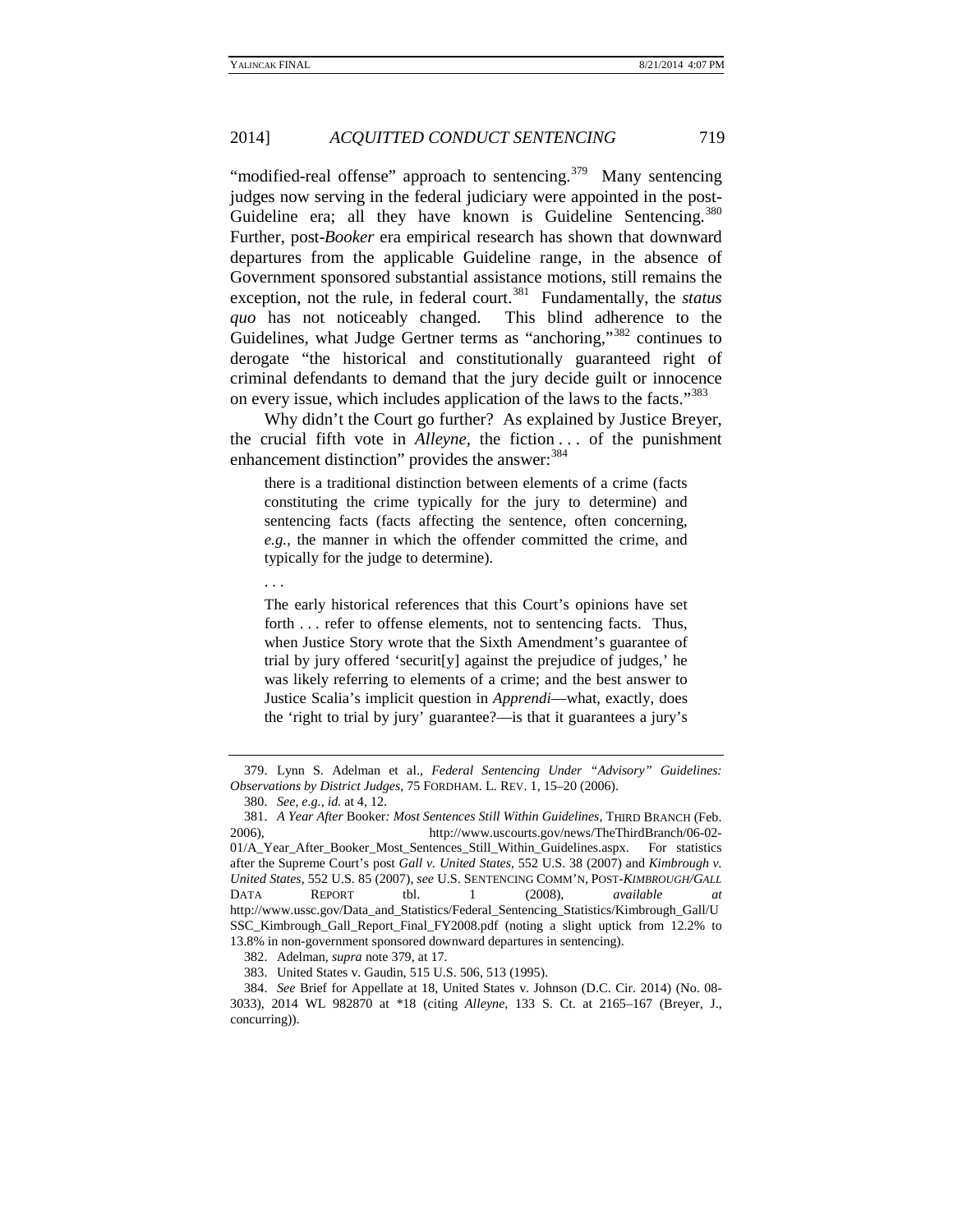determination of facts that constitutes the elements of a crime.<sup>[385](#page-46-0)</sup>

In contrast, in a dissenting opinion in *Oregon v. Ice*, [386](#page-46-1) in which Chief Justice Roberts and Justices Souter and Thomas joined, Justice Scalia emphasized that the right to jury trial guarantee, "turns upon the penal consequences attached to the fact, and not its formal definition as an element of the crime."[387](#page-46-2) However, while the *Ice* dissent stirred up hope for a unique grouping of Justices to grant a writ of certiorari and decide the acquitted conduct sentencing issue,[388](#page-46-3) *Stroud* and *Alleyne* have proved that the time has not yet come.

#### **CONCLUSION**

This Article demonstrated that the practice of acquitted conduct sentencing under the relevant conduct provisions of the Guidelines cannot be justified by the two overarching theories of punishment: retributivism or utilitarianism. Further, punishment for acquitted or uncharged conduct cannot be justified on the basis of bad character alone without upending the legitimacy of the criminal process. There are increasing calls from numerous sentencing courts, appellate courts, and even Supreme Court justices echoing the academic commentary of the past two decades, urging the end of judicial consideration of acquitted conduct at sentencing within the relevant conduct provisions of the Sentencing Guidelines.<sup>[389](#page-46-4)</sup>

Fundamentally, acquitted conduct sentencing undermines the justifications for punishment by the state. It impairs the substantive criminal law by weakening the foundational principle of the American criminal justice system. It results in substantially longer sentences than would otherwise be warranted and accentuates inherent racial disparities under the federal sentencing guidelines. Furthermore, it weakens the criminal burden of proof and law of evidence. In addition, it attacks and weakens the jury as an institution by devaluing its role, function and purpose. These observations not only lead to adverse empirical consequences for defendants, but they also reflect bad policy. Despite these complaints, the Supreme Court's *Stroud* and *Alleyne* decisions demonstrate that it is far from ready to meaningfully limit

<sup>385.</sup> *Id.* (citing *Alleyne*, 133 S. Ct. at 2165–67 (Breyer, J., concurring)).

<span id="page-46-2"></span><span id="page-46-1"></span><span id="page-46-0"></span><sup>386.</sup> Oregon v. Ice, 555 U.S. 160 (2009). For a detailed discussion *see* Doerr, *supra*  note 264, at 247–49.

<sup>387.</sup> *Ice,* 555 U.S. at 173 (Scalia, J., dissenting) (citations omitted).

<sup>388.</sup> Doerr, *supra* note 264, at 249.

<span id="page-46-4"></span><span id="page-46-3"></span><sup>389.</sup> *See, e.g.*, U.S. SENTENCING COMM'N, RESULTS OF SURVEY OF UNITED STATES DISTRICT JUDGES JANUARY 2010 THROUGH MARCH 2010 tbl. 13 (June 2010), *available at*  http://www.ussc.gov/Research\_and\_Statistics/Research\_Projects/Surveys/20100608\_Judge\_ Survey.pdf.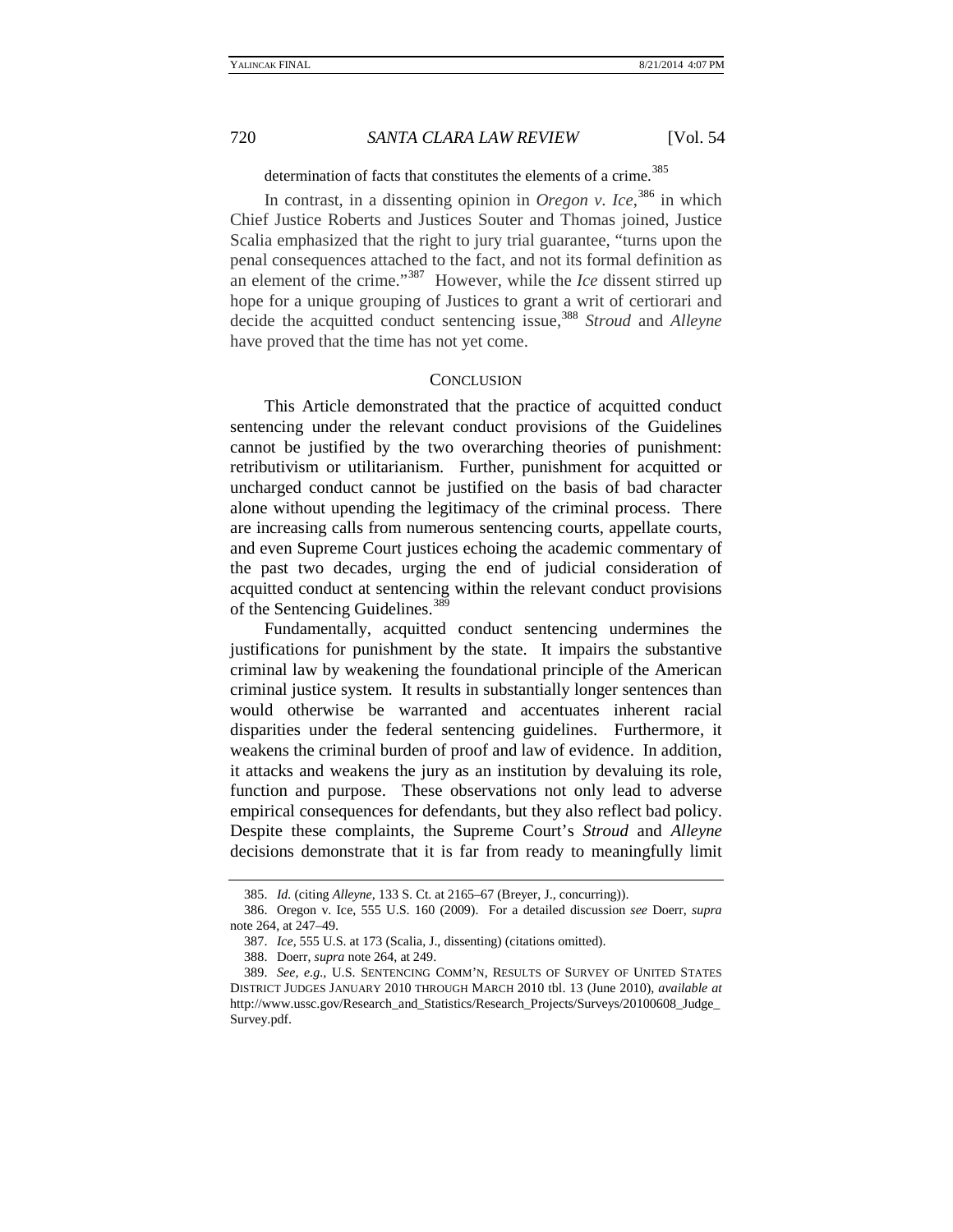judicial fact-finding where it impacts the measure of penal consequences to a defendant, not just the "range" of penal sanctions, especially since it has underpinned more than three decades of its post-SRA sentencing case law.

However, more importantly, on a legislative and policy level, simply prohibiting the use of acquitted conduct under the relevant conduct provisions of the Guidelines without addressing the conflicting philosophies and rationales of punishment in the SRA would miss the wood for the trees. After almost three decades of sentencing under the SRA, sentencing policy in the federal system is fragmented: there is no overarching model, theory, or rationale.<sup>[390](#page-47-0)</sup> Under both the previously mandatory and the current (advisory system) of Guideline sentencing, courts have struggled to reconcile the SRA with its mutually competing and conflicting goals with a defendant's constitutional rights. Thus, in the absence of an overriding theory or model of the purposes of punishment, with a primary rationale, the door would be left wide open for clever sentencing judges, anchored in decades of Guideline sentencing, to pick and choose from the  $\S$  3553(a) factors to return to the *status quo ante*.

Judges are not "sentencing experts,"<sup>[391](#page-47-1)</sup> and relying on the individual whims of sentencing judges can serve to perpetuate and compound the problem and increase sentencing disparities. Sentencing judges need guidance to structure their discretion when imposing sentence on a defendant. The lack of clear direction on the purposes of punishment in the present system of plural aims, would not only continue the current "cafeteria" system $392$  of sentencing—permitting judges "a freedom to determine [penal] policy, rather than freedom to respond to an unusual combination of facts"<sup>[393](#page-47-3)</sup> and maintaining "sentencing anarchy,"[394—](#page-47-4)but also give the system an unfortunate and illusory cloak of constitutionality. Instead, since the Constitutional concerns are directly related to the purposes of punishment, the constitutional and normative concerns should be simultaneously addressed through an overarching aim for sentencing or a primary

<sup>390.</sup> Tonry, *supra* note 157, at 1.

<span id="page-47-1"></span><span id="page-47-0"></span><sup>391.</sup> Judge Gertner has written extensively on this issue. *See* Gertner, *supra* note 61, at 696; Gertner, *supra* note 317, at 421–22. It is also important to note that most law schools in the United States do not even require a course in criminology or criminological theories as a part of the J.D. program. Rather it is a second year elective that most law students, in the rush to secure lucrative jobs, probably avoid.

<span id="page-47-4"></span><span id="page-47-3"></span><span id="page-47-2"></span><sup>392.</sup> GERALDINE MACKENZIE, HOW JUDGES SENTENCE 85 (2005) (citing ASHWORTH, *supra* note 275, at 63).

<sup>393.</sup> *Id.* (quoting ASHWORTH, *supra* note 275, at 63).

<sup>394.</sup> *Id.* (quoting Ashworth, *supra* note 276, at 350).